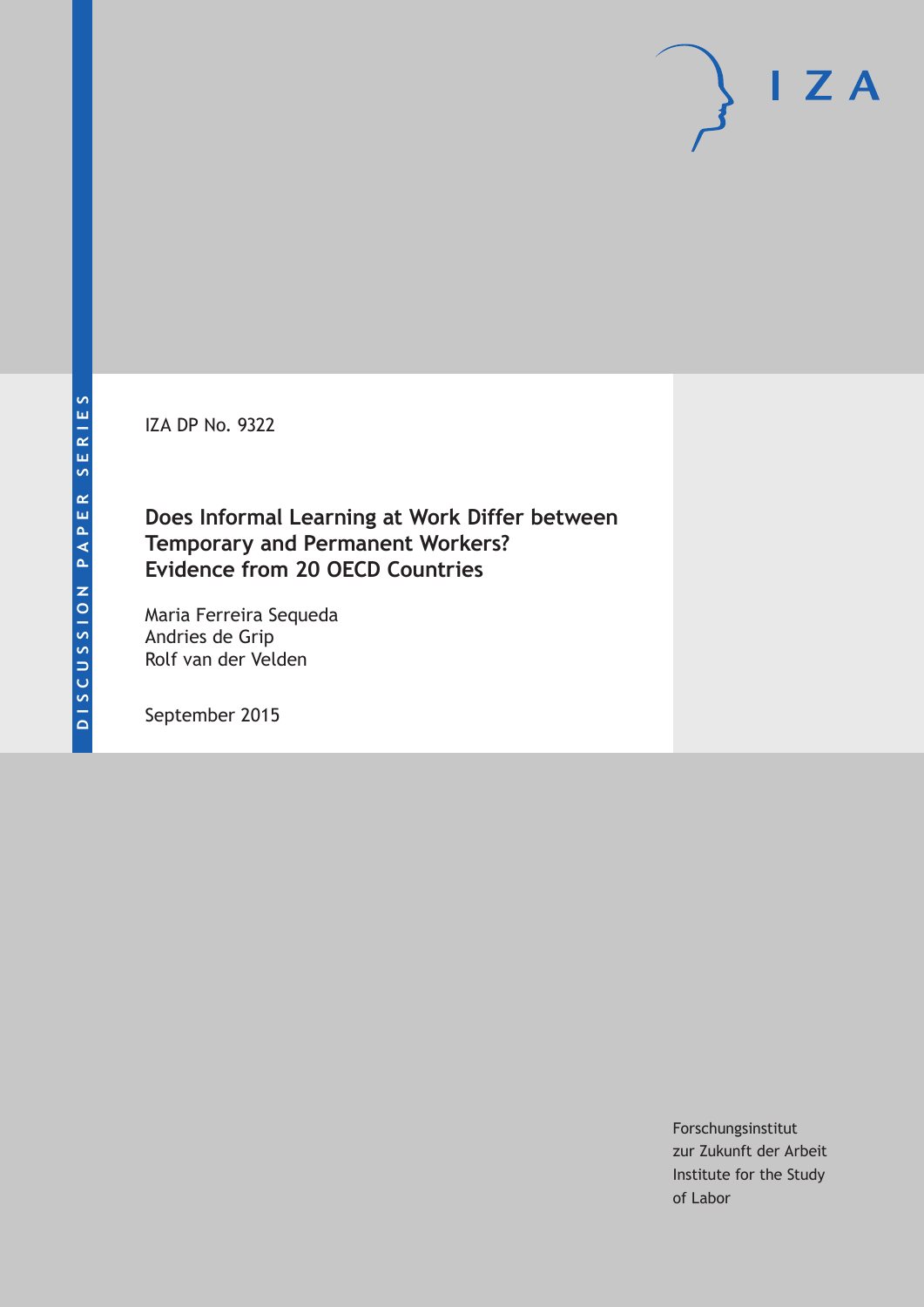# **Does Informal Learning at Work Differ between Temporary and Permanent Workers? Evidence from 20 OECD Countries**

## **Maria Ferreira Sequeda**

*ROA, Maastricht University and Industrial University of Santander, Colombia* 

### **Andries de Grip**

*ROA, Maastricht University and IZA* 

## **Rolf van der Velden**

*ROA, Maastricht University*

Discussion Paper No. 9322 September 2015

IZA

P.O. Box 7240 53072 Bonn Germany

Phone: +49-228-3894-0 Fax: +49-228-3894-180 E-mail: iza@iza.org

Any opinions expressed here are those of the author(s) and not those of IZA. Research published in this series may include views on policy, but the institute itself takes no institutional policy positions. The IZA research network is committed to the IZA Guiding Principles of Research Integrity.

The Institute for the Study of Labor (IZA) in Bonn is a local and virtual international research center and a place of communication between science, politics and business. IZA is an independent nonprofit organization supported by Deutsche Post Foundation. The center is associated with the University of Bonn and offers a stimulating research environment through its international network, workshops and conferences, data service, project support, research visits and doctoral program. IZA engages in (i) original and internationally competitive research in all fields of labor economics, (ii) development of policy concepts, and (iii) dissemination of research results and concepts to the interested public.

IZA Discussion Papers often represent preliminary work and are circulated to encourage discussion. Citation of such a paper should account for its provisional character. A revised version may be available directly from the author.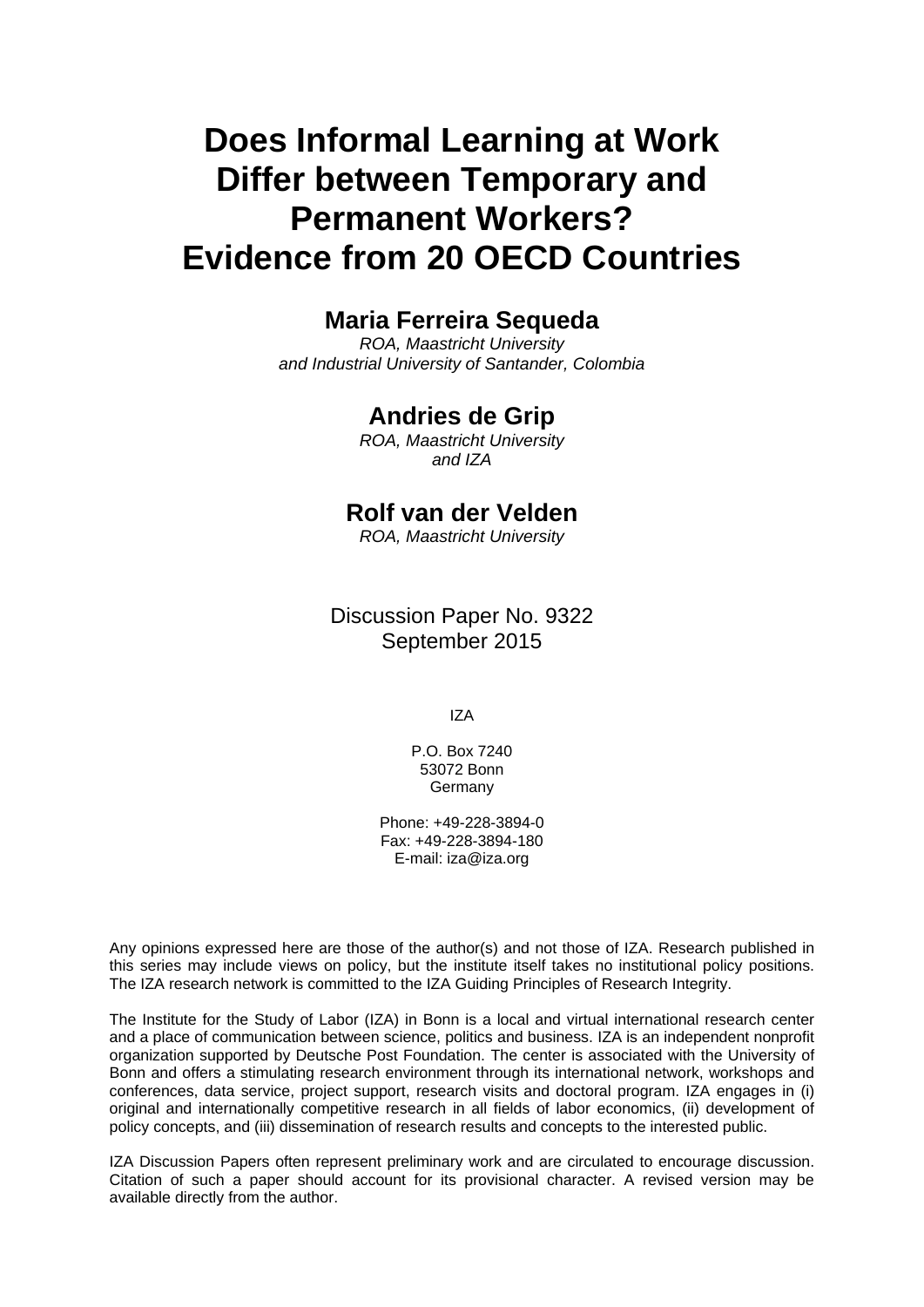IZA Discussion Paper No. 9322 September 2015

## **ABSTRACT**

## **Does Informal Learning at Work Differ between Temporary and Permanent Workers? Evidence from 20 OECD Countries\***

Several studies have shown that employees with temporary contracts have lower training participation than those with permanent contracts. There is, however, no empirical literature on the difference in informal learning on the job between permanent and temporary workers. In this paper, we analyse this difference across 20 OECD countries using unique data from the recent PIAAC survey. Using a control function model with endogenous switching, we find that workers in temporary jobs engage in informal learning more intensively than their counterparts in permanent employment, although the former are, indeed, less likely to participate in formal training activities. In addition, we find evidence for complementarity between training and informal learning for both temporary and permanent employees. Our findings suggest that temporary employment need not be dead-end jobs. Instead, temporary jobs of high learning content could be a stepping stone towards permanent employment. However, our results also suggest that labour market segmentation in OECD countries occurs *within* temporary employment due to the distinction between jobs with low and high learning opportunities.

JEL Classification: E24, J24, J41

Keywords: temporary contracts, informal learning, training, human capital investments

Corresponding author:

 $\overline{a}$ 

Maria Ferreira Sequeda Research Centre for Education and the Labour Market (ROA) Maastricht University P.O. Box 616 6200 MD Maastricht The Netherlands E-mail: m.ferreirasequeda@maastrichtuniversity.nl

<sup>\*</sup> We thank Olivier Marie, Bart Golsteyn, Trudie Schils, Lex Borghans, Annemarie Künn-Nelen, Jeffrey Wooldridge, Denis de Crombrugghe, Raymond Montizaan, Alexandra de Gendre and participants of the LEER Workshop on Education Economics (2015), the DUHR Seminar Maastricht (2015), the RATIO Colloquium (2015), and the ESPE (2015), IAAE (2015) and SASE (2015) conferences for their useful comments.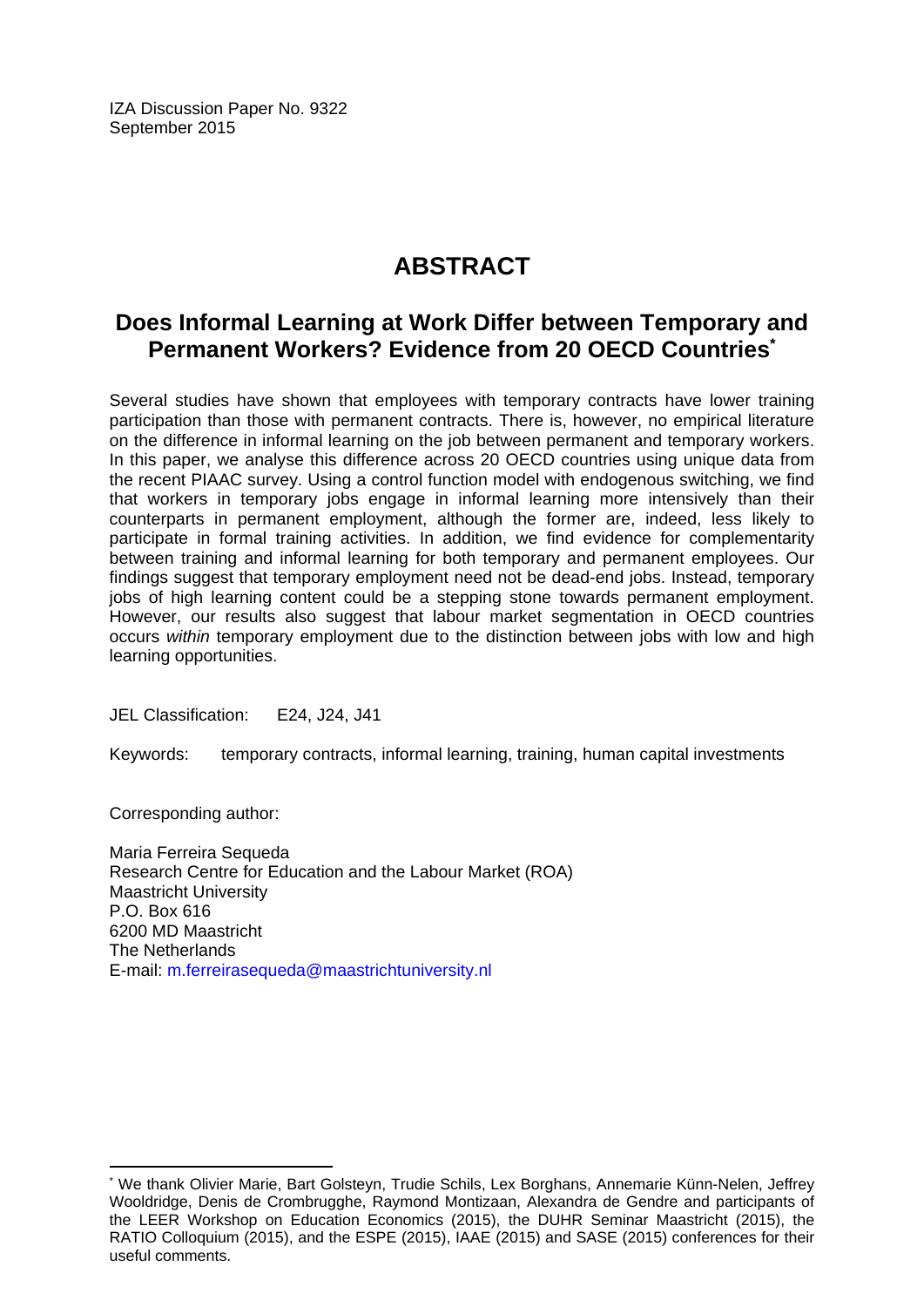#### **1. Introduction**

**.** 

The expansion of temporary work has raised serious concerns about undesirable labour market inequality and insecurity in many OECD countries. Various studies have found significant differences in wages as well as in training participation between permanent and temporary employees (e.g. Steijn *et al.*, 2006; O'Connell and Byrne, 2010; Comi and Grasseni, 2012; Cutulli and Guetto, 2013; OECD, 2014; Pfeifer, 2014). However, other studies show that temporary jobs could increase transition probabilities into permanent employment, and reduce subsequent unemployment rates (Booth *et al.*, 2002; Bover *et al.*, 2002; Gagliarducci, 2005; De Graaf-Zijl *et al.*, 2011; Cockx and Picchio, 2012; Jahn and Bentzen, 2012; Jahn and Pozzoli, 2013; Faccini, 2014).

Triggered by this trade-off, policy makers have stressed the importance of finding 'an appropriate balance between flexibility and security' to prevent a part of the labour force being trapped in 'deadend' jobs (European Commission, 2003). Access to opportunities to develop workers' human capital is considered a crucial issue for many governments to create such a balance. However, little is known about the difference between temporary and permanent workers with respect to the intensity of informal learning on the job, i.e. the learning potential of their jobs (Rosen, 1972). In this paper, we analyse and estimate that difference across 20 OECD countries,<sup>1</sup> taking into account the potential endogeneity of temporary job selection. We estimate an endogenous switching regression model, using one lagged value of the unemployment rate by corresponding country and age group as an exclusion restriction, to provide more precise information about the importance of informal learning in the context of human capital accumulation and the potential career development of temporary employees.

Ideally, temporary work should function as a stepping stone that helps entrants to integrate into the labour market and then make the transition towards better stable employment. More on-the-job investments in human capital are expected to increase temporary workers' chances of finding permanent employment (Autor, 2001; Booth *et al.*, 2002; Gagliarducci, 2005; De Graaf-Zijl *et al.*, 2011; Jahn and Pozzoli, 2013). In view of that, OECD countries have shown a close interest in the securing of skills development at work and recognising informal learning as a rich source for it (OECD, 2010). The European Commission (2007, 2013) has explicitly considered lifelong learning strategies in the context of its so-called *flexicurity* agenda.

Due to a lack of appropriate data, particularly of international comparability, there is hardly any empirical evidence on the difference between temporary and permanent workers with respect to the intensity of human capital investments on the job. The literature on this has, therefore, focused on

 $1$  Table 1 shows the countries included in our analyses and the distribution of temporary and permanent employment within them.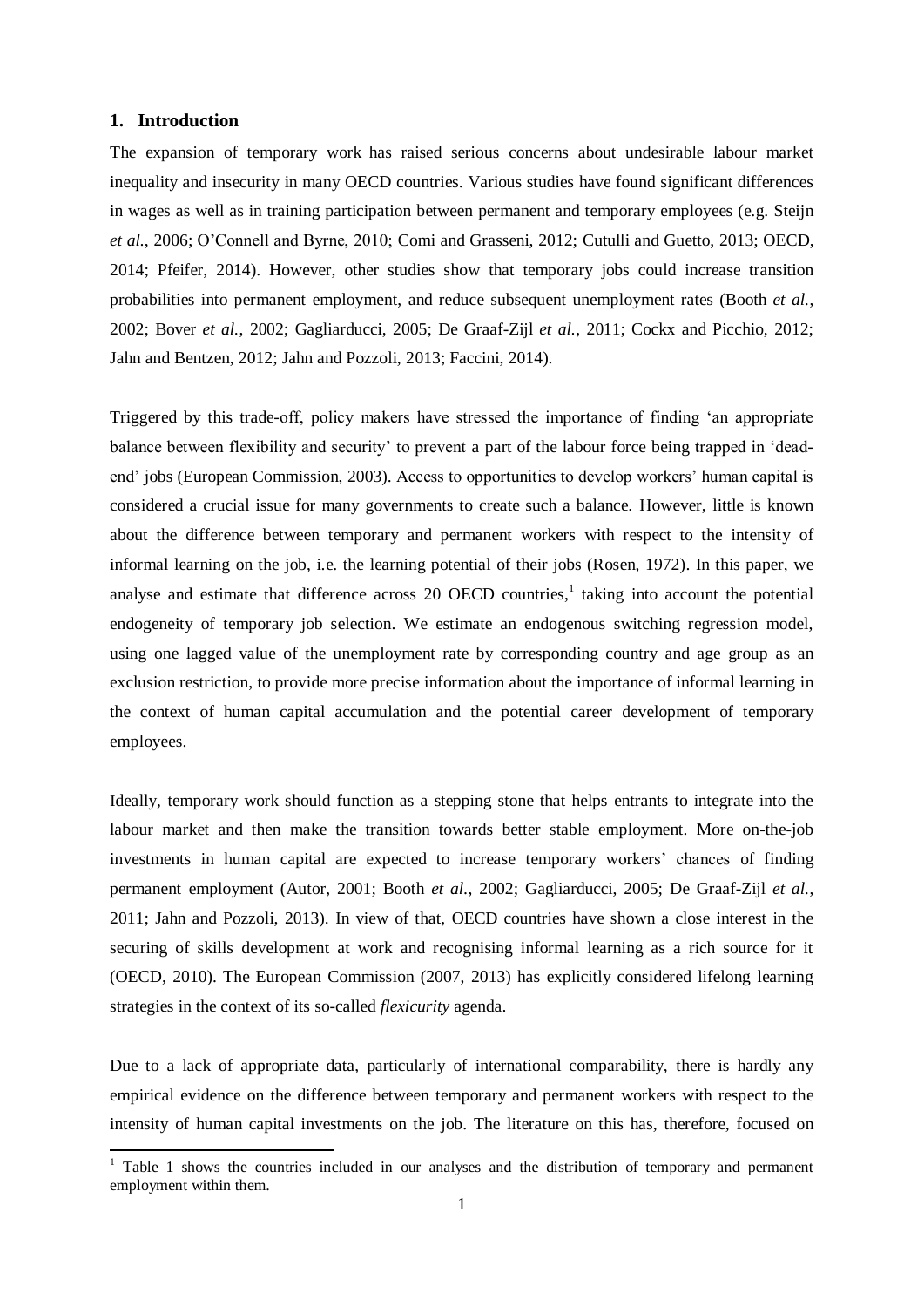training participation, although various studies have argued that employees spend much more time on informal learning in the workplace that contributes to the accumulation of human capital as a byproduct of work (Arrow, 1962; Mincer, 1974, 1997; Koopmans et.al, 2006; De Grip, 2008). In the workplace, workers informally acquired new skills and competences while performing a combination of tasks, interacting with others, sensing the organisational culture, facing new job-related challenges, conducting trial-and-error experimentation, and observing, reading, or simply executing their job (Koopmans *et al.*, 2006; Billet, 2008; De Grip, 2008; Marsick *et al.*, 2009; Tannenbaum *et al.*, 2010).

Since individuals continue learning during their working career, the workplace is fundamental for human capital accumulation. On-the-job learning has been considered an investment that contributes to skills acquisition and, consequently, has some positive effect on workers' productivity and wage gains (Mincer 1968; Heckman, 1976; Killingsworth, 1982; Blundell *et al.*, 1999). However, in previous literature a concern has been raised about the quality of jobs and the opportunities for career development associated with temporary work (Arulampalam and Booth, 1998; Booth *et al.*, 2002).

In this paper, we analyse the extent to which the intensity of informal learning on the job differs between temporary and permanent employees. We thereby contribute to the literature in three ways. First, we assess the influence of temporary contracts on individual informal learning intensity on the job across 20 OECD countries. Second, we raise the issue of endogeneity of temporary contracts due to possible selection into such jobs, and account for the binary nature of the endogenous regressor. We estimate a control function (CF) model with endogenous switching, using one lagged value of the unemployment rate by country and age group as an exclusion restriction. Third, we explore whether there is substitution or complementarity between training and informal learning in the workplace for both temporary and permanent employees. For our empirical analyses we use data from the OECD Programme for International Assessment of Adult Competences (PIAAC) study conducted in 2012. This survey contains very detailed information on informal learning at work.

Our results show that workers in temporary jobs engage more intensively in informal learning than their counterparts in permanent contracts do, although the former are, indeed, less likely to participate in formal training activities. In addition, we find complementarity between training and informal learning for both temporary and regular employees. Assuming that workers strongly prefer permanent contracts, we argue that temporary employees engage more intensively in informal workplace learning to increase their chances of upward mobility in the labour market. In line with this hypothesis, our heterogeneous effects analyses show that temporary workers invest more in informal learning earlier in their working career, likely when they have better expectations of transferring to a permanent job.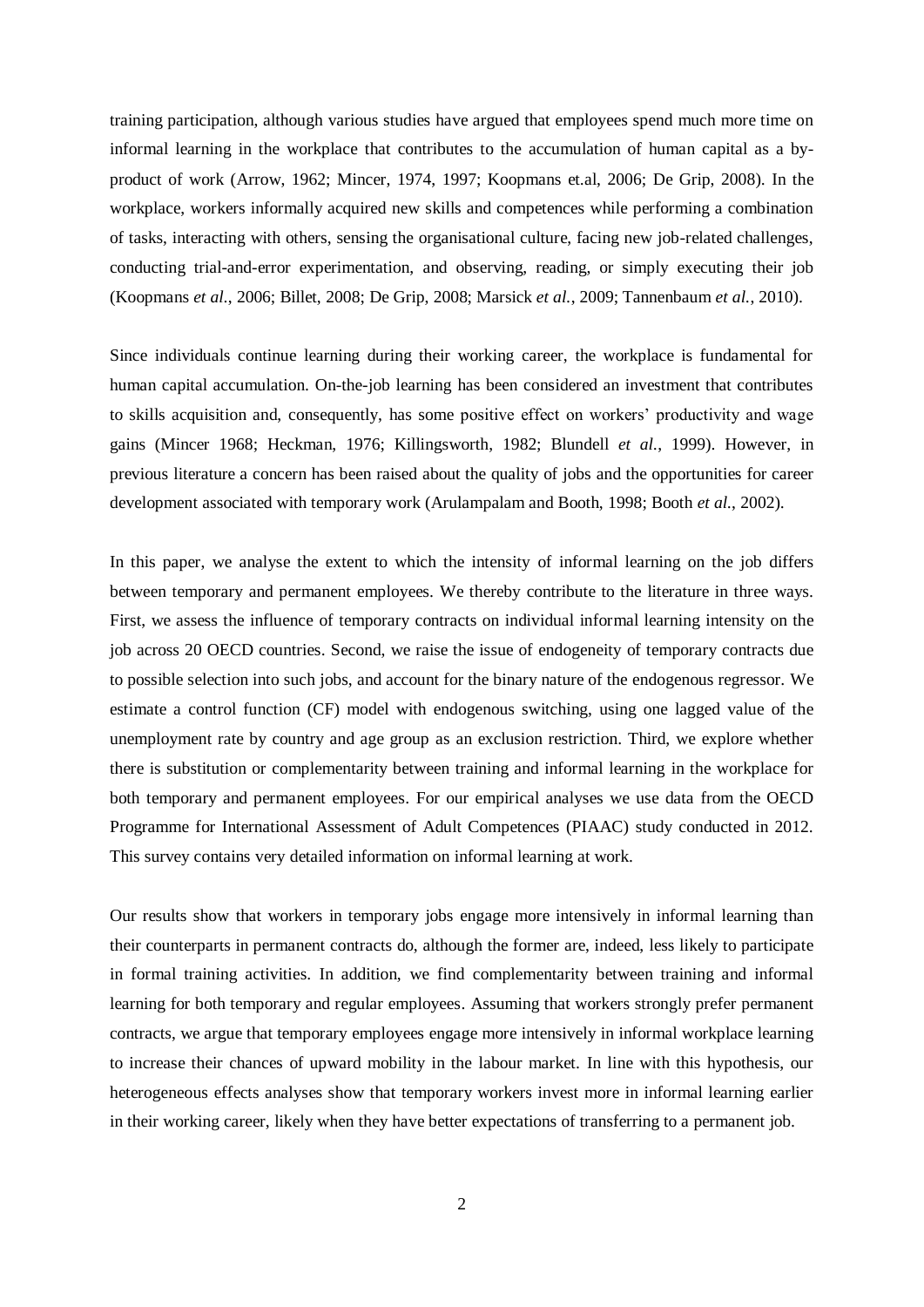The remainder of the paper is organised as follows. Section 2 discusses the literature related to our research question. Section 3 describes our empirical strategy and discusses the plausibility of the identifying assumptions. Section 4 presents the dataset, variables, and summary statistics. Section 5 reports the main results and robustness checks. Section 6 assesses the question of complementarity between training and informal learning. Section 7 discusses the main findings and concludes the paper.

#### **2. Related Literature**

In most OECD countries, laying off workers with permanent contracts is costly and time-consuming. However, the opportunity to employ some workers using temporary contracts allows firms to adjust the size of their labour force more easily. In this situation, employers have fewer incentives to invest in the human capital and long-term retention of those employees. The pursuit of flexible production by firms then has the potential to impose a negative externality on the welfare and skills development of the flex workforce (Arulampalam and Booth, 1998).

According to human capital theory, firms are less inclined to invest in training temporary workers, since the expected period in which they could benefit from these investments is relatively short. Several studies have provided empirical evidence of a negative relation between temporary contracts and training participation in different labour markets (e.g. Atkinson, 1998; Booth and Bryan, 2004; Steijn *et al.*, 2006; O'Connell and Byrne, 2010; Arulampalam *et al.*, 2011; Cutulli and Guetto, 2013). A significant distinction of this negative relation has been introduced by means of the matching approach. Since firms and workers have imperfect information about the quality of the match and firms may use temporary contracts as a mechanism for screening workers, the negative effect of having a temporary contract on training could decrease with the quality of the job match (Jackson, 2012). Similarly, Acemoglu and Pischke (1999) show that employers are encouraged to invest in general training of temporary employees due to labour market imperfections and the often compressed structure of wages in these non-competitive labour markets. Building on this, Autor (2001) tested a model in which firms offer training to induce self-selection and screen high-ability workers, prior to offering a permanent contract. The author shows that firms providing training attract higher-ability workers yet pay them lower wages after training. The key distinction is that, in the human capital model, workers pay ex ante for general training, whereas in Autor's framework training costs and returns are shared ex post by trained workers and training firms. However, if training is transferable between employers with market power in setting wages, Stevens (1994) argues that other firms are very likely to benefit if they can poach the trained employees.

In addition to their participation in formal training activities, workers' human capital development is also affected by informal learning in the workplace. However, because of a lack of adequate data,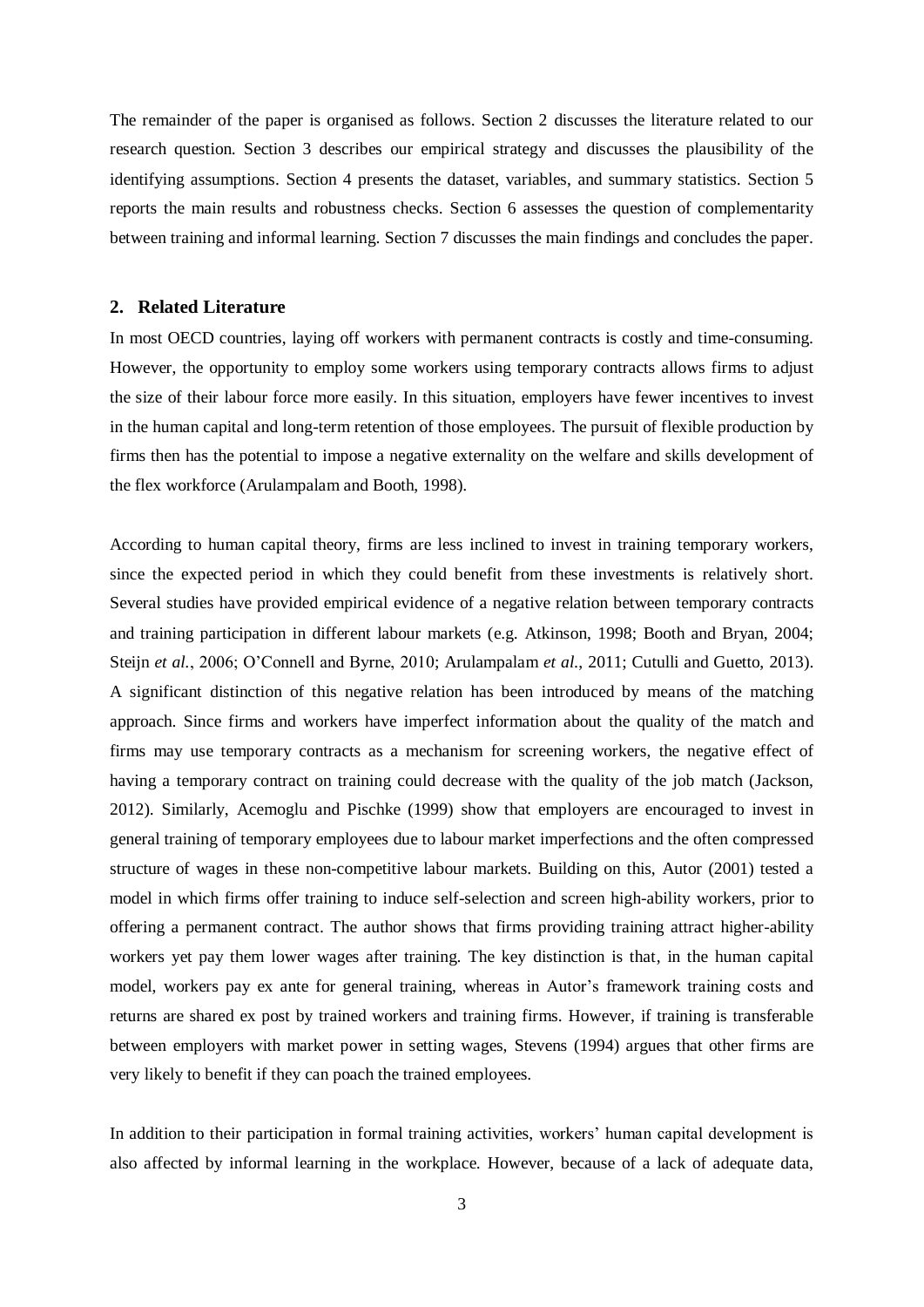hardly any empirical studies focus on the relation between informal learning investments and temporary contracts. In the human capital literature, informal learning has mainly been seen as learning-by-doing. Arrow (1962) was one of the first authors to emphasise the importance of learningby-doing or learning through experience as an automatic by-product of the regular production process. Mincer (1974) claimed that informal learning could constitute the essential part and the major investments in human capital provided by firms. Following Mincer's analysis, many studies have considered years of work experience as a proxy for these unobservable investments in non-formal learning. Killingsworth (1982), for instance, developed a model in which human capital accumulation occurs via both training and learning-by-doing. In this model, the accumulation of training reduces workers' current earnings, while the accumulation of experience does not. By devoting more time to learning-by-doing, workers can raise both current earnings and future productivity.

However, simply accumulating years of experience does not mean that a person will learn from them (Quinones *et al.*, 1995; Tesluk and Jacobs, 1998), and not everyone is inherently good at learning from experience (Maurer and Weiss, 2010). Moreover, jobs differ widely in their learning content potential and opportunities (Rosen, 1972). The quality of learning experiences at work depends on the degree to which the kind of job and workplace offer people opportunities to undertake challenging tasks, interact with others, and organise their work (Billet, 2008; De Grip, 2008; Cedefop,  $2011$ ).<sup>2</sup>

A more recent framework by Destré *et al.*, (2008) states that workers can learn both by themselves and from others. This model provides a closed-form solution that revises Mincer and Jovanovic's (1981) treatment of tenure in the human capital earnings function by relating earnings to individuals' jobspecific learning potential. In such a setting, a worker's human capital increases with both training and tenure and converges towards the firm's job-specific knowledge, which is no longer fixed, since workers are continuously learning by themselves and from each other. Some of the most emphasised implications of this study are that the supply of informal learning could be interpreted as tied to workers' contracts and that both the direct and indirect costs of investments in formal training are expected to be higher than investments in informal learning. Therefore, workers might invest more time on the latter than on formal training activities, even though formal and informal human capital investments are likely to be complementary (Nelen and De Grip, 2009).

Research on the stepping stone effects of temporary employment has particularly argued that on-thejob skills development is probably the main mechanism through which temporary contracts offer a

-

<sup>&</sup>lt;sup>2</sup> Informal workplace learning has mostly been studied in fields such as human resource development, management, and organisation studies. This literature has primarily focused on the nature of individual and collective learning through everyday activity in the workplace; what organisational factors can influence particular learning styles at work and learning capability; and how to support and reward learning within firms (Straka, 2000; Svensson *et al.*, 2004; Billet, 2008; Keogh, 2009; Marsick *et al.*, 2009; Cedefop, 2011).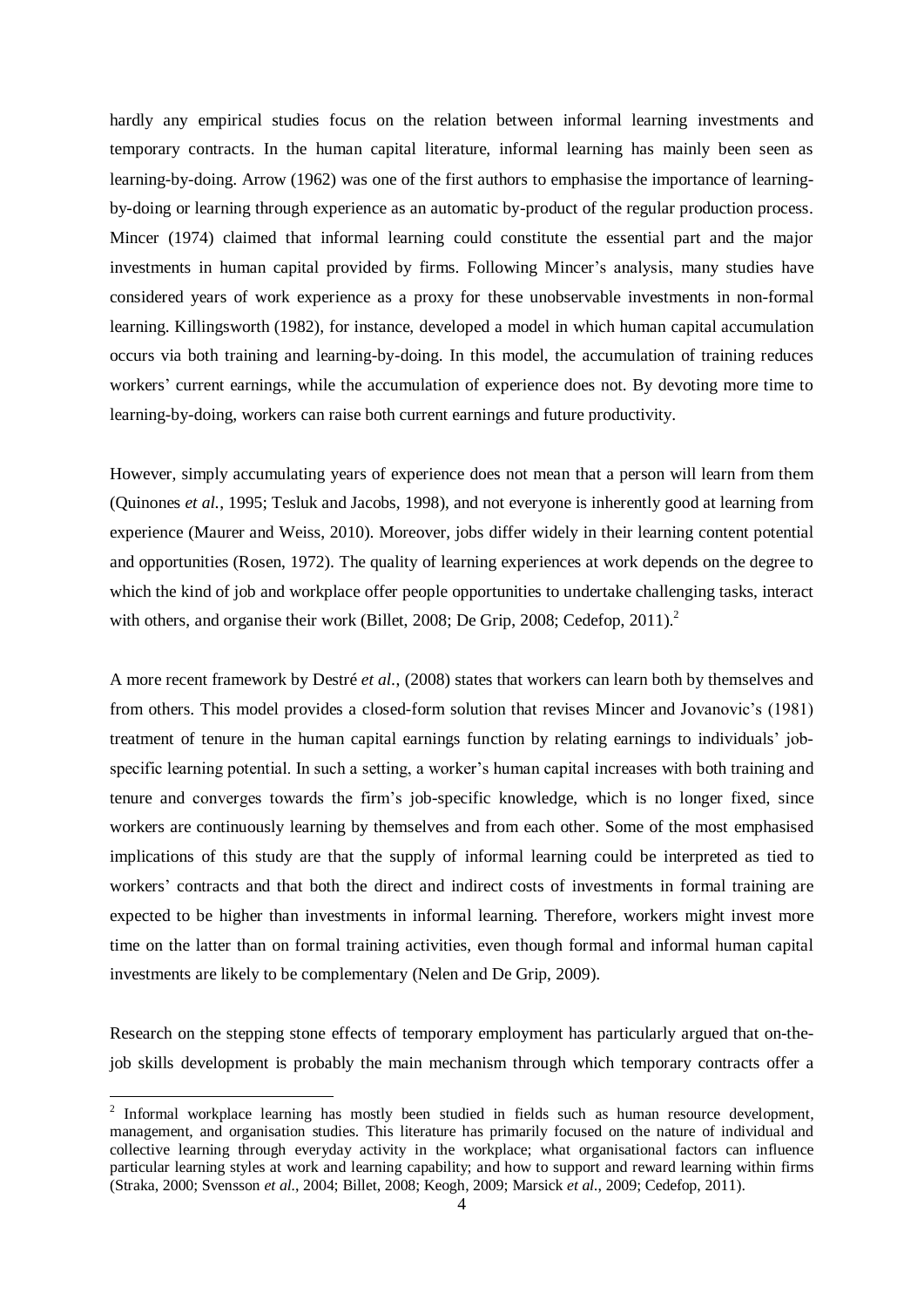path into permanent jobs.<sup>3</sup> These studies argue that transition odds likely increase with the improvement of human capital, work experience, and general labour skills while being on assignment (Abraham, 1990; Autor, 2001; Booth *et al.*, 2002; Gagliarducci, 2005; Dekker, 2007; De Graaf-Zijl *et al.*, 2011; Cockx and Picchio, 2012; Jahn and Pozzoli, 2013; Jahn and [Rosholm,](http://www.sciencedirect.com/science/article/pii/S0014292113001372) 2014). It is often claimed that temporary work can provide opportunities to gain experience and acquire human capital, to deepen the attachment to the labour market and to search more effectively for permanent jobs.

Thus, from the worker's perspective, taking on a temporary job with a high learning potential instead of staying unemployed can be a good strategy to maximise lifetime income (Sicherman and Galor, 1990). Booth *et al.* (2002) and Berton *et al.* (2011), for instance, found that having a temporary contract at the beginning of the working career does not have a negative effect on workers' wage profiles. Those who start in flex jobs and move to permanent employment fully catch up to those who start in permanent jobs. Nonetheless, if temporary jobs are recurrent, the stepping stone effect decreases, training participation is lower, and age earnings profiles are flatter. In that case, temporary positions could be seen as dead-end jobs.<sup>4</sup> All this suggests that temporary contracts are more effective in paving the way to stable employment if combined with human capital development (Dekker, 2007).

#### **3. Empirical Strategy**

1

Our primary regression equation of interest is

$$
IL_i = \mathbf{x}_i \boldsymbol{\beta} + \delta T_i + \mu_i \quad (1)
$$

where IL is a continuous variable, the on-the-job informal learning intensity of worker *i*, X is a vector of covariates composed by worker and firm characteristics along with a set of country dummies, and T is a binary indicator of the type of contract ( $T = 1$  for employees on temporary contracts and  $T = 0$  for employees on permanent contracts). All the variables are described in the next section. For this model, the difference in informal learning between workers with temporary and permanent contracts is measured by the estimate of  $\delta$ .

However, the binary indicator T<sub>i</sub> cannot be treated as exogenous since it is potentially based on individual self-selection or selection by employers. Unobservable worker characteristics such as ability and motivation (Loh, 1994; Mincer, 1997; Autor, 2001; Booth *et al.*, 2002; Givord and Wilner, 2015) as well as time preferences and risk aversion (Weiss, 1986; Mincer, 1997; Belzil and Leonardi,

<sup>&</sup>lt;sup>3</sup> Besides, temporary employees can increase learning investments for signalling reasons, because employers can use temporary contracts to investigate the match and screen workers' ability.

<sup>&</sup>lt;sup>4</sup> Usually workers with less favoured labour positions (youths, women, and the low educated) fall into this segment of temporary dead-end jobs.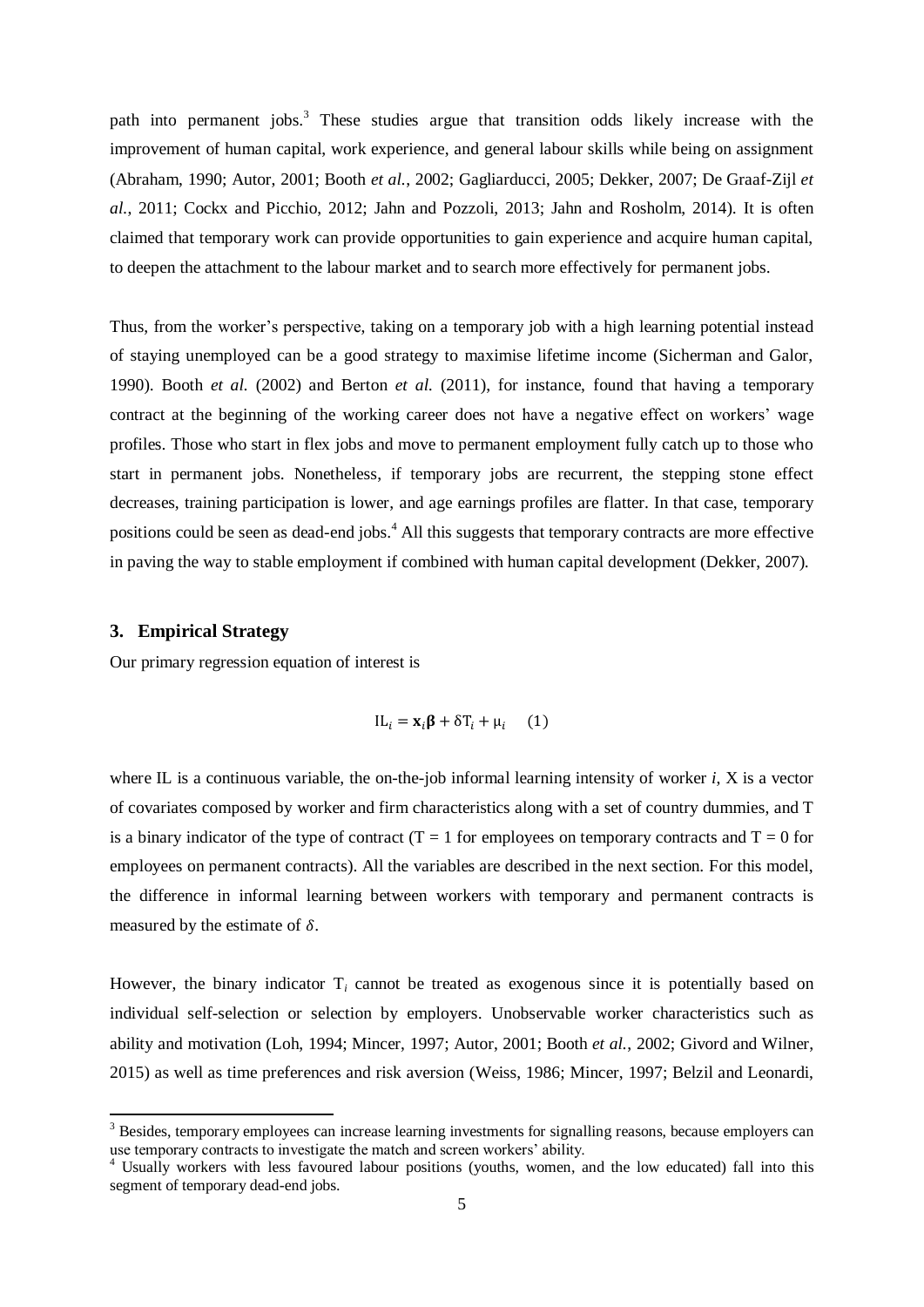2007; Berton and Garibaldi, 2012) may affect both the temporary job and investment in informal learning decisions, resulting in biased estimates when using least squares. For instance, if the typical individual selected into temporary contracts has relatively lower ability or lower motivation, then the OLS estimate of δ will underestimate the treatment effect. We might expect the bias to also be negative if most temporary employees are workers who tend to have stronger time preferences for the present (or a higher discount rate) or have below-average risk aversion. If we feel these hypotheses are correct, then we would argue that δ underestimates the influence of temporary contracts on on-the-job informal learning intensity.

We account for the endogeneity of temporary job selection by estimating an endogenous switching regression model of informal learning intensity where workers face two regimes, temporary and permanent employment (with only one regime observed). Following Heckman (1978), Heckman and Vytlacil (1999) and Heckman *et al.* (2001), the more general model is the following. The potential informal learning outcomes  $(IL_0, IL_1)$  of the treatment  $T = (0, 1)$  are assumed to depend linearly upon observable variables X and unobservables  $\mu_i$ , as in equation (1). The decision process for the temporary contract indicator is posed as a nonlinear function of observables  $z$  and unobservables  $v$ , and linked to the observed outcome  $IL_i$  through the latent variable  $T^*$ :

$$
T_i^* = \mathbf{z}_i \gamma - \upsilon_i \quad (2)
$$
  

$$
T_i = \begin{cases} 1, & \text{if } T_i^* > 0 \\ 0, & \text{if } T_i^* \le 0 \end{cases}
$$
  

$$
\text{Prob}(T_i = 1 | \mathbf{z}_i) = \Phi(\mathbf{z}_i \gamma)
$$

$$
Prob(T_i = 0|\mathbf{z}_i) = 1 - \Phi(\mathbf{z}_i \boldsymbol{\gamma})
$$

Consistent with our previous conjecture, the conditional independence assumption does not hold in these kinds of models. Instead,  $\mu_i$  and  $\nu_i$  are allowed to be correlated by a coefficient  $\rho$  and assumed to be jointly normally distributed ( $\mu_i$ ,  $v_i$ ) ~  $N(0, \Sigma)$  (Maddala, 1983; Wooldridge, 2010; Greene, 2012). Under these assumptions, the bias caused by the correlation of the regressor T with omitted variables is addressed by the non-zero expectation of the error term  $\mu_i$  in equation (1), as follows:

$$
E(IL_i | T_i = 1, \mathbf{x}_i, \mathbf{z}_i) = \mathbf{x}_i \boldsymbol{\beta} + \delta + \rho \sigma_\mu \left[ \frac{\phi(-\mathbf{z}_i \boldsymbol{\gamma})}{\Phi(-\mathbf{z}_i \boldsymbol{\gamma})} \right]
$$
  
(3)  

$$
E(IL_i | T_i = 0, \mathbf{x}_i, \mathbf{z}_i) = \mathbf{x}_i \boldsymbol{\beta} + \rho \sigma_\mu \left[ \frac{-\phi(-\mathbf{z}_i \boldsymbol{\gamma})}{1 - \Phi(-\mathbf{z}_i \boldsymbol{\gamma})} \right]
$$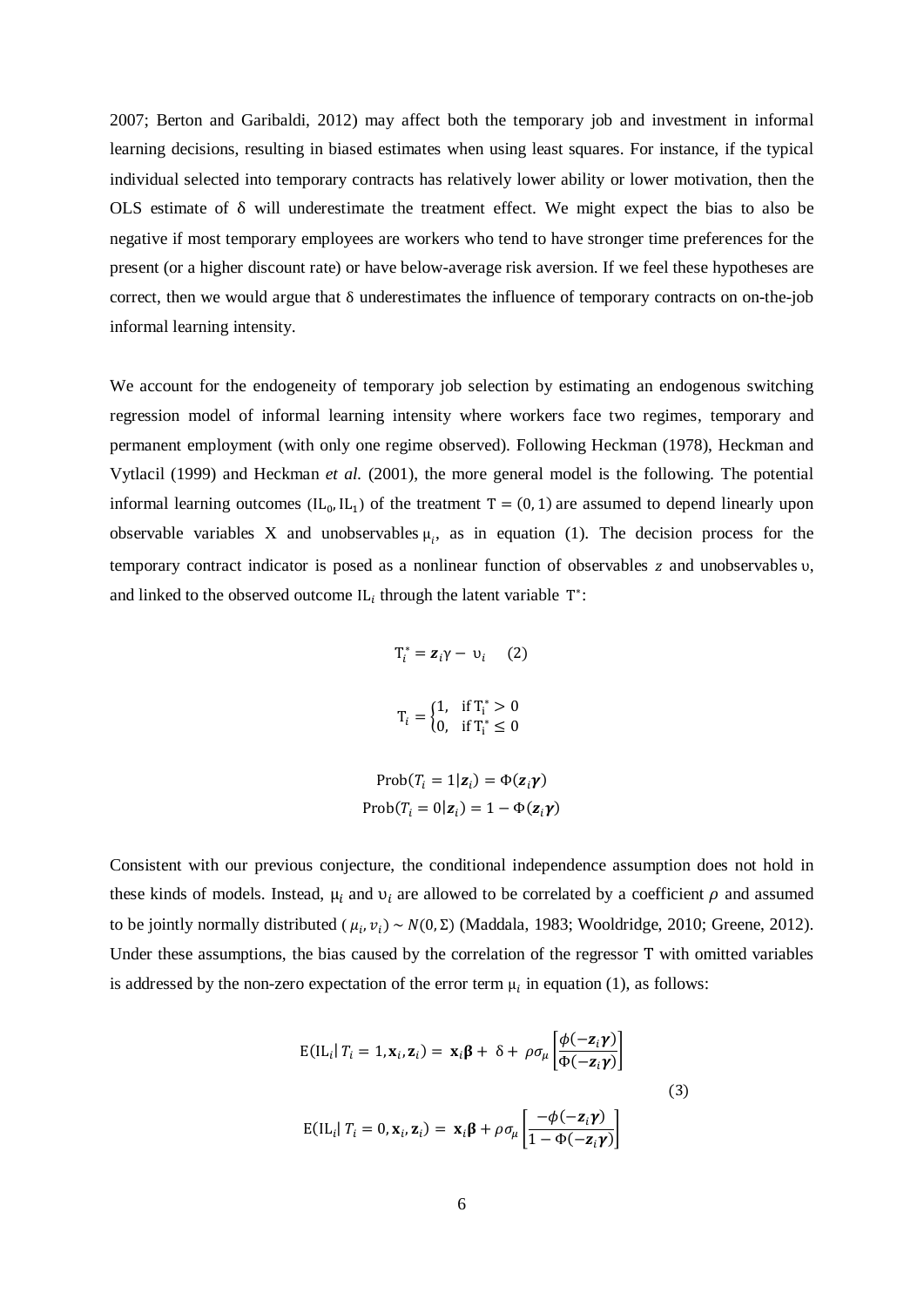Then, the expected difference in informal learning intensity between temporary and permanent employees is

$$
E(IL_i | T_i = 1, \mathbf{x}_i, \mathbf{z}_i) - E(IL_i | T_i = 0, \mathbf{x}_i, \mathbf{z}_i) = \delta + \rho \sigma_\mu \left[ \frac{\phi_i}{\Phi_i (1 - \Phi_i)} \right]
$$
(4)

where  $\phi$  and  $\Phi$  are the standardised normal density and distribution functions respectively.

The model is identified through exclusion restrictions: first, the nonlinearity of the selection equation and thus the correlation between  $\mu_i$  and  $\nu_i$  and, second, by including variables in **z** that satisfy the constraints Cov( $z_i$ ,  $\mu_i$ ) = 0 and  $\gamma \neq 0$ . To take into account selection into temporary employment based on observable and unobservable characteristics, we need a selection instrument that directly affects the incidence of temporary contracts but which is not related to potential confounders. We use as an instrument the unemployment rate of the year preceding the interview date by the individual's corresponding country, gender, and age group. We establish the admissibility of this instrument in Sections 4 and 5.

CF estimators are the most used in the framework of endogenous switching regression models. Simple two-step procedures first estimate the model of endogenous regressors as a function of instruments, as in the first stage of 2SLS but through nonlinearities, and then use the generalised errors from this model as an additional regressor in the main model. Maximum likelihood (ML) methods simultaneously fit the continuous equation (1)-(3) and the binary equation (2) of the model to yield consistent and efficient estimates of the average treatment effect (ATE) and consistent standard errors. Given the assumptions with respect to the distribution and correlation of the disturbance terms  $\mu_i$  and  $v_i$ , the logarithmic likelihood function<sup>5</sup> for the system of (1–2) provided by Maddala (1983):

$$
\ln IL_{i} \begin{cases} \ln \Phi \left\{ \frac{\mathbf{z}_{i} \gamma + (\mathrm{IL}_{i} - \mathbf{x}_{i} \boldsymbol{\beta} - \delta)^{\rho} / \sigma}{\sqrt{1 - \rho^{2}}} - \frac{1}{2} \left( \frac{(\mathrm{IL}_{i} - \mathbf{x}_{i} \boldsymbol{\beta} - \delta}{\sigma} \right)^{2} - \ln(\sqrt{2\pi}\sigma) \right) & T_{i} = 1 \\ \ln \Phi \left\{ \frac{-\mathbf{z}_{i} \gamma + (\mathrm{IL}_{i} - \mathbf{x}_{i} \boldsymbol{\beta})^{\rho} / \sigma}{\sqrt{1 - \rho^{2}}} - \frac{1}{2} \left( \frac{(\mathrm{IL}_{i} - \mathbf{x}_{i} \boldsymbol{\beta}}{\sigma} \right)^{2} - \ln(\sqrt{2\pi}\sigma) \right) & T_{i} = 0 \end{cases} \tag{5}
$$

Furthermore, by also allowing  $\beta_0 \neq \beta_1$  and  $\sigma_0^2 \neq \sigma_1^2$ , where  $\sigma^2$  represents the variance of  $\mu_i$  in Σ, we obtain the full endogenous switching regression model in which the impact of the independent variables varies across regimes (Maddala, 1983; Wooldridge, 2010). Then the model (1) becomes

$$
IL_{i} = \mathbf{x}_{i} \mathbf{\beta}_{0} + \delta T_{i} + T_{i}(\mathbf{x}_{i} - \bar{\mathbf{x}}) \psi + \mu_{0} + T_{i}(\mu_{1} - \mu_{0})
$$
(6)

 5 It is fit by the Stata command *etregress.* Standard errors are approximated through the delta method.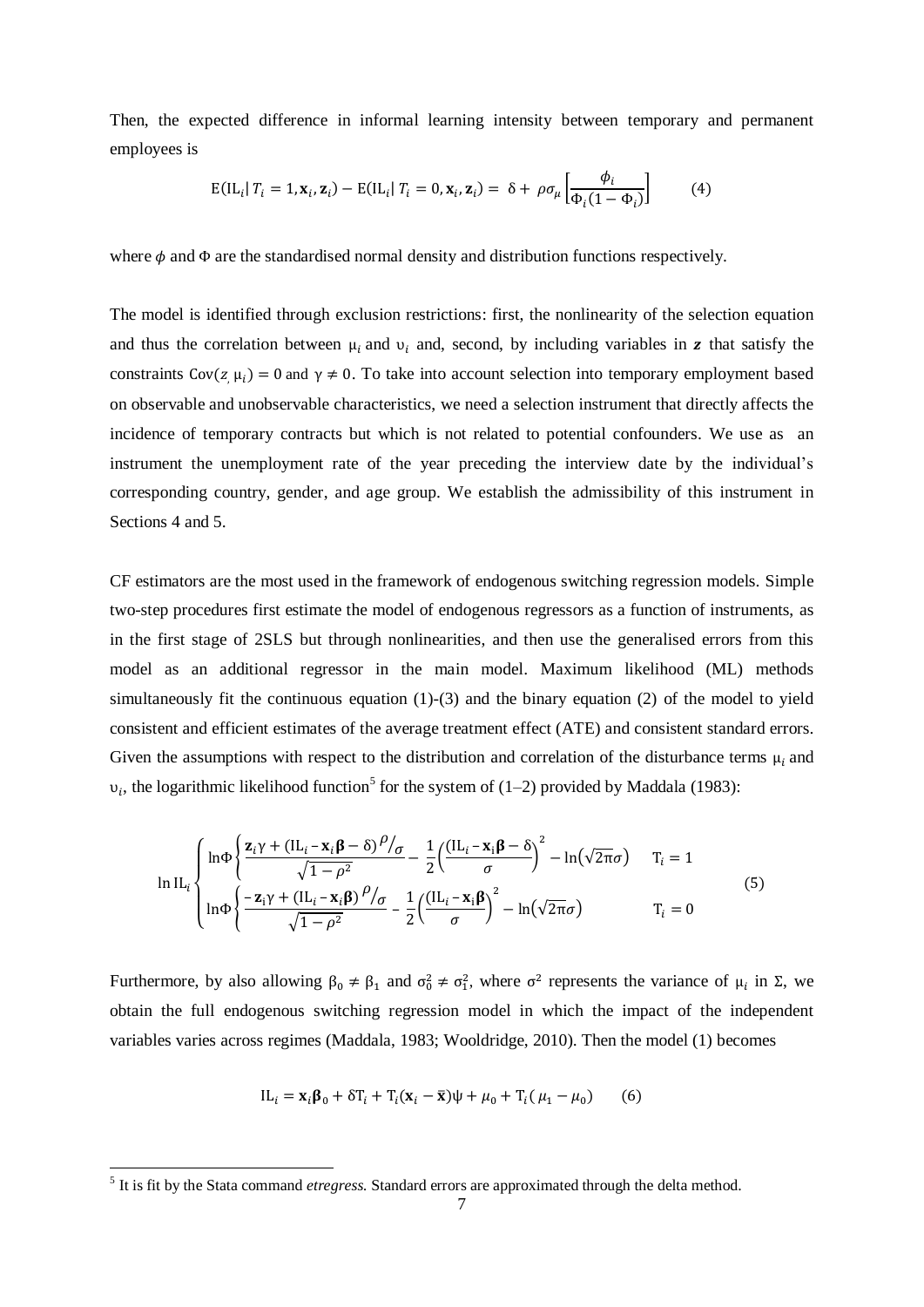This model is very restrictive, because the treatment may create interaction effects with observed or unobserved personal characteristics (Maddala, 1983). This way of expressing the outcome model emphasises our primary interest in δ, although  $\delta + (\mathbf{x}_i - \bar{\mathbf{x}})\psi$  is of interest for studying how the ATE changes as a function of observables, that is, to estimate nonconstant treatment effects and average effects on the treated (ATT, Wooldridge, 2010). If  $(\mu_i, \nu_i) \sim N(0, \Sigma)$ , we obtain an identical representation to the endogenous switching regression model previously described, also estimated by (5).

This CF approach derived in the context of endogenous switching regression models adds more structure to explicitly account for the binary nature of the endogenous regressor. If the nonlinear model approximates the conditional expected function of the treatment variable better than the linear model, the resulting linear estimates will be more efficient than those using a linear first stage (Newey, 1990; Angriest and Pischke, 2009; Wooldridge, 2010). This approach has further advantages. A continuous selection instrument is appropriate for use for a binary endogenous regressor (Imbens and Wooldridge, 2009). This method distinguishes between excluded and included variables in outcome and treatment assignment equations and take advantage of exclusion restrictions to use the relevant information available to obtain identification (Heckman and Navarro-Lozano, 2004). Finally, it can be applied to estimate unconditional ATE and/or ATT, thus allowing estimation of heterogeneous treatment effects (Angrist and Pischke, 2009; Wooldridge, 2010).

However, this approach, while likely more efficient than a direct IV approach, is less robust. Consistency of the CF estimator hinges on the bivariate normality assumption of  $\mu_i$  and  $\nu_i$ ; thus the probit equation be correctly specified to predict effectively which observations are selected into treatment. The better the prediction, the more precise the estimates will be. Successful use of the CF method usually requires that at least one selection variable in  $\bf{z}$  is not included in  $\bf{x}$  (Heckman, 1978; Heckman and Vytlacil, 2005; Wooldridge, 2010).

Since the benefit of increased precision of estimation might be at the cost of a greater chance of misspecification error, we perform various robustness checks of our CF estimations. One important robustness check is based on Wooldridge's (2003, 2010) robust approach. The author demonstrates that, under weaker distributional and functional assumptions, an alternative IV estimator can be consistently applied to estimate the homogeneous and heterogeneous effects of a discrete endogenous variable. The alternative is to use the probit fitted values for each  $T_i$  as valid generated IVs in a simple 2SLS procedure. Then, the first-stage estimation does not need to be correctly specified, as it is in the CF approach. This method is more efficient than direct 2SLS methods and fully robust to misspecification of the probit model, yet it is less efficient than the CF estimator if the additional assumptions needed for CF consistency hold (Wooldridge 2003, 2010).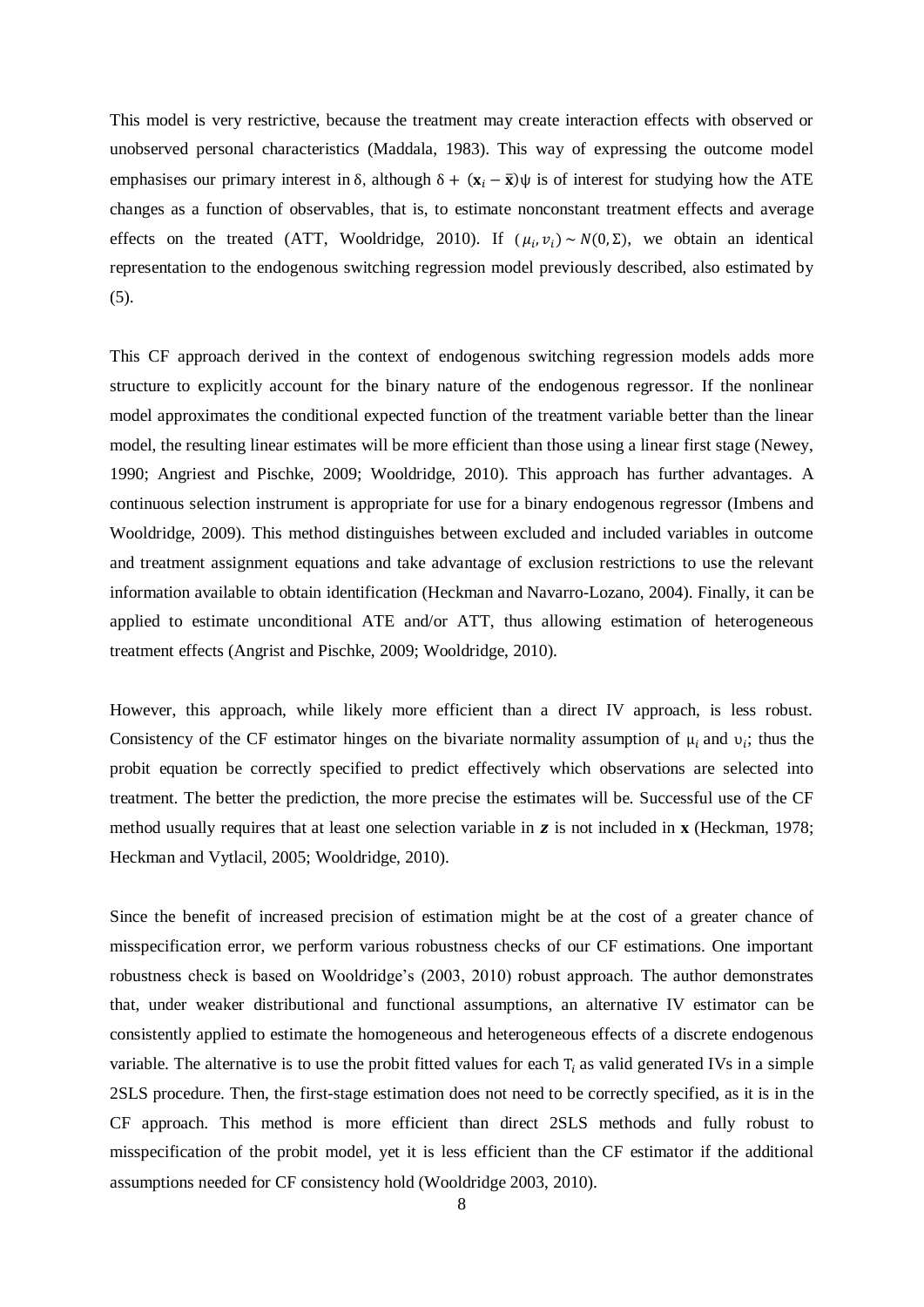#### **4. Data and Descriptive Statistics**

#### *4.1 Data and Sample*

We use data from the OECD PIAAC survey, conducted in 2012 in 24 industrialised countries and based on a representative sample of the population of OECD participant countries.<sup>6</sup> This is a unique dataset that measures the incidence of training as well as the intensity of on-the-job informal learning. The latter measure, which is not available in any other large-scale dataset, is based on a conceptual framework that takes into account three pathways of learning, namely, learning-by-doing, learning from others, and learning by keeping up-to-date with new products or services.

We restrict the sample to include full-time<sup>7</sup> employed males<sup>8</sup> – excluding self-employed and armed forces employees– aged 17 to 65, not participating in any formal education programme, and who have an employment contract that is not an apprenticeship. The sample consists of 25,366 observations balanced<sup>9</sup> throughout 20 OECD countries<sup>10</sup>, with 88.2 percent permanent contracts and 11.8 percent temporary contracts. The distribution of permanent and temporary contracts in the sample coincides with the population distribution according to the OECD statistics published for 2012 (see Table 1).

*[Insert Table 1 about here]*

#### *4.2 Variables*

#### *4.2.1 Outcome Variables*

First, on-the-job informal learning intensity is a standardised index<sup>11</sup> derived from the following questions; all measured on a five-point Likert scale:<sup>12</sup>

<sup>&</sup>lt;sup>6</sup> See the OECD (2014b) for further details about data validation.

<sup>&</sup>lt;sup>7</sup> We consider full-time employees those who reported a minimum of 35 working hours a week.

<sup>&</sup>lt;sup>8</sup> We focus on males due to the higher probability of working career interruptions among women. This makes temporary jobs differ in significance between men and women, since women may prefer career flexibility throughout a significant portion of their working lives (Booth *et al.*, 2002).

<sup>&</sup>lt;sup>9</sup> In Canada the sample consisted of some 5,044 cases, from which we took a random sample of 23.1 percent, resulting in 1,165 cases, to reduce possible bias due to oversampling of Canadian respondents.

<sup>&</sup>lt;sup>10</sup> Four countries were excluded from our sample: Australia, Cyprus, the Russian Federation and the United States. Australian data were not available due to confidentiality reasons. OECD statistics for Cyprus were not available. Data from the Russian Federation were preliminary and considered by the OECD (2014b) to not be representative of the population, since Moscow was excluded from the survey. Last, the particular characteristics of the US labour market led to a loss of 58 percent of observations due to employees who stated not having any contract at all. In that case, only 387 non-random observations would have remained in our sample, of which 31.3 percent presumably corresponded to temporary jobs, a percentage very different from the OECD statistic, which estimates only 4.2 percent temporary employment in the United States. Therefore, our main variable of interest would capture something different in the United States, not comparable to other countries. As shown by the ILO (2010) and the OECD (2006), due to very low employment protection legislation (EPL), the distinction between temporary and permanent employment is of much less significance in the United States.

<sup>&</sup>lt;sup>11</sup> This index was derived by PIAAC using the generalised partial credit model estimated by weighted likelihood estimation. Its validity was assessed based on cross-country comparability, scale reliability and scale correlations. For further details, see the OECD (2014b). The index cannot be estimated for 554 respondents in our sample who reported never to all three questions; therefore, the lowest value of the index by country was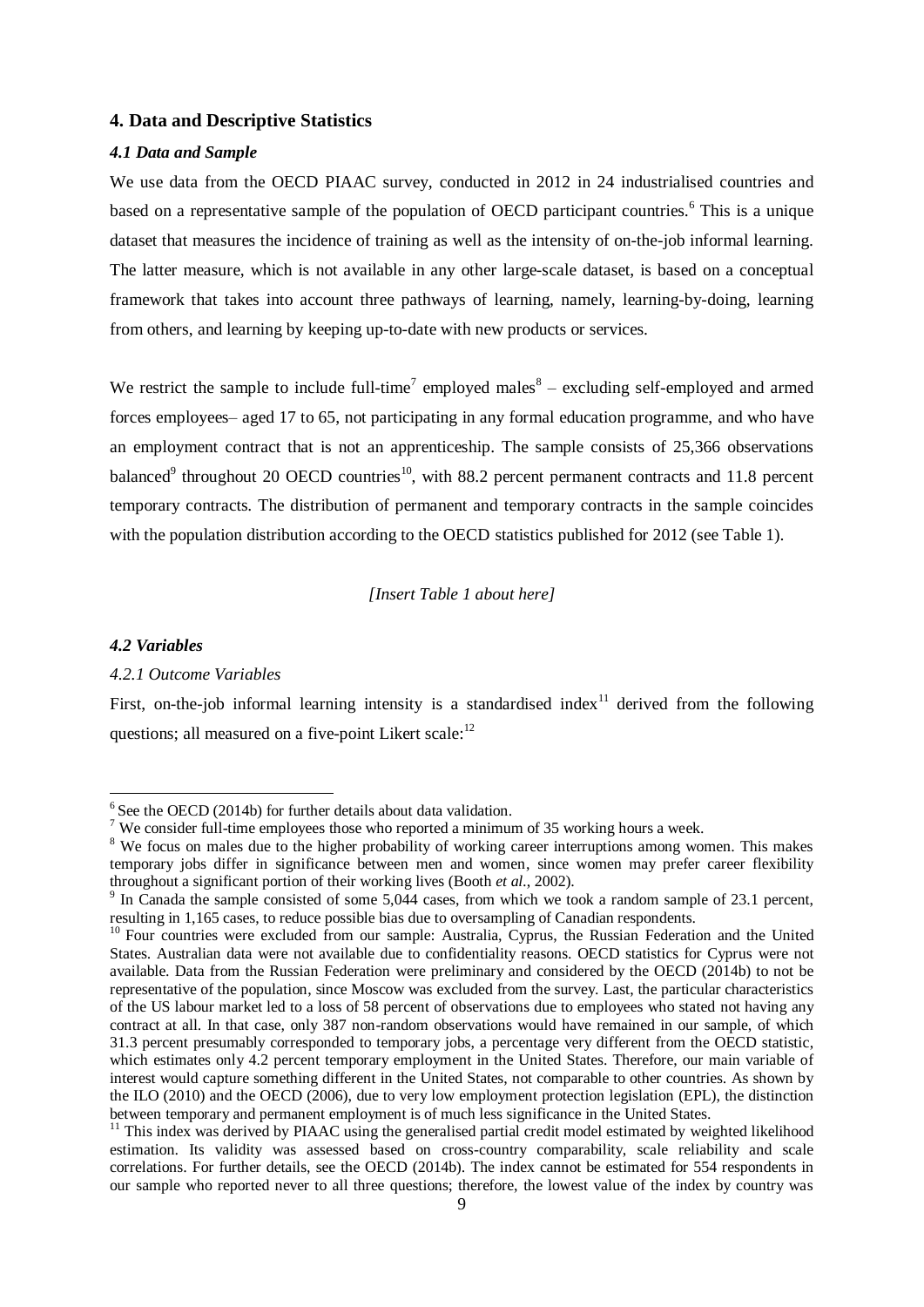- *a) How often do you learn new work-related things from co-workers or supervisors?*
- *b) How often does your job involve learning-by-doing from the tasks you perform?*
- *c) How often does your job involve keeping up-to-date with new products or services?*

This variable takes the lowest value if all three questions were answered 'never' and the highest if answered 'every day'. To facilitate the interpretation of results, the variable was standardised. In addition, a dummy variable for on-the-job informal learning incidence was derived that takes the value zero when the previous questions were all answered never and one otherwise.

Second, training incidence is a dummy variable of participation in job-related training during the previous 12 months. It is based on the following questions: *During the last 12 months, have you*

- *a) Participated in courses conducted through open or distance education?*
- *b) Attended any organised sessions for on-the-job training or training by supervisors/co-workers?*
- *c) Participated in seminars or workshops?*
- *d) Participated in courses or private lessons not already reported?*

This variable takes the value one if the individual participated in any of the training activities mentioned and the current/last training activity was reported to be mainly job-related and zero otherwise.<sup>13</sup>

#### *4.2.2 Explanatory Variable*

Temporary contract<sup>14</sup> is a dummy variable that takes the value one for temporary contracts and zero for permanent contracts. Temporary contracts in our sample include fixed-term positions (90.5 percent) and agency work (9.5 percent).<sup>15</sup>

#### *4.2.3 Control Variables*

1

The questionnaire contains detailed information about individual, current job, and firm characteristics. As suggested by the evidence found in the empirical human capital literature, we control for age, educational level (years of education proxied by the highest level of education obtained), educational

imputed to those observations. The findings are robust to different constructions of the index; for example, very similar results are obtained by using the standardised principal component factor of the three statements.

 $12$  The response rate to these questions was about 98 percent, with the following answer options: 1) never, 2) less than once a month, 3) less than once a week but at least once a month, 4) at least once a week but not every day, and 5) every day.

<sup>&</sup>lt;sup>13</sup> The response rate to these questions was about 90 percent.

<sup>&</sup>lt;sup>14</sup> According to OECD concepts, permanent workers are, generally, persons whose main job is of indefinite duration. A job may be regarded as temporary if it is understood by both the employer and the employee that the duration of the job is limited.

<sup>&</sup>lt;sup>15</sup> The variable is derived from the question what kind of employment contract do you have? The answer options are: 1) an indefinite contract, 2) a fixed term contract, 3) a temporary employment agency contract, 4) an apprenticeship or other training scheme, and 5) no contract.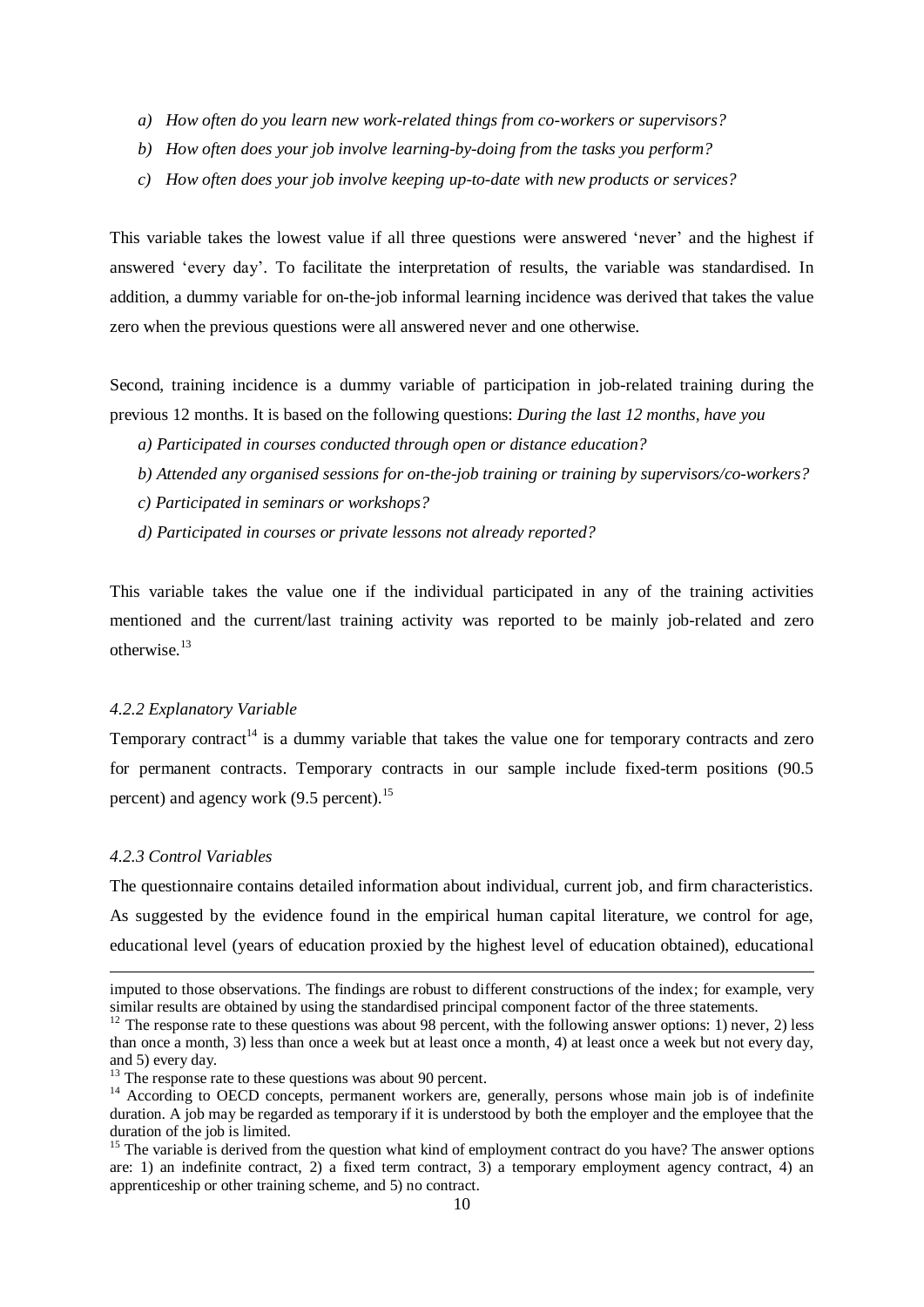mismatch (dummies for overeducation and undereducation), <sup>16</sup> firm tenure, actual weekly working hours (top coded at 60), elaborate learning<sup>17</sup>; and firm size (five categories), occupation (nine ISCO) one-digit categories), industry (ten ISIC one-digit categories), and country dummies.

#### *4.2.4 Selection instrument variable*

1

We use the annual male unemployment rate by country and five-year age groups for 2011 as a selection instrument in our estimations. We collected these data from the OECD Statistics website and matched them to the individuals in our sample by country and age.

The unemployment rate likely represents a suitable instrument for the individual probability of having a temporary contract, which is uncorrelated with the error term  $\mu_i$ . First, unemployment measures have been shown to be correlated with the subsequent incidence of temporary employment (Wasmer, 1999; Holmlund and Storrie, 2002; Virtanen *et al.*, 2005; Kahn, 2010). <sup>18</sup> The average likelihood that workers will be employed in temporary jobs increases when the unemployment rate is relatively high. This is expected, since temporary jobs have been promoted as a mechanism to improve the labour market integration of the unemployed (Gagliarducci, 2005; Gebel, 2013) and because a higher unemployment rate often means a risk for the active working population and job seekers that reduces the chance of finding more stable employment (European Commission, 2010). When economic prospects are tight, workers anticipate that opportunities in the labour market will be scarce; therefore, they have a higher probability of accepting temporary contracts (Abraham, 1990; Holmlund and Storrie, 2002; Givord and Wilner, 2015). From a demand-side point of view, employers add greater value to the use of temporary contracts as a low-cost short-run buffer or as a probationary period when there is excess

<sup>&</sup>lt;sup>16</sup> These dummies are derived from the following question: Thinking about whether this qualification is necessary for doing your job satisfactorily, which of the following statements would be most true? Answer options: 1) This level is necessary, 2) a lower level would be sufficient, and 3) a higher level would be needed.

According to the OECD (2014b), this item aims to measure the extent of elaborate learning, based on the approach of Kirby *et al.* (2003). It is considered a stable personal characteristic, named by the OECD (2014b) as readiness to learn. Elaborate learning is the metacognitive ability to integrate new information with previous knowledge, synthesise new material and make connections to form a wider perspective. It structures the learning process and affects the efficiency with which new information is processed. Therefore, it also describes learners' interest in learning and information-processing strategies. In the context of PIAAC, elaborate learning aims to capture how people approach learning situations especially in the workplace. We use the standardised index of readiness to learn derived by PIAAC from the following questions, all measured on a five-point Likert scale: 1) When I hear or read about new ideas, I try to relate them to real life situations to which they might apply, 2) I like learning new things, 3) When I come across something new, I try to relate it to what I already know, 4) I like to get to the bottom of difficult things, 5) I like to figure out how different ideas fit together, and 6) If I don't understand something, I look for additional information to make it clearer.

<sup>&</sup>lt;sup>18</sup> Transitions from unemployment to temporary or permanent employment and from temporary contracts to permanent contracts are likely to depend on the labour market's response to aggregate factors and to the business cycle (Wasmer, 1999). During economic downturns, as the pool of unemployed builds up, transition rates from unemployment into temporary jobs are larger than the flow from unemployment to permanent jobs (Wasmer, 1999; Holmlund and Storrie, 2002). Similarly, when the unemployment rate is high, the probability that a temporary contract is converted into a permanent contract is lower (Wasmer; 1999; Givord and Wilner, 2015).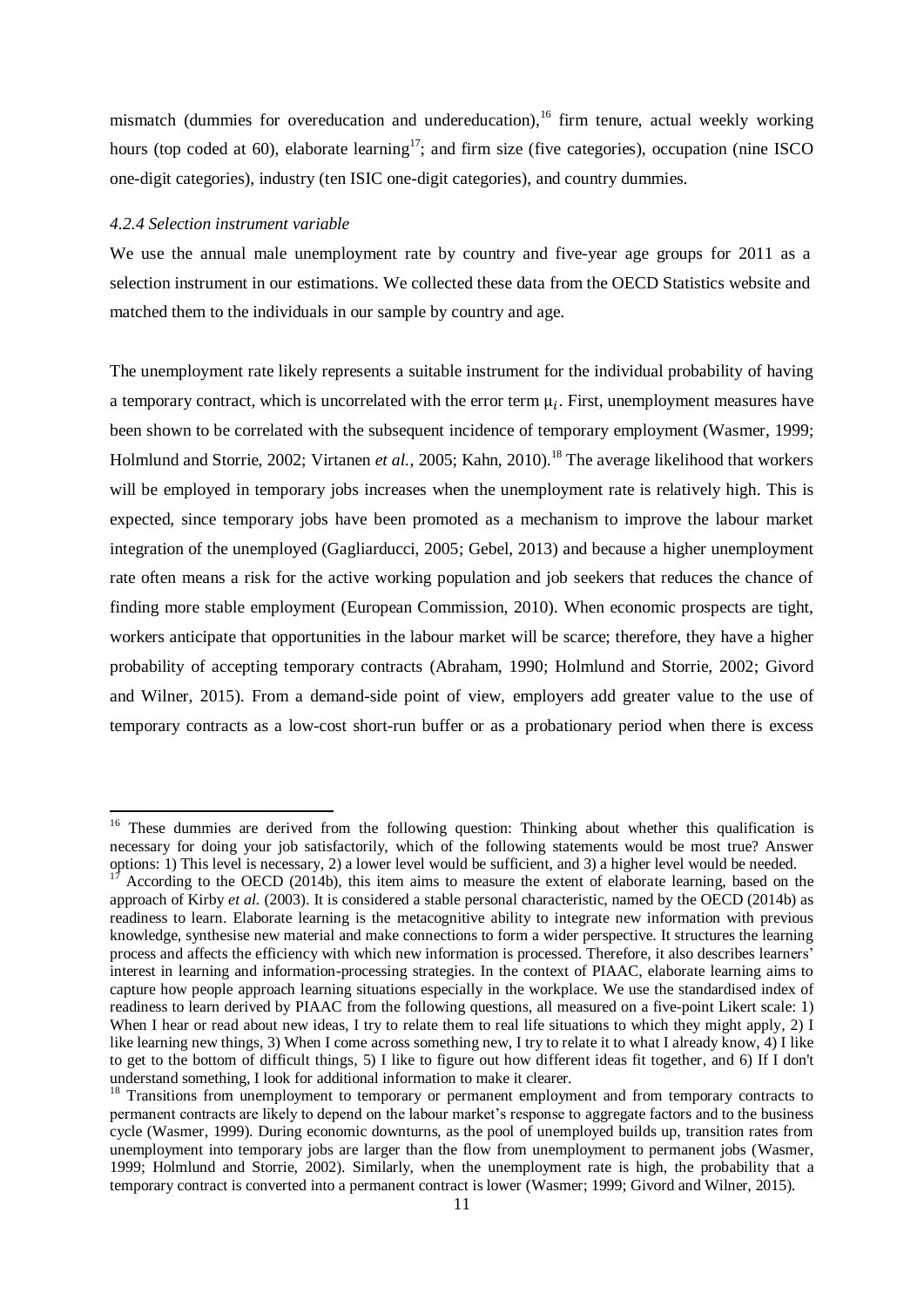supply in the labour market (Wasmer, 1999; Gagliarducci, 2005; Givord and Wilner, 2015).<sup>19</sup> Temporary employment then comprises more employable individuals who could have had permanent contracts if the economic conditions had been better (Wasmer, 1999; Givord and Wilner, 2015).

Second, there is no reason to expect that unemployment rates at the country level directly affect individual decisions on informal learning investments on the job, except through the kind of contract the employee has. Higher unemployment rates might raise tenure uncertainty and, therefore, incentivise greater on-the-job investments in informal learning. Nonetheless, this uncertainty mainly depends on whether the contract is permanent or temporary. Both temporary and permanent workers will respond to changes in economic conditions; however, the learning behaviour of those on temporary contracts will be far more responsive to the rate of unemployment.

The relation between unemployment and the probability of having a temporary contract may, however, differ by country because of the strictness of EPL. Stricter rules applicable to permanent employment may tend to increase the incidence of temporary work and to limit the extent to which temporary contracts will be converted into permanent ones (Booth *et al.*, 2002; Holmlund and Storrie, 2002; OECD, 2004; Gagliarducci, 2005; Kahn, 2010; Sala *et al.*, 2012). As an alternative specification, we therefore use version 3 of the EPL indicator for regular employment<sup>20</sup> (standardised and categorised in three dummies) to interact with our selection instrument.

#### *4.3 Descriptive Statistics*

**.** 

Table 2 presents summary statistics for permanent and the temporary workers, respectively. As expected, the temporary employees in our sample are generally younger and have fewer years of work experience and tenure than permanent workers. Moreover, among individuals in temporary positions, there is a higher share of overeducated workers and a lower proportion employed in skilled occupations, large firms, and the tertiary sector of the economy. It is worth mentioning that there is no descriptive difference between permanent and temporary employees regarding years of education and elaborate learning.

<sup>&</sup>lt;sup>19</sup> The greater value of hiring a worker with a temporary contract rather than a permanent contract comes from the employer's right to dismiss unproductive or mismatched workers at a lower cost. In Wasmer's (1999) model, when the unemployment rate is relatively high, firms are more willing to make use of temporary contracts with lower turnover costs due to uncertainty in demand. Accordingly, the effect of a lower growth and a higher unemployment rate is to increase the share of temporary jobs. His model predicts that a decrease of one percentage point in productivity growth implies a 0.2 percentage point higher unemployment rate, which will increase the number of temporary workers by 2.5 percentage points and the share of temporary jobs by 2.8 percentage points.

 $20$  This indicator is the weighted sum of 13 data items concerning the regulations for individual dismissals and additional provisions for collective dismissals. It is measured on a scale of zero (least restrictions/strictness) to six (most restrictions/strictness), where a higher score indicates a higher level of employment protection.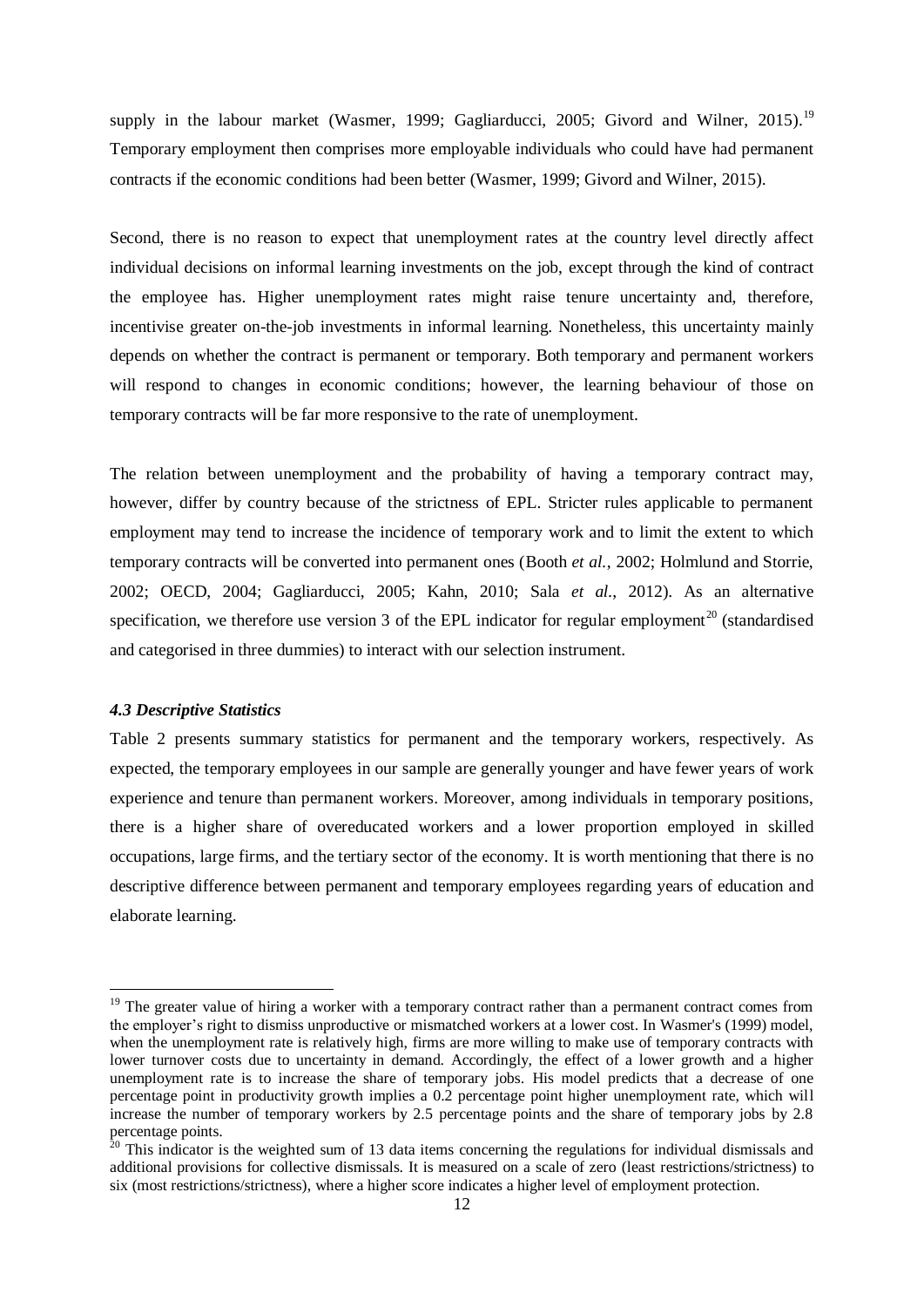Regarding our variables of interest, we first observe that practically every person learns something on the job (98 percent informal learning incidence), with no significant difference by type of contract. However, the informal learning intensity of flex workers has a higher mean, which makes more interesting to analyse the intensity of informal learning than its incidence. In contrast, we observe that permanent employees participate more often in job-related training. In our sample, 91.7 percent of training participation was totally or mostly financed by firms while 8.3 percent was financed by the workers themselves. Similarly, 83.3 percent of trained workers participated in training only or mostly during working hours, while 16.7 percent did so mostly or entirely outside working hours. All this suggests that firms are the main initiators and funders of training, although there is also room for employee initiative.

Finally, our data confirm that the average value of the lagged unemployment rate for the group of temporary workers was three percentage points higher than for permanent employees. We confirm that the unemployment rate for 2011 has a significant Pearson's correlation of 0.50 to the country incidence of temporary contracts in 2012 and 0.56 to the temporary contract dummy of our sample (see Figure A1 in the Appendix). Similarly, we observe that the average value of EPL applicable to regular employment is slightly higher for the group of temporary workers in our sample.

#### *[Insert Table 2 about here]*

#### **5. On-the-job Informal Learning Intensity**

#### *5.1 Main Findings*

1

The main results of the regressions for on-the-job informal learning intensity are presented in the upper panel of Table 3. To assess the results of taking into account selection into temporary jobs, Table 3 proceeds stepwise. The first specification gives the results of an ordinary OLS regression. Specifications (2) and (3) show the coefficients from standard 2SLS estimations. The last specifications (4) and (5) provide the CF estimates derived in the context of the endogenous switching regression model described in Section 3, which not only consider the endogeneity of the type of contract but also account for the binary nature of the endogenous regressor. The second section of Table 3 shows the corresponding first-stage/treatment estimates of the temporary contract equation.<sup>21</sup>

Overall, the results in Table 3 provide remarkable evidence of a positive difference in on-the-job informal learning intensity between temporary and permanent employees, in favour of the former group. Compared with the OLS estimates, the other coefficients that account for the endogeneity of

<sup>&</sup>lt;sup>21</sup> Tables A1 and A2 in the Appendix show other more restricted specifications of the endogenous switching model to see how the main estimated coefficient of temporary contracts changes with the progressive introduction of control variables.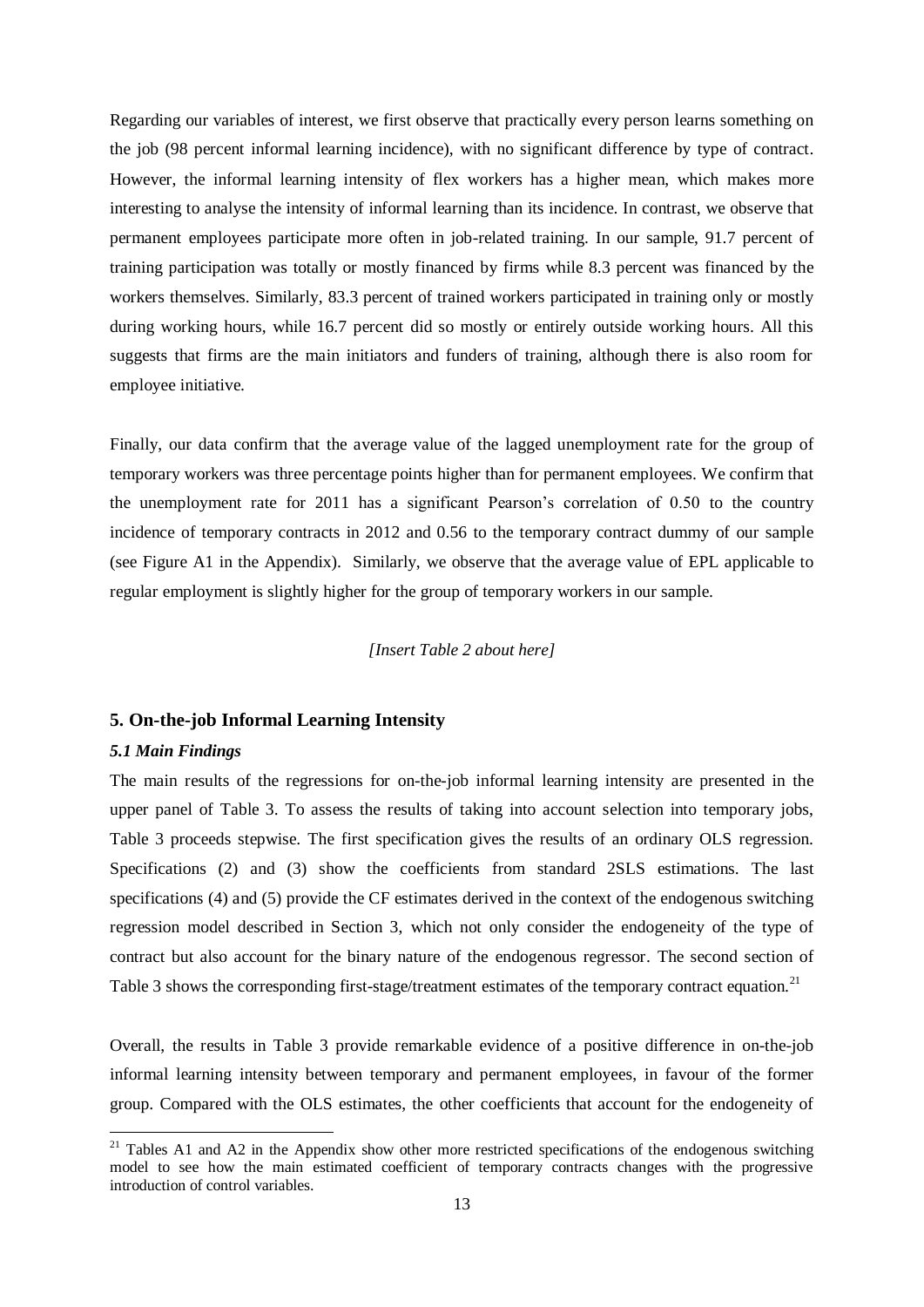temporary contract selection are adjusted upwards, as we expected. We consider the estimates generated by the CF more precise and proceed with interpretation. Further arguments on the accuracy of these estimates follow.

The results in columns (4) and (5) confirm that the OLS coefficient of temporary contracts is biased downwards. Once selection into the contract type is controlled for, the estimated ATE of interest increases from 0.095 to 0.17 of a standard deviation. This implies that workers in temporary jobs invest, on average, 0.17 of a standard deviation more in on-the-job informal learning than their counterparts in permanent employment<sup>22</sup>. The estimated correlation between the temporary contract equation errors and the outcome errors  $\rho$  is negative (-0.075), indicating that unobservables that raise informal learning intensity tend to occur with unobservables that lower temporary contract selection. This result is coherent with our hypothesis of unobservables mentioned in Section 3. For instance, people with greater ability or motivation and greater time preferences for the future are less likely to be selected into temporary jobs and are at the same time more likely to engage more in job training and informal learning (Mincer, 1997).

In comparison with the OLS estimates, the CF coefficients and standard errors of the exogenous regressors change much less. Most of the control variables in our regressions affect the dependent variable in the expected direction according to human capital theory. We find that on-the-job informal learning intensity decreases with age, as the lifecycle theory of human capital predicts. The squared term of age is positive and significant, which denotes an upwards turning point of investments at the end of employees' working life. It might be seen as a rational action to counterbalance the depreciation of human capital at an older age, as suggested in the literature (e.g. Heckman, 1976; Killingsworth, 1982; Destré *et al.*, 2008).

Years of education are positively correlated with intensity of learning in the workplace. On average, one additional year of schooling increases informal learning by 0.016 of a standard deviation. This complementarity may arise because of the self-productivity of human capital accumulated through formal schooling, which could increase ability to learn and could be useful for informal learning on the job (Rosen 1972). Educational mismatches seem to have an important impact on this relation. With respect to workers in a well-matched job, overeducated employees tend to invest, on average, 0.11 of a standard deviation less in informal learning, while undereducated employees invest 0.15 of a standard

-

 $^{22}$  In specification (5), which includes three instruments (the standardised unemployment rate and its interaction with two of the three dummies of EPL for permanent employment), the coefficient of interest becomes increases slightly but is not significantly different from the estimate in specification (4). Including the EPL measures as exclusion restriction has very little effect on the coefficients, which suggests that the country-specific dummies included in the selection equation absorb most of the explanatory power of the national differences in employment regulations on the probability of having a temporary contract.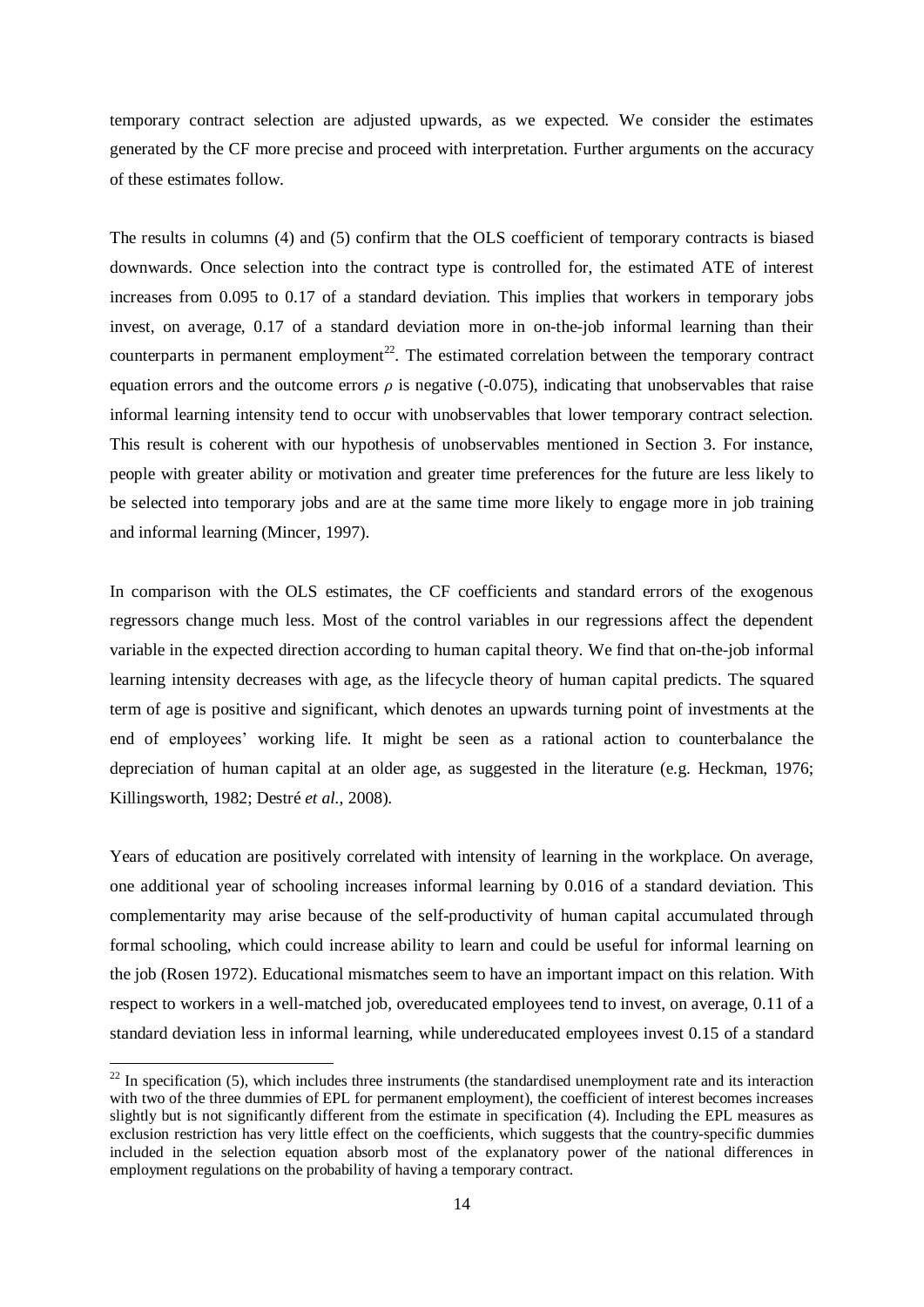deviation more. This finding is consistent with Jahn and Pozzoli (2013) study, which hypothesises that temporary workers employed below their skill level are less likely to improve their human capital.<sup>23</sup>

There is also a positive relation of informal learning intensity with elaborate learning and actual working hours and a negative relation with tenure. The latter is attributed to the greater learning exposure of workers when they are new to their jobs. We also find that informal learning intensity in the workplace tends to be significantly higher for individuals employed in high-skilled occupations and larger firms.

#### *[Insert Table 3 about here]*

We favour the CF specifications for various reasons. First, we observe that they provide more accurate predicted probabilities in the temporary contract equation. Linear predictions from the 2SLS first stage range from -0.20 to 0.76, leaving 16 percent of the sample predicted probabilities below 0. In contrast, probit predicted probabilities range from zero to 0.92, providing better common support for the treatment parameters to be defined. Therefore, we presume the outcome equation estimates to be more efficient in the second case. Second, the sizes of the instrument coefficients differ significantly between the 2SLS and CF specifications. In column (4), for instance, an increase of one standard deviation in the unemployment rate, on average, increases the probability of being in a temporary job by 1.6 percentage points. In column (2), the same effect predicted by the 2SLS first stage is approximately 4.7 percentage points, three times bigger. The size of the probit marginal effect is closer to that in related research, for example, Kahn's (2010).

Third, we are carefully selective in the inclusion of covariates in the temporary contract equation in columns (4) and (5), which is not allowed in the standard 2SLS framework. As suggested by related literature, we do not include tenure, working hours, or educational mismatches as determinants of temporary contract selection. Even so, we perform further robustness checks of this treatment equation specification. Fourth, we observe some implausible estimates in the 2SLS outcome equations, such as positive non-significant coefficients for age and tenure. Fifth, the Wald tests for specifications (4) and (5) indicate with 95 percent confidence that we can reject the null hypothesis of no correlation between the errors of the temporary contract and outcome equations, so that our instrumented endogenous switching regression models fit well overall. Concerning the admissibility of our selection instrument, it is worth mentioning that Wald and F-tests after nonlinear and linear first-stage estimations, respectively, show that the unemployment rate in addition to the other covariates makes a

1

 $23$  Our estimations control for the fact that workers have a job at the appropriate level. Nonetheless, estimations that do not control for educational mismatches yield a very similar and significant coefficient for temporary contracts (0.163 and 0.165 of a standard deviation using one and three instruments, respectively; see specification (5) in Tables A1 and A2).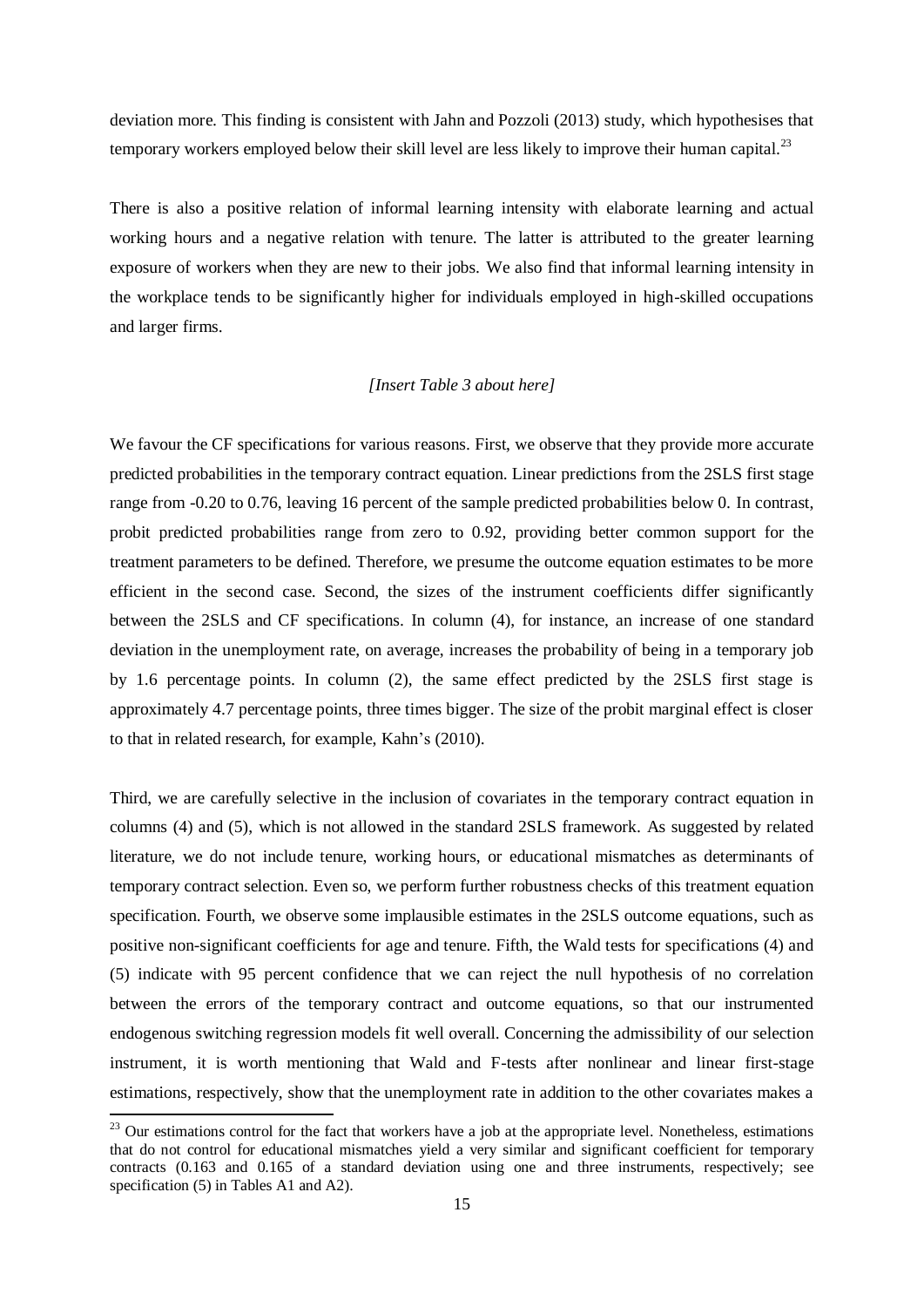significant contribution to the model of interest. Last but not least, in contrast to the CF approach, 2SLS does not provide ATEs but, instead, local ATEs, the former being more policy relevant in the context of our research question.

We conclude that the difference in the intensity of on-the-job informal learning between workers with temporary and permanent contracts is positive and approximately 0.17 of a standard deviation in the OECD countries included in our sample. The size of this coefficient is substantial if we consider that it is almost the same as the impact of 10 years of schooling. Assuming that full-time male workers have generally stronger preferences for permanent contracts (Wasmer, 1999; Booth *et al.*, 2002; Holmlund and Storrie, 2002; Jahn and Bentzen, 2012), we hypothesise that flex employees will rationally engage more in workplace informal learning to increase their chances of transition to more stable jobs with current or potential future employers. Thus, it could be that those individuals with expectations of upward mobility in the labour market will be more likely to invest more in on-the-job informal learning.<sup>24</sup>

#### *5.2 Robustness of Main Results*

1

In this section we present various robustness checks of the previous results, mainly related to the sensitivity of our main estimation to alternative treatment specifications. All the results in this section are shown in the Appendix.

The first concern we address is the robustness of our CF estimations with respect to different specifications of the probit model. We tested a range of models and present the summary results in the Appendix, Table A3.

Specifications (2) to (6) include variables that we do not consider determinants of temporary contract selection in Table 3. We note that including these regressors does not substantially change the main estimates. Only when tenure is included as an explanatory variable for temporary contracts do we see that the estimated ATE of interest increases from 0.17 to 0.22 of a standard deviation, which indicates that our results are conservative. Moreover, the predicted values of  $\rho$  remain negative and the Wald tests are significant in all these specifications, indicating that our main results hold.

Specifications (7) to (12) exclude variables we included as determinants of temporary contract selection in our main estimations. The results in Table A3 show that the ATE of temporary contracts

 $24$  This finding might be related to the study of Engellandta and Riphahn (2005), who, using indicators for unpaid overtime work, found that temporary workers in Switzerland exert greater effort than permanent employees. They also suggest that implicit incentives of shifting to permanent employment could explain those results. As shown by Guell (2000), temporary workers are motivated by the possibility of moving to a permanent job.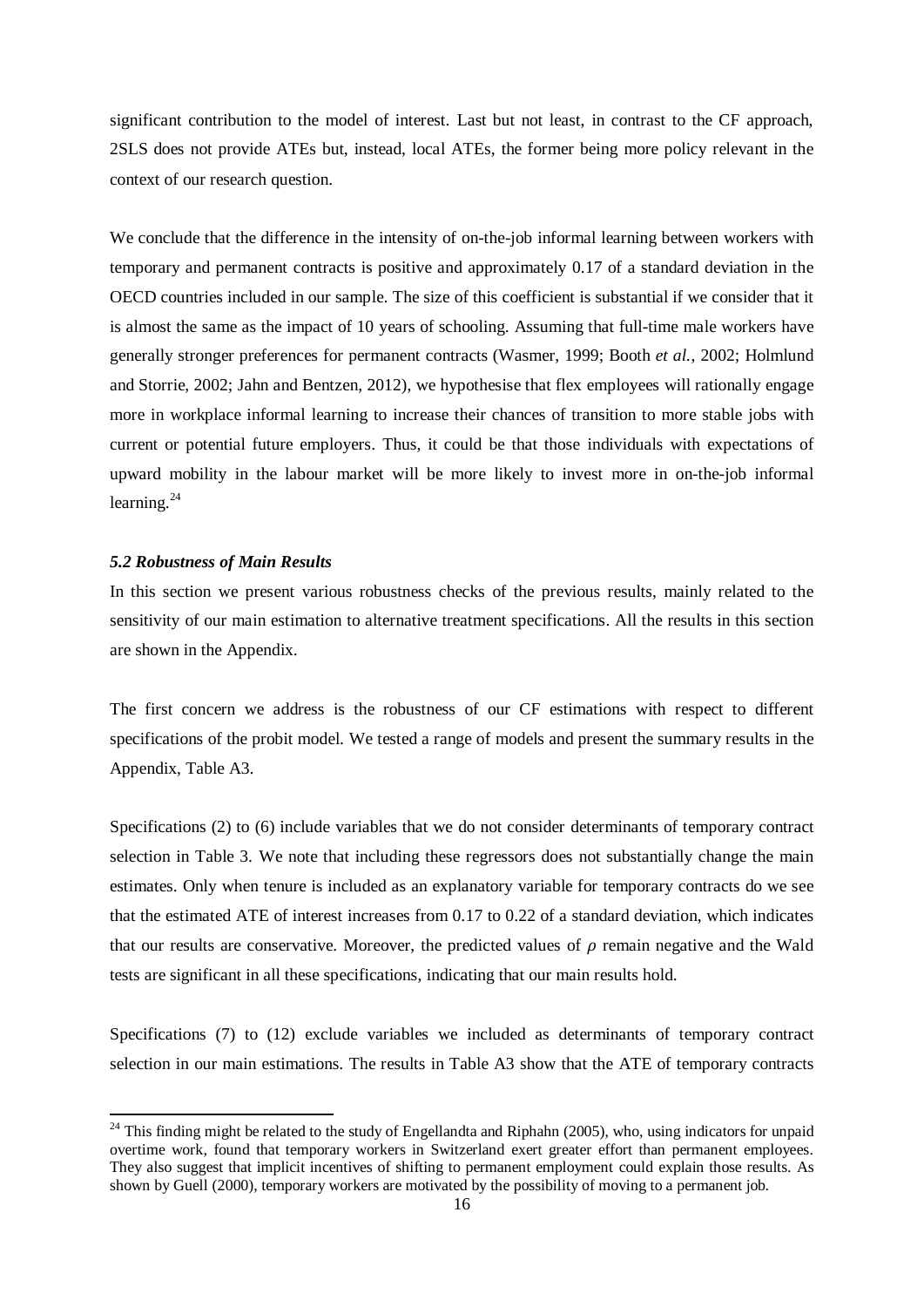on informal learning intensity is almost identical to that of Table 3. Only when country dummies are excluded from the probit model do we observe an increase in the estimated ATE of interest from 0.17 to 0.22 of a standard deviation. This result suggests that country-fixed effects are important controls for unobserved heterogeneity between countries. Moreover, the predicted values of  $\rho$  remain negative in these alternative models. The Wald tests are all significant with 95 percent confidence, the only exception being models excluding occupation dummies that are significant at 90 percent instead.

A second concern is a possible misspecification of the treatment equation due to relevant covariates we do not observe. When we assess the accuracy of our main results in contrast to those provided by Wooldridge's robust estimator described in Section 3, we find that the coefficients of the temporary contract indicator remain highly significant and positive (see Table A4). These estimators are downwards adjusted in comparison with the standard 2SLS results of Table 3; however, they are approximately seven and four times larger than the corresponding OLS and CF estimators, respectively. This finding shows that, although Wooldridge's approach is more efficient than the direct 2SLS procedure and fully robust to misspecification of the probit model, it is less efficient than the CF method in this particular case.

#### *5.3 Heterogeneous Effects*

#### *5.3.1 Heterogeneous Workers*

Although temporary workers are, on average, more intensively engaged in informal learning, this could differ among temporary workers with different characteristics. Temporary employees could, for instance, have different expectations for their career prospects. If that is the case, we might expect distinct levels of the informal learning intensity of temporary workers, depending on their age and tenure: In particular, younger workers and those with shorter tenure could have stronger incentives to engage in learning when they are employed in a temporary job, since this could help them to acquire a permanent contract. We expect these investments in informal learning to be more beneficial for temporary workers earlier in their career, when they have higher expectations of transferring to a permanent position.

To investigate the possible heterogeneity of informal learning intensity, we estimate full endogenous switching regression models to allow all coefficients of covariates to vary over the treatment level, as explained in Section 3. The results shown in Table 4 indicate that, after allowing for heterogeneous responses to treatment, our main conclusion still holds. Both the ATE and ATT remain significant and positive, the latter being of similar size to the ATE estimated in Table 3. We find that workers with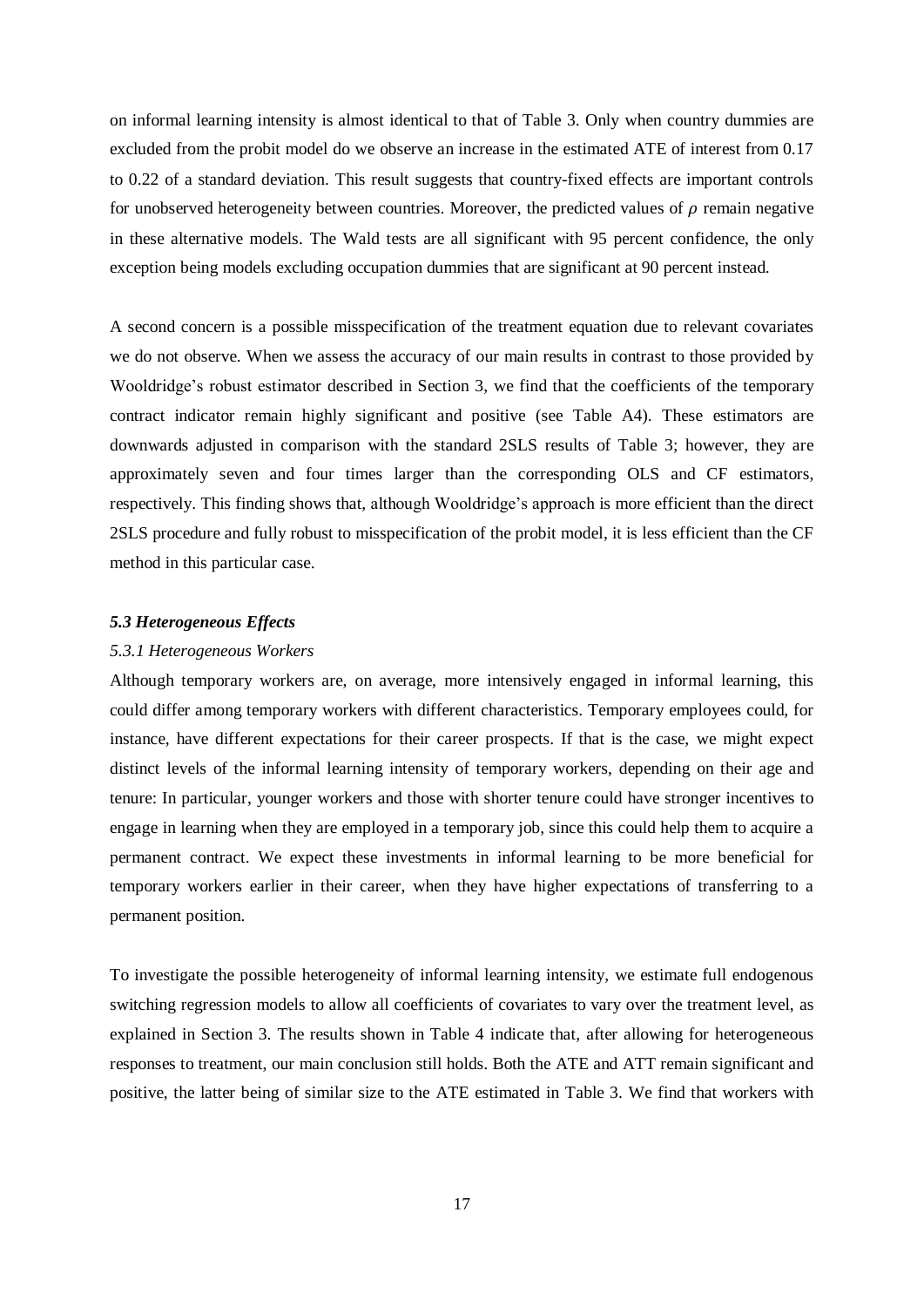temporary contracts invest, on average,  $0.13$  of a standard deviation<sup>25</sup> more in informal learning than workers with permanent contracts do. The ATT shows that temporary employees invest, on average, 0.18 of a standard deviation more in informal learning than if they had a permanent contract.

These models allowing for heterogeneity show that the coefficients of age, age squared, tenure, and working hours differ significantly by type of contract while years of education, overeducation, undereducation, and elaborate learning do not. The coefficients confirm our expectations that the rate at which informal learning intensity decreases with age and tenure is greater for those with a temporary contract. This result suggests that the mean estimate of temporary contracts in our informal learning model is mainly driven by temporary employees who are younger and have had tenure for fewer years.

#### *[Insert Table 4 about here]*

More precisely, the significant difference in the coefficient of age between temporary and permanent employees suggests that being a year older decreases the intensity of informal learning, on average, by 0.0218 of a standard deviation in the case of employees with permanent contracts and by 0.0265 in the case of temporary contract workers. As mentioned previously, larger investments in informal learning of temporary workers are expected to be more beneficial earlier in the job career when workers have better prospects of gaining a permanent position. This suggests that, at some point in employees' life course, the difference in informal learning between those with permanent and temporary contracts will vanish; nevertheless, the difference is not just a young, early career effect. According to the estimations (1) and (2) in Table 4, the positive marginal effect of temporary contracts on informal learning intensity becomes insignificant (at the 95 percent confidence level) after the age of 47 (see Figure 1). The table also shows that the coefficient of age squared is only significantly different from zero for permanent employees. This finding suggests that the upwards turning point of informal learning investments at the end of an employee's working life holds particularly for workers with a permanent contract.

#### *[Insert Figure 1 about here]*

Similarly, the results in Table 4 show that the negative coefficient of tenure is significantly larger for employees with temporary contracts. For permanent employees, one additional year of tenure reduces the informal learning intensity by 0.0024 of a standard deviation, compared with 0.0082 for temporary workers. This result suggests that the higher intensity of informal learning for temporary workers

**.** 

 $25$  The corresponding ATE estimated by running two separate OLS regressions is 0.075, significant with 99 percent confidence.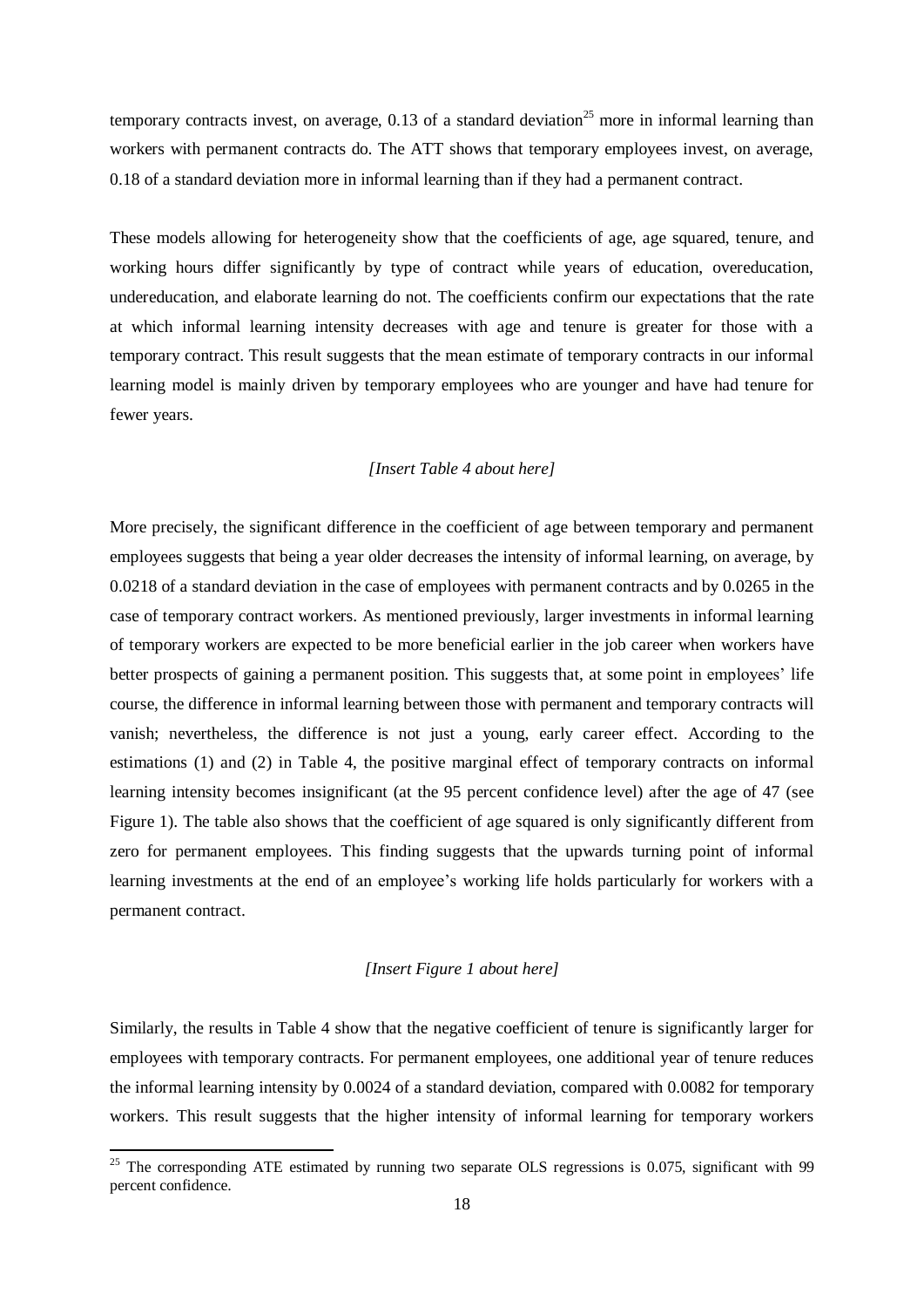holds particularly for employees with fewer years of tenure. This again indicates that this effect ends gradually. We find with 95 percent confidence that the positive marginal effect of temporary contracts on informal learning intensity disappears after approximately seven years of tenure (see Figure 2). This effect may be due to temporary workers adjusting their expectations of labour mobility when they feel trapped in a temporary job. As mentioned previously, this finding suggests that workers who remain employed in a temporary job for a long time are actually employed in dead-end jobs with no career prospects.

#### *[Insert Figure 2 about here]*

#### *5.3.2 Heterogeneous Job Tasks*

-

Our estimates could be driven by different correlated job tasks. For instance, it could be that employees in high-skilled jobs or in jobs that offer more task complexity, task discretion, and flexibility are more often engaged in informal learning at work. To test this expectation, we construct dummy variables for different job content characteristics and calculate heterogeneous effects on informal learning via interaction terms between these dummies and temporary contracts, as explained in Section 3. The corresponding results are presented in Table 5.

#### *[Insert Table 5 about here]*

The estimation results show that all employees, regardless of the kind of contract they have, tend to engage more intensively in informal learning when they are employed in high-skilled iobs<sup>26</sup> or have a job in which they have higher levels of task discretion,  $27$  are more often confronted with simple<sup>28</sup> and complex<sup>29</sup> problems, are more often involved in team-work<sup>30</sup>, use ICT at work more often<sup>31</sup>, and more

 $26$  This dummy takes the value one for employees in ISCO occupation categories 1 to 3 and the value zero for employees in ISCO occupation categories 4 to 9.

 $27$  This dummy takes the value one for the highest two quantiles of an index derived from the following questions, all measured on a five-point Likert scale: To what extent can you choose or change: a) the sequence of your tasks, b) how you do your work, c) the speed or rate at which you work, and d) your working hours? The variable takes the value zero otherwise.

<sup>&</sup>lt;sup>28</sup> This dummy takes the value one if the person responded with of the two highest-frequency answers to the question how often are you usually faced by relatively simple problems that take no more than five minutes to think about a good solution? The variable takes the value zero otherwise.

 $29$  This dummy takes the value one if the employee responded with one of the two highest-frequency answers to the question how often are you usually confronted with more complex problems that take at least 30 minutes to think about a good solution? The variable takes the value zero otherwise.

<sup>&</sup>lt;sup>30</sup> This dummy takes the value one if the employee answered one of the two highest values to the question, in your job, what proportion of your time do you usually spend collaborating with co-workers? The variable takes the value zero otherwise.

 $31$  This dummy takes the value one for the two highest quantiles of an index derived from the following questions, all measured on a five-point Likert scale: In your job, how often do you usually: a) use email, b) use the internet to better understand issues related to your work, c) conduct transactions on the internet?, d) use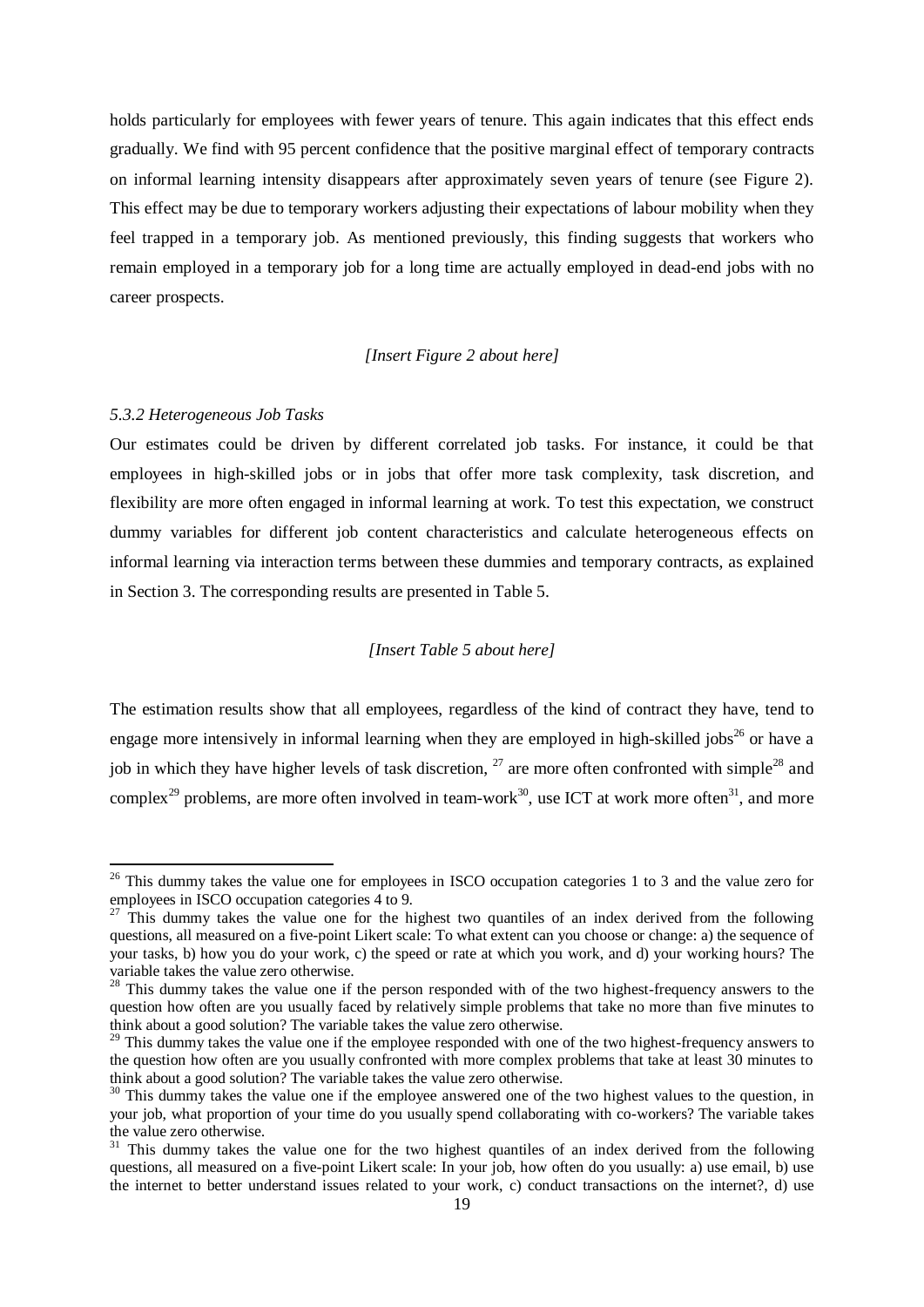often perform planning<sup>32</sup> tasks. These results suggest that our main conclusion holds, even after controlling for observable job content characteristics. In all cases, the ATE remains highly significant and very close to that of Table 3, again supporting the idea that differences in career prospects due to the type of contract drives our findings.

## **6. INFORMAL LEARNING AND TRAINING: SUBSTITUTION OR COMPLEMENTARITY?**

#### *6.1 Training Incidence*

1

To assess the substitutability or complementarity between informal learning and training, we first perform estimations to validate in our sample the negative association of temporary contracts to training participation found in other studies. For this analysis, the sample size is reduced to 22,447 observations of employees who reported valid information on the job-related training variable, excluding those who were unemployed when participated in the training.<sup>33</sup> Table 6 provides the results.

#### *[Insert Table 6 about here]*

The temporary contract indicator yields the expected negative coefficient in all the estimations. The coefficient given by the standard probit specification (2) is just slightly higher compared with the OLS specification (1). The results in columns (3) and (4) indicate that the OLS and probit estimations can be considered biased downwards to some extent. Once the selection into the contract types is controlled for, the estimated temporary contract penalty for participating in training increases from 6.5 to 7.6 percentage points. This implies that workers in temporary jobs are, on average, 7.6 percentage points less likely to take part in job-related training activities than individuals in permanent employment are.

The negative value of  $\rho$  suggests that unobservables that decrease temporary contract selection probably occur with unobservables that increase training participation. This result is again in line with our hypothesis of unobservables mentioned in Section 3. However, in the  $CF<sup>34</sup>$  specifications (3) and

spreadsheet software, e) use a word processor, and f) participate in real-time discussions on the internet? The variable takes the value zero otherwise.

 $32$  This dummy takes the value one for the two highest quantiles of an index derived from the following questions, all measured on a five-point Likert scale: How often does your job usually involve a) planning your own activities, b) planning the activities of others, and c) organising your own time? The variable takes the value zero otherwise.

 $33$  For this reason, we excluded 364 observations from the estimations.

<sup>&</sup>lt;sup>34</sup> Since maximum likelihood estimations of endogenous switching models for binary outcome variables follow a different structure and notation, the Stata command *etregress* is not appropriate. We then used the wrapper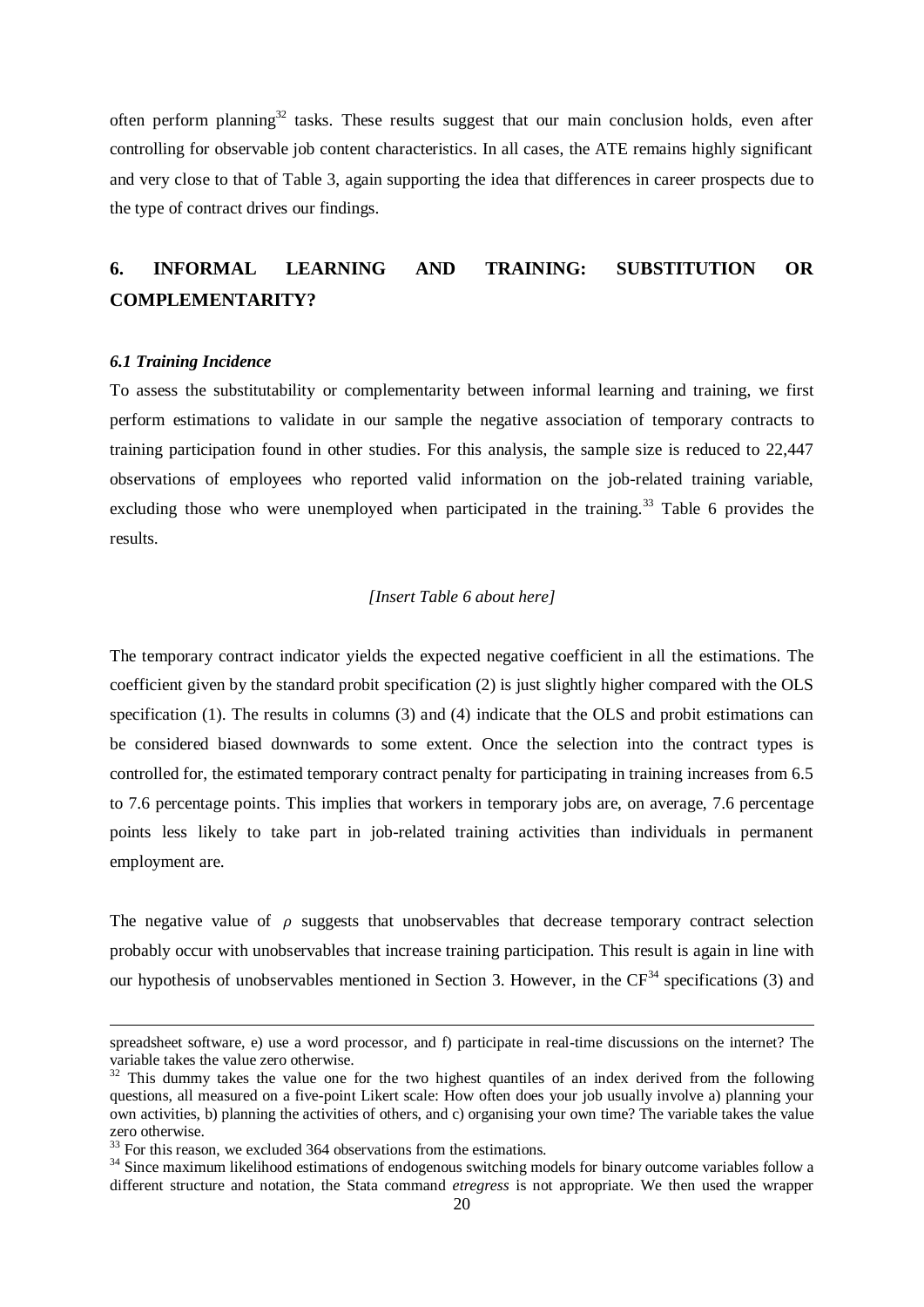(4), the Wald tests indicate that we cannot reject the null hypothesis of  $\rho = 0$  with 95 percent confidence, but we can do so with 90 percent confidence. This means that, with 95 percent confidence, temporary contract selection could still be considered exogenous to the model of training participation; therefore, probit estimation (2) would be reliable. In any case, the probit and CF estimates are of comparable size and significance.

The results in Table 6 confirm the disadvantage of temporary workers accessing job-related training, widely evidenced in the literature (e.g. Arulampalam *et al.*, 2004; Booth and Bryan, 2004; Steijn *et al.*, 2006; Albert *et al.*, 2010; O'Connell and Byrne, 2010; Cutulli and Guetto, 2013). In addition, we find that the effect of age on training probability is positive early in the employee's working career but rapidly turns into a negative, as the significant coefficient of age squared indicates. Specifications (3) and (4) show that the probability of participation in training is positive until workers reach nearly age 35 and subsequently starts decreasing. This result is consistent with the lifecycle model of human capital accumulation (Ben Porath, 1967) and empirical findings (e.g. O'Connell and Byrne, 2010; Grund and Martin, 2012).

The probability of training also rises with years of education. On average, every additional year of schooling increases the chances of participating in job-related training by 1.7 percentage points. Educational mismatches also have an important impact on training, as they do on informal learning. With respect to well-matched workers, overeducated employees are 1.8 percentage points less likely to take part in training activities, while undereducated employees are 2.8 percentage points more likely. There is also a positive relation between training probability and elaborate learning, actual working hours, and tenure,<sup>35</sup> the latter because it may be optimal to delay training if there is belated information about good matches and employees' future mobility (Loewenstein and Spletze, 1997).

#### *6.2 Complementarity*

1

We have found that, although workers with temporary contracts are less likely to participate in training, they engage more intensively in informal learning. This raises the question of whether informal workplace learning is a substitute of training for temporary workers.

To answer this question we first observe whether there is a difference in the informal learning intensity of employees who undertook training and those who did not. Figures 3 and 4 illustrate this difference among temporary and permanent workers, respectively. Both figures suggest a positive relation between job-related training and informal learning, since the intensity of investments in the latter is

program *ssm* to obtain the do-file to fit the correspondent models (4) and (5) with the *gllamm* command. For a detailed description, see Miranda and Rabe-Hesketh (2006) and Rabe-Hesketh *et al.* (2005).

<sup>&</sup>lt;sup>35</sup> After age squared is controlled for, the squared term of tenure was not significant in any of the equations. Therefore we kept the former and did not include the latter.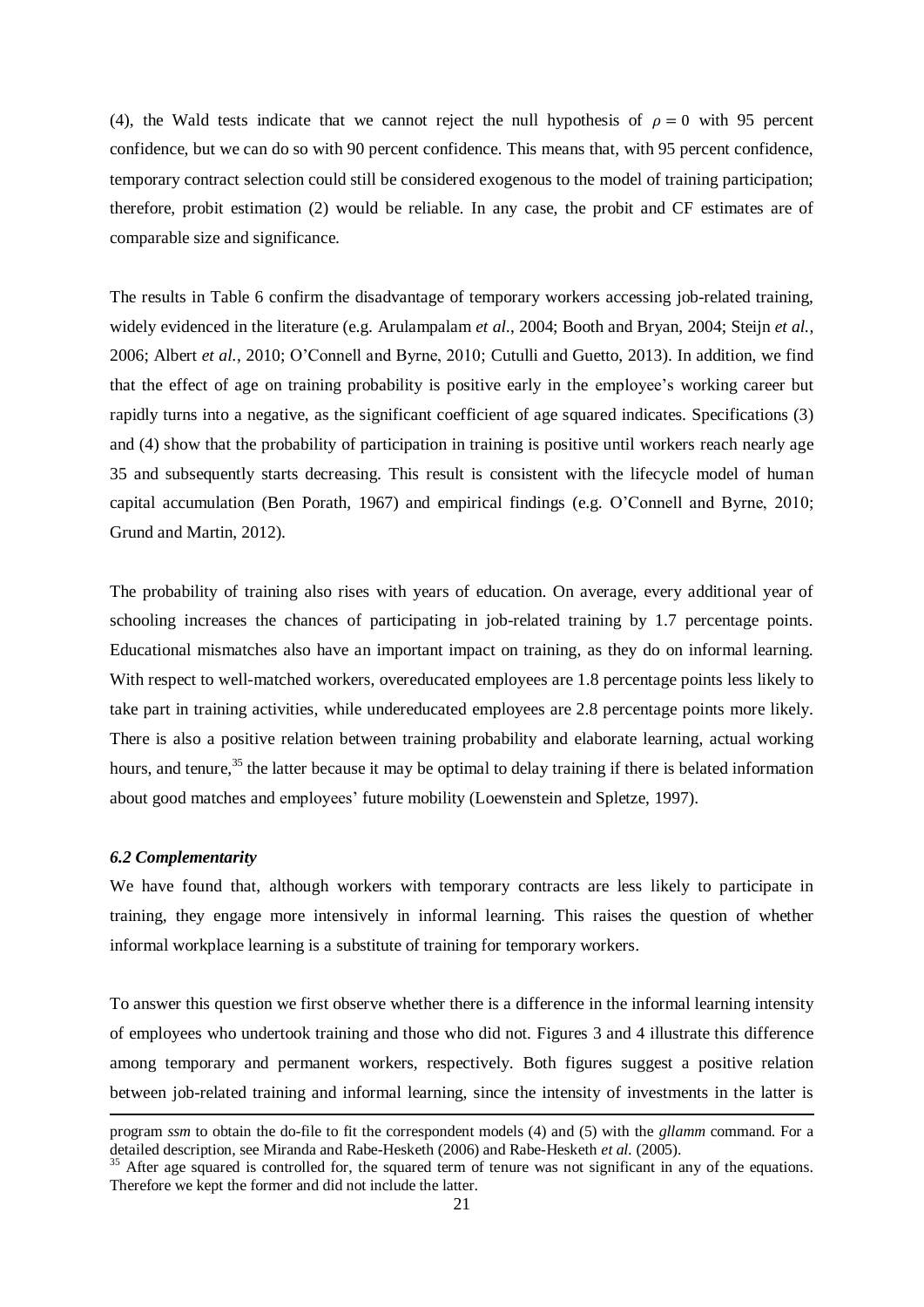shown to be consistently greater when the incidence of training is positive. Figure 3 indicates that workers with temporary contracts do not seem to substitute for the lack of formal training with informal learning: When they have the opportunity to participate in training, they engage more in informal learning.

#### *[Insert Figure 3 and Figure 4 about here]*

To test whether there is, indeed, complementarity between training and informal learning, we include training participation and its interaction with the type of contract in our main equation for informal learning. Table 7 shows that the positive relation between informal learning and job-related training holds after controlling for various individual and employer characteristics. Moreover, the magnitude of this complementarity does not differ by type of contract, since the interaction term of training and temporary contract is not statistically significant in any of the three estimations, which means that the direction and size of the complementarity in question runs equally for temporary workers and permanent employees. On average, taking part in job-related training increases informal learning by 0.19 of a standard deviation. Moreover, the results show that temporary workers engage more intensively in informal learning, even after controlling for job-related training participation.

#### *[Insert Table 7 about here]*

#### **7. CONCLUSIONS AND DISCUSSION**

In this paper, we analysed the difference in informal learning intensity at work between permanent and temporary male employees across 20 OECD countries. Human capital theory predicts both firms and employees to be less willing to invest in skills if workers are hired under temporary contracts. Remarkably, we find that workers in temporary jobs engage more intensively in informal learning on the job than workers in permanent employment, although the former are, indeed, less likely to participate in formal training activities.

These results account for the endogeneity of the selection into temporary contracts and for the binary nature of the endogenous regressor. The results are robust to changes in our model specification and more efficient in comparison with alternative 2SLS specifications. We conclude that the difference in the intensity of on-the-job informal learning between workers with temporary and permanent contracts is positive and approximately 0.17 of a standard deviation in the OECD countries included in our sample. This result is substantial if we consider that it is approximately the same as the impact of 10 years of schooling. Consistent with human capital theory, we also find that workers' informal learning intensity decreases with both age and tenure. Conversely, it increases with years of education, actual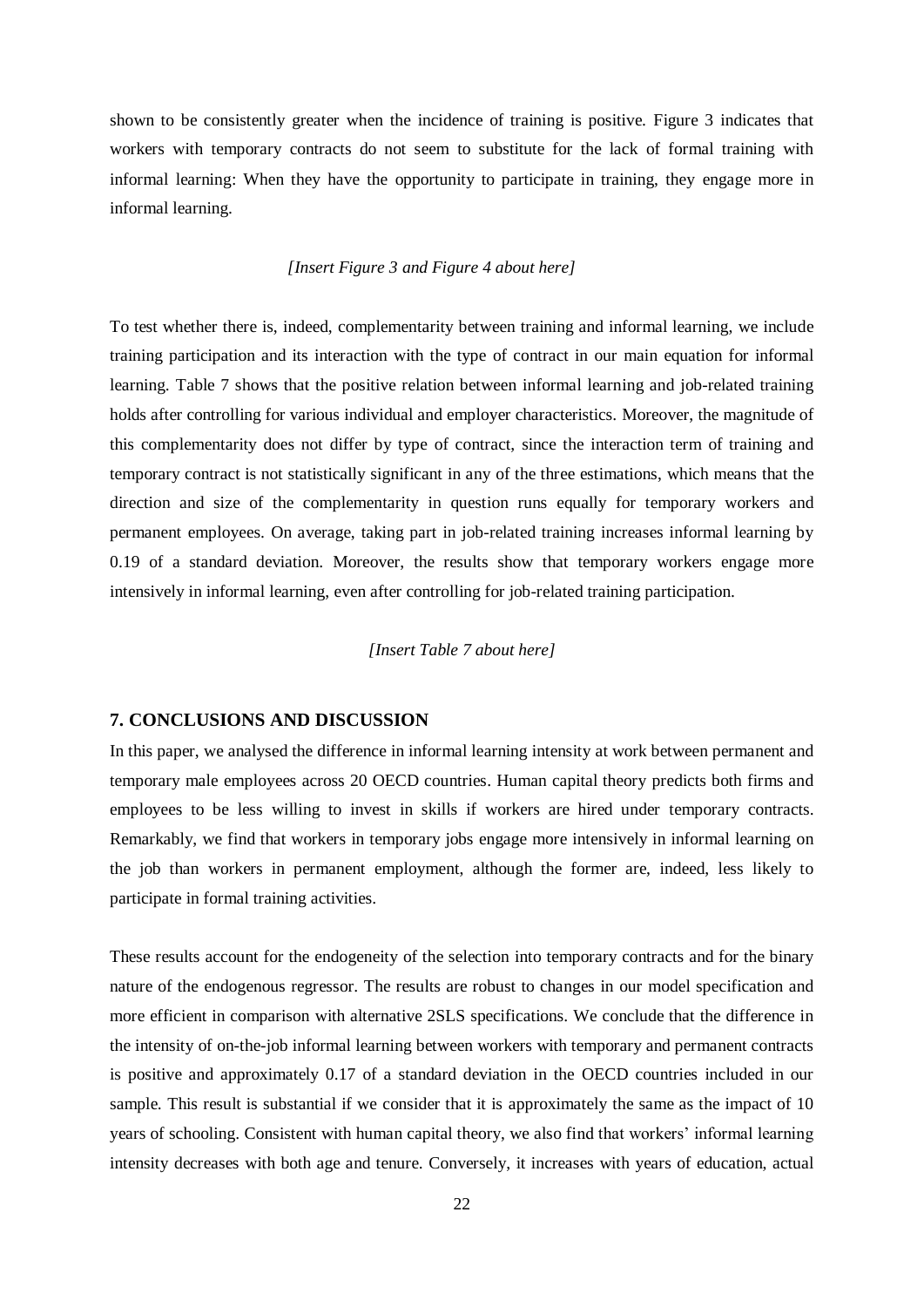working hours, elaborate learning and undereducation. The groups that benefit most are individuals employed in high-skilled occupations and larger firms.

On the assumption that full-time male workers prefer permanent contracts (Wasmer, 1999; Booth *et al.*, 2002; Holmlund and Storrie, 2002; Jahn and Bentzen, 2012), we hypothesise that temporary workers would rationally invest more in informal learning to increase their possibility of transition towards more stable employment. Thus, it is expected that individuals with positive prospects of upward mobility in the labour market are more likely to invest more in informal learning on the job. This may be incentivised by different attributes of informal learning in contrast to training, primarily the lower opportunity costs (Destré *et al.*, 2008). In line with this hypothesis, our heterogeneous effects analyses show that temporary workers invest more in informal learning earlier in their working career, likely when they have higher expectations of moving to a permanent job.

Research on the stepping stone effects of temporary employment is in line with this hypothesis. These studies often evoke the idea that odds of transition most probably increase with improvements in human capital, work experience, and general labour skills while being on assignment (Abraham, 1990; Autor, 2001; Booth *et al.*, 2002; Gagliarducci, 2005; de Graaf-Zijl *et al.*, 2011; Cockx and Picchio, 2012; Jahn and Pozzoli, 2013; Jahn and [Rosholm,](http://www.sciencedirect.com/science/article/pii/S0014292113001372) 2014). Human capital investments in on-the-job learning are seen as the main mechanism through which temporary employment offers a path to permanent jobs.

Hence, temporary workers' expectations of later promotion in the labour market could be responsible for the stronger incentives to invest in informal learning. Temporary workers may perceive more intense learning as a profitable investment in their career development. These decisions probably depend on the manner in which uncertainty affects the returns to investment in relation to possible changes in the future, such as the wage gains of shifting to a better job. Weiss (1986) provides some theoretical support for this explanation. The author states that, if the returns to learning are affected by uncertainty, supplementary investments in human capital become a way of hedging against risk. In addition, if these investments are positively influenced by a decreased discount rate because the future becomes more important, incentives for self-investment increase and give rise to capital accumulation until a more stable job is obtained.

This result has two important implications. First, if optimal human capital investments decline over the lifecycle by a search for a proper match or a better job, the learning intensity in temporary employment is likely to be higher, as we actually find, the earlier in employees' working life and/or the earlier the job occurs in a worker's career. Second, accepting a temporary job that might pay less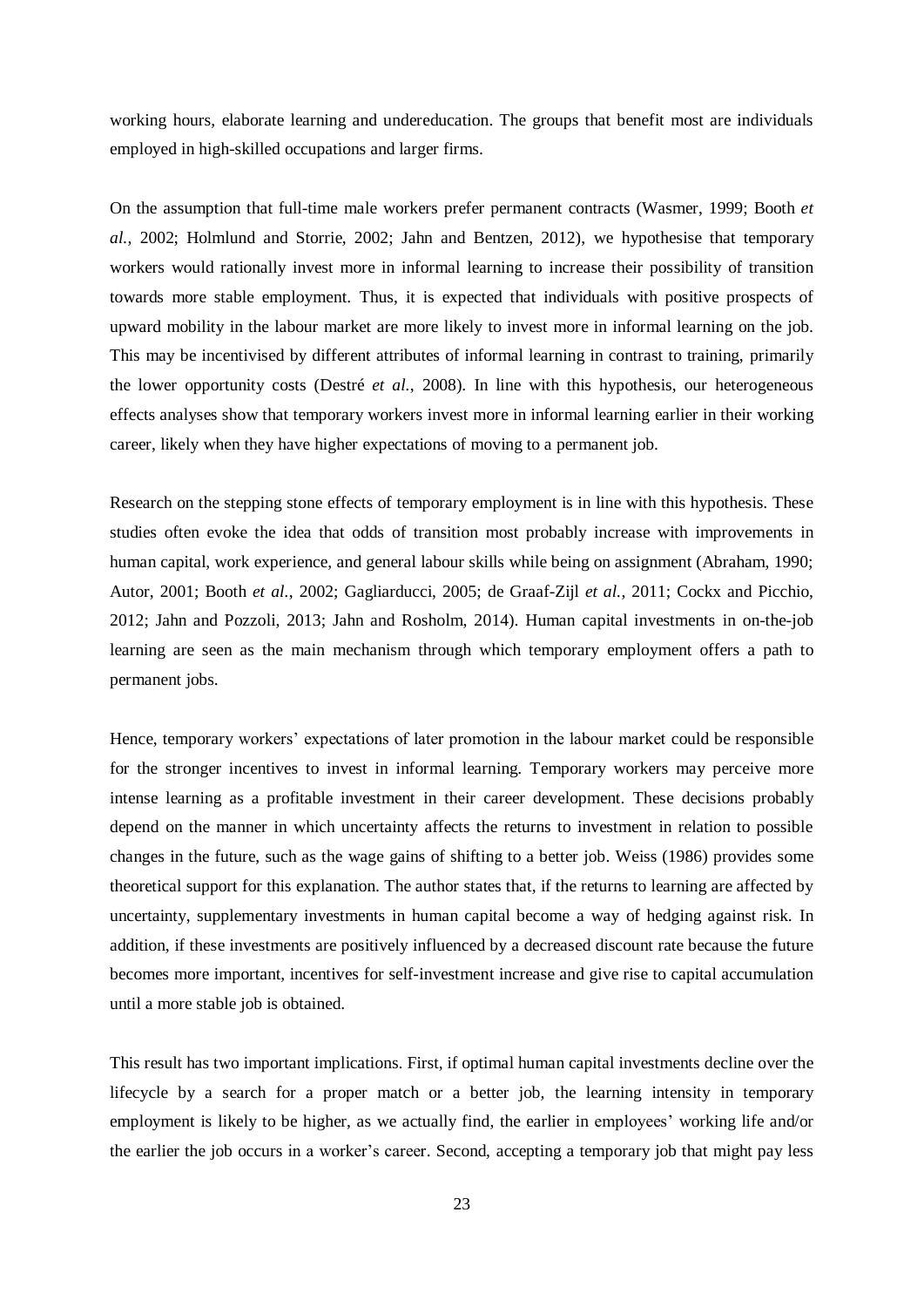initially but involves higher learning potential<sup>36</sup> can be a good strategy for workers in their early careers, to maximise lifetime income. That is because such jobs are more likely to be a stepping-stone for occupational mobility within or across firms (Sicherman and Galor, 1990).

In addition, this paper shows evidence of complementarity between job-related training and informal learning for both temporary and permanent employees. This result suggests that, at the individual level, the higher informal learning investment of temporary workers does not substitute for the lack of formal training. This complementarity can arise because of the self-productivity of human capital, so that human capital accumulated through training is useful for informal learning on the job (Nelen and De Grip, 2009). It can also be associated with higher previous investments in formal schooling, which not only provide higher skills but also may increase a worker's learning capacity. Since more educated individuals are more likely of greater ability, they are more efficient learners who also tend to invest more in job training and informal learning (Mincer, 1997; Rosen, 1972). One initial repercussion of this complementarity is that studies on returns to job training might have overestimated their results, since they usually attribute all the benefits of skill acquisition to workers' participation in training without considering the informal learning costs.

A second implication is that the policy objective of promoting flexicurity in several European countries is still a challenge regarding the learning potential of temporary jobs. If flexible work is taken by people in lieu of unemployment in search for further individual promotion into the labour market, it should be on the condition that they can continue learning. Since human capital in the workplace is accumulated through both training and informal learning and they complement each other, our results imply that there are at least two easily differentiable kinds of flex employment in terms of learning content. The first consist of 'good temporary jobs' with high task autonomy and more team-work, requiring a high level of problem solving. These jobs offer plenty of opportunities for training and informal learning, likely involving positive career expectations of upward mobility. Second, there are 'bad temporary jobs', which have no or very few opportunities to participate in training and informal learning, causing most workers to be trapped in precarious employment. The latter group is in a disadvantaged situation to build on job career skills. Moreover, such jobs limit the adaptability of the flexible part of the workforce that is presumed to play a key role in economic and labour market adjustment processes. This underlines the importance of improving firms' learning strategies in the workplace to optimise the benefits of both training and informal learning as means of fostering human capital development and the sustainable employability of flex workers.

**.** 

<sup>&</sup>lt;sup>36</sup> In this respect, the job's learning potential can refer to informal learning as well as to opportunities for participation in formal training.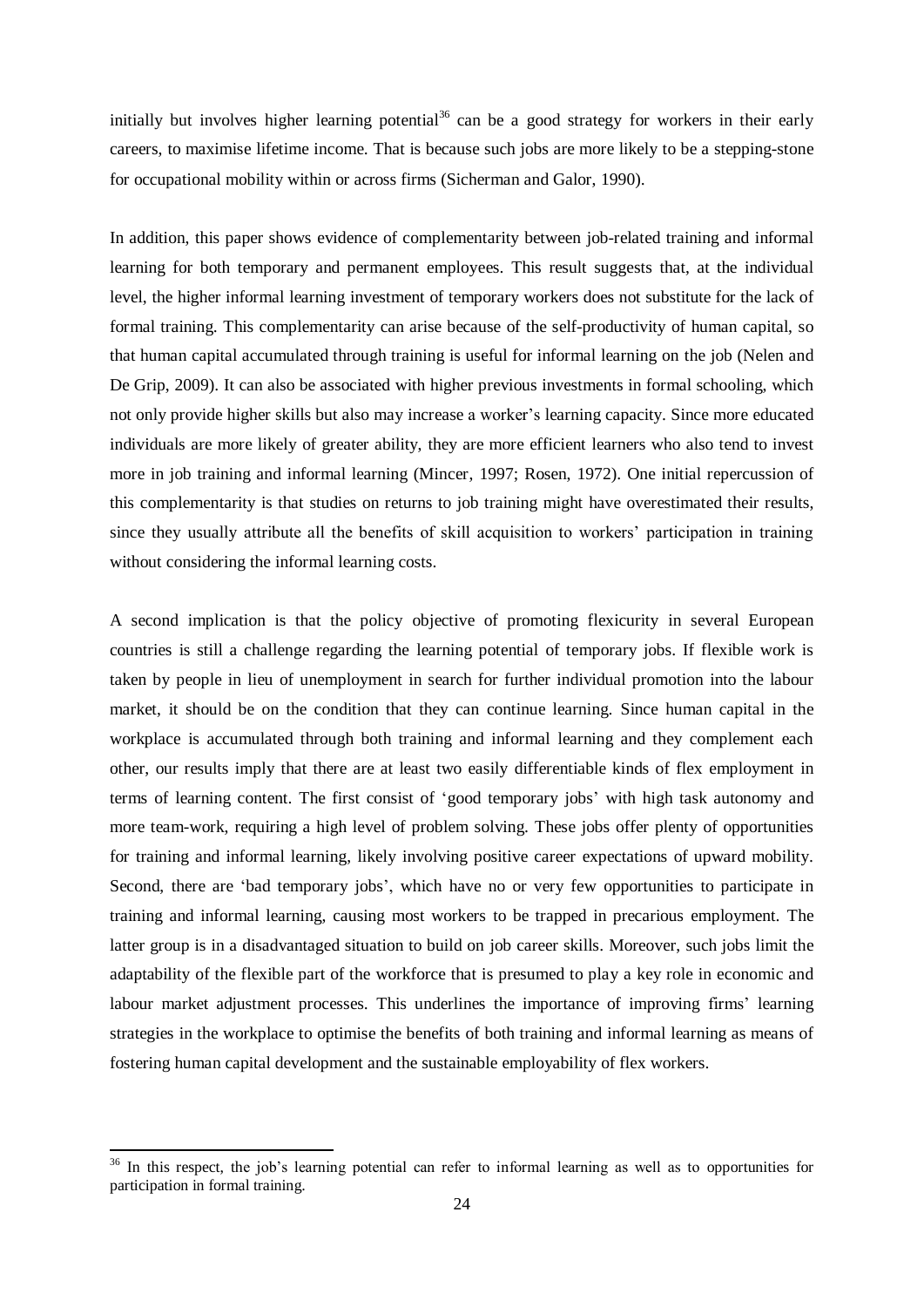Therefore, our results suggest that labour inequality among OECD countries should also be investigated between jobs that offer temporary employment because of the fragmentation between temporary jobs of low and high learning content. Temporary jobs are not necessarily dead-end jobs. Instead, by offering sufficient opportunities to learn on the job, such jobs could be a stepping stone towards more stable employment. As indicated by Cedefop (2011) and the European Commission (2010b), the flexicurity concept assumes that it is the worker who needs employability support for a successful transition either within the same organisation or to a different firm. Both formal and informal investments in the human capital of workers with temporary contracts need to be incentivised and complemented in the workplace to strengthen their employability and to facilitate the required flexibility in the labour market.

#### **REFERENCES**

- Abraham, K. (1990) Restructuring the employment relationship: The growth of market-mediated work arrangements. In Abraham, K. and McKersie, R. (Eds.), *New developments in the labour market: Toward a new institutional Paradigm*. Cambridge, MA, MIT Press, 85-119.
- Acemoglu, D. and. Pischke J. (1999) Beyong Becker: Training in imperfect Labour Markets. *The Economic Journal* 109 (453): 112-142.
- Akgündüz, Y., and Van Huizen, T. (2013) Training in Two-Tier Labour Markets: The Role of Job Match Quality. Working paper, Utrecht University School of Economics.
- Albert, C., García-Serrano, C. and Hernanz, V. (2010) On-the-job training in Europe: Determinants and wage returns. *International Labour Review* 149(3): 315-341.
- Angrist, J. and Pischke J. (2009) *Mostly Harmless Econometrics: An Empiricist's Companion*. Princeton, Princeton University Press.
- Arrow, K. (1962) The economic implications of learning-by-doing. *Review of Economic Studies* 24(3): 155-173.
- Arulampalam, W. and Booth, A. (1998) Training and Labour Market Flexibility: Is there a Trade-off? *The British Journal of Industrial Relations* 36(4): 521-536.
- Arulampalam, W., Booth, A. and Bryan, M. (2004) Training in Europe. *Journal of the European Economic Association* 2(2-3): 346–360.
- Atkinson, A. (1998). Exclusion, Employment and Opportunity. CASE Working Paper, Centre for Analysis of Social Exclusion, London School of Economics.
- Autor, D. (2001) Why Do Temporary Help Firms Provide Free General Skills Training? *The Quarterly Journal of Economics* 116 (4): 1409-1448.
- Belzil C. and Leonardi, M. (2007) Can Risk Aversion Explain Schooling Attainments? Evidence from Italy. Labour Economics 14 (6): 957-970.
- Ben-Porath, Y. (1967). The Production of Human Capital and the Life Cycle of Earnings. *Journal of Political Economy* 75: 352-365.
- Berton, F. and Garibaldi, P. (2012) Workers and Firms Sorting into Temporary Jobs. *The Economic Journal* [122](http://onlinelibrary.wiley.com/doi/10.1111/ecoj.2012.122.issue-562/issuetoc) [\(562\): 1](http://onlinelibrary.wiley.com/doi/10.1111/ecoj.2012.122.issue-562/issuetoc)25 - 154.
- [Berton,](http://www.emeraldinsight.com/action/doSearch?ContribStored=Berton%2C+F) F., Devicienti, F. and [Pacelli,](http://www.emeraldinsight.com/action/doSearch?ContribStored=Pacelli%2C+L) L. (2011) Are temporary jobs a port of entry into permanent employment?: Evidence from matched employer‐employee. *International Journal of Manpower* 32(8): 879 – 899.
- Billet, S. (2008) Emerging Perspectives on Workplace Learning. In Billet, S., Harteis, C., and Eteläpelto, A. (Eds.), *Emerging Perspectives of Workplace Learning*. Rotterdam, Netherlands, Sense Publishers, 1-15.
- Blundell, R., Dearden, L., Meghir, C. and Sianesi, B. (1999) Human Capital Investment: The Returns from Education and Training to the Individual, the Firm and the Economy*. Fiscal Studies* 20 (1): 1- 23.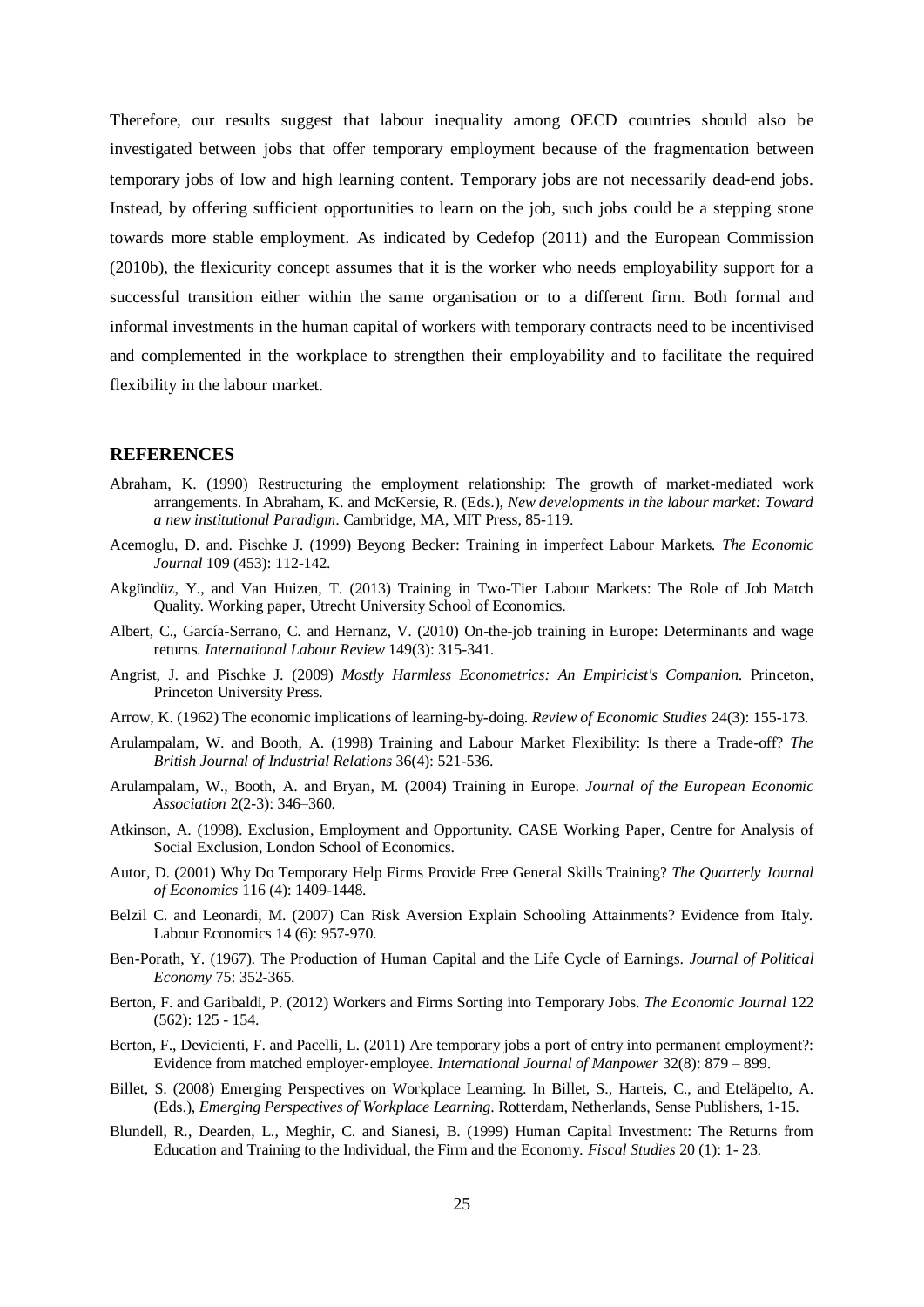- Booth, A. and Bryan, M. (2004) Training in Europe. *[Journal of the European Economic Association](http://ideas.repec.org/s/tpr/jeurec.html)* 2 (2-3): 346-360.
- Booth, A., Francesconi, M. and Frank, J. (2002) Temporary jobs: Stepping stones or dead ends? *The Economic Journal* 112 (480): 189-213.
- Bover, O, Arellano, M. and Bentolila, S (2002) Unemployment duration, benefit duration and the business Cycle. *The Economic Journal* 112 (479): 223–265.
- Cedefop (2011) *Learning while working. Success stories on workplace learning in Europe*. Luxembourg: Publications Office of the European Union, The European Centre for the Development of Vocational Training.
- Cockx, B., and M. Picchio (2012). Are short-lived jobs stepping stones to long-lasting jobs? *Oxford Bulletin of Economics and Statistics* 74(5): 646-675.
- Comi, S. and Grasseni, M. (2012) Are Temporary Workers Discriminated Against? Evidence from Europe. *The Manchester School* 80(1): 28–50.
- Cutulli, G. and Guetto, R. (2013) Fixed-Term Contracts, Economic Conjuncture, and Training Opportunities: A Comparative Analysis across European Labour Markets. *European Sociological Review* 29 (3): 616-629.
- Destré, G, Lévy-Garboua, L. and Sollogoub, M. (2008) Learning from experience or learning from others? Inferring informal training from a human capital earnings function with matched employer–employee data. *The Journal of Socio-Economics* 37: 919–938.
- De Graaf-Zijl, M., van den Berg, G. and Heyma, A. (2011) Stepping stones for the unemployed: the effect of temporary jobs on the duration until (regular) work. *[Journal of Population Economics](http://ideas.repec.org/s/spr/jopoec.html)* 24(1): 107-139.
- De Grip, A. (2008) Economic perspectives of workplace learning. In Nijhof, W. and Nieuwenhuis, L. (Eds), *The Learning Potential of the Workplace*. Rotterdam, Netherlands, Sense Publishers, 15-29.
- Dekker, R. (2007). *Non–Standard Employment and Mobility in the Dutch, German and British Labour Market*. Ridderkerk: Ridderprint.
- Engellandta, A. and Riphahn, R. (2005) Temporary contracts and employee effort. *Labour Economics* 12(3): 281–299.
- European Commission (2013) Flexicurity in Europe. Administrative Agreement. Final Report. Luxembourg: Publications Office of the European Union.

\_\_\_\_\_\_\_\_\_\_ (2010) *Employment in Europe* 2010. Luxembourg: Publications Office of the European Union.

\_\_\_\_\_\_\_\_\_\_ (2010b). Changing patterns of working, learning and career development across Europe. Final Report. Luxembourg: Publications Office of the European Union.

\_\_\_\_\_\_\_\_\_\_ (2007) *Towards Common Principles of Flexicurity: More and better jobs through flexibility and security*. Luxembourg: Publications Office of the European Union.

- \_\_\_\_\_\_\_\_\_\_ (2003) *Employment in Europe*. Luxembourg: Publications Office of the European Union.
- Faccini, R. (2014) Reassessing Labour Market Reforms: Temporary Contracts as a Screening Device. *The Economic Journal* 124 (575): 167–200.
- Gagliarducci, S. (2005) The dynamics of repeated temporary jobs. *Labour Economics* 12 (4): 429 448.
- Gebel, M. (2013) Is a Temporary Job Better Than Unemployment? A Cross-country Comparison Based on British, German, and Swiss Panel Data. *Journal of Applied Social Science Studies* 133(2): 143-155.
- Givord, P., and Wilner, L. (2015) When Does The Stepping-Stone Work? Fixed-Term Contracts versus Temporary Agency Work In Changing Economic Conditions. *Journal of Applied Econometrics* 30(5): 787-805.
- Greene, W. (2012) *Econometric Analysis*, seventh edition. New York, Pearson Education.
- Grund, C. and Martin, J. (2012) Determinants of further training evidence for Germany. *The International Journal of Human Resource Management* 23(17): 3536–3558.
- Guell, M. (2000) Fixed-term Contracts and Unemployment: an Efficiency Wage Analysis. Working Paper No. 433, Princeton University, Department of Economics, Industrial Relations Section.
- Heckman, J. (1978) Dummy Endogenous Variables in a Simultaneous Equation System. *Econometrica* 46(4): 931–959.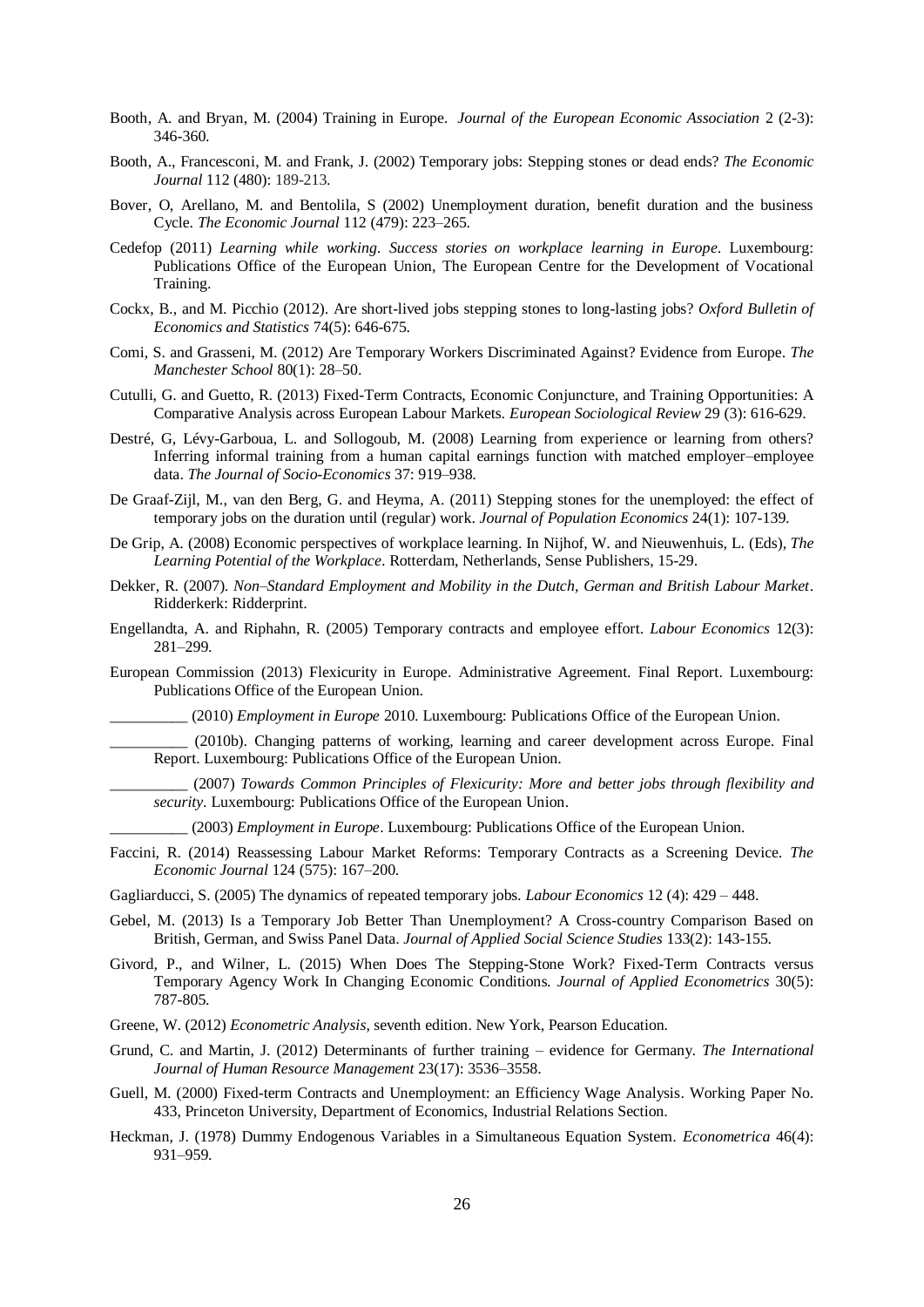\_\_\_\_\_\_\_\_\_\_ (1976) A Life-Cycle Model of Earnings, Learning, and Consumption. *Journal of Political Economy* 84 (4): 11-44.

- Heckman, J. and Navarro-Lozano, S. (2004) Using Matching, Instrumental Variables, and Control Functions to Estimate Economic Choice Models. *The Review of Economics and Statistics* 86(1): 30–57.
- Heckman, J., Tobias, J. and Vytlacil, E. (2001) Four Parameters of Interest in the Evaluation of Social Programs. *Southern Economic Journal* 68(2): 210–223.
- Heckman, J. and Vytlacil, E. (2005) Structural Equations, Treatment Effects, and Econometric Policy Evaluation. *Econometrica* 73(3): 669–738

\_\_\_\_\_\_\_\_\_\_\_\_ (1999). Local instrumental variables and latent variable models for identifying and bounding treatment effects. *Proceedings of the National Academy of Sciences* 96: 4730-4734.

- Holmlund, B. and Storrie, D. (2002) Temporary work in turbulent times: the Swedish experience. *The Economic Journal* 112 (480): 245–269.
- ILO (2010) The impact of the economic and financial crisis on youth employment: Measures for labour market recovery in the European Union, Canada and the United States. Employment Working Paper No. 70. International Labour Office, Youth Employment Programme. Geneva: ILO.
- Imbens, G. and Wooldridge, J. (2009) Recent Developments in the Econometrics of Program Evaluation. *Journal of Economic Literature* 47(1): 5–86.
- Jackson, C. (2012) Match quality, worker productivity, and worker mobility: Direct evidence from teachers. *[The](http://ideas.repec.org/s/tpr/restat.html)  [Review of Economics and Statistics](http://ideas.repec.org/s/tpr/restat.html)* 95(4): 1096-1116.
- Jahn, E. and Bentzen, J. (2012) What Drives the Demand for Temporary Agency Workers? *LABOUR* 26 (3): 341–355.
- Jahn, E. and Pozzoli, D. (2013) The pay gap of temporary agency workers Does the temporary sector experience pay off? *Labour Economics* 24: 48–57.
- Jahn, E. and Rosholm, M. (2014) Looking beyond the bridge: The effect of temporary agency employment on labor market outcomes. *European Economic Review* 65: 108–125.
- Kahn, L. (2010) Employment protection reforms, employment and the incidence of temporary jobs in Europe: 1996–2001. *Labour Economics* 17: 1–15.
- Keogh, H. (2009). The state and development of adult learning and education in Europe, North America and Israel. Regional Synthesis Report. Hamburg: UNESCO Institute for Lifelong Learning.
- Kirby, J., Knapper, C., Evans, C., Carty, A., and Gadula, C. (2003). Approaches to learning at work and workplace climate. *International Journal of Training and Development* 7(1): 31-52.
- Killingsworth, M. (1982) "Learning-by-doing" and "Investment in Training": A Synthesis of Two "Rival" Models of the Life Cycle. *The Review of Economic Studies* 49 (2): 263-271.
- Koopmans, H., Doornbos, A., and Eekelen, I. (2006). Learning in interactive work situations: It takes two to tango; why not invite both partners to dance? *Human Resource Development Quarterly* 17: 135-158.
- Loewenstein, M. And Spletzer, J. (1997) Delayed Formal On-The-Job Training. *Industrial and Labor Relations Review* 51(1): 82-99.
- Loh, E. (1994): Employment probation as a sorting mechanism. *Industrial and Labor Relations Review* 47 (3): 471-486.
- Maddala, G. (1983) Limited-Dependent and Qualitative Variables in Econometrics (Econometric Society Monographs, 3) (Kindle Locations 5759-5766). Cambridge University Press. Kindle Edition.
- Marsick, V., Watkins, K., Callahan, M., and Volpe, M. (2009). Informal and incidental learning in the workplace. In Smith, M. and DeFrates-Densch, N. (Eds.), *Handbook of research on adult learning and development.* New York, NY: Routledge, 570-599.
- Maurer, T. and Weiss, E. (2010) Continuous Learning Skill Demands: Associations with Managerial Job Content, Age, and Experience. *Journal of Business and Psychology* 25(1): 1–13.
- Miranda, A and Rabe-Hesketh, S. (2006) Maximum likelihood estimation of endogenous switching and sample selection models for binary, count, and ordinal variables. *Stata Journal* 6 (3): 285-308.
- Mincer, J. (1997) The Production of Human Capital and the Lifecycle of Earnings: Variations on a theme. *Journal of Labor Economics* 15(1): 26-47.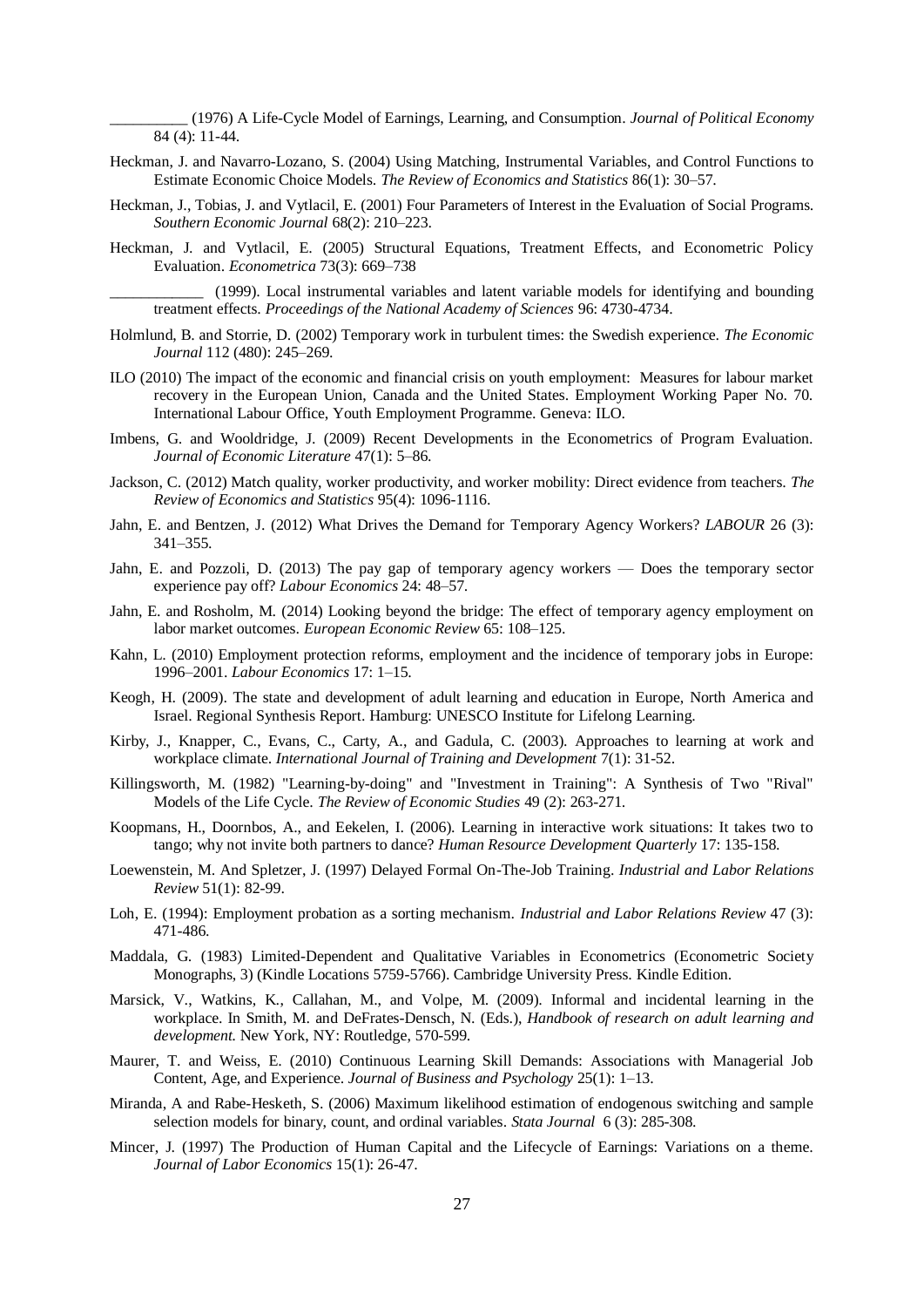\_\_\_\_\_\_\_\_\_ (1974). *Schooling, Experience and Earnings*. New York: Columbia University Press.

(1968) Job Training, Wage Growth and Labour Turnover. NBER Working paper series No. 2690. Massachusetts, National Bureau of Economic Research.

- Mincer, J. and Jovanovic, B. (1981) Labour mobility and wages. In: Rosen, S. (Ed.), *Studies in Labour Markets*. Chicago, Chicago University Press, 21–64.
- Nelen, A. and De Grip, A. (2009) Why do Part-Time Workers invest less in Human Capital than Full Timers? *LABOUR* 23(s1): 61-83.
- Newey, W. (1990) Semiparametric Efficiency Bounds. *Journal of Applied Econometrics* 5: 99-135.
- O'Connell, P. and Byrne, D. (2010). The determinants and effects of training at work: bringing the workplace back in. *European Sociological Review*, DOI: 10.1093/esr/jcq063.
- OECD (2014) *OECD Employment Outlook 2014*, OECD Publishing.
	- \_\_\_\_\_\_ (2014b) Technical Report of the Survey of Adult Skills, Reader's Companion. OECD Publishing.
	- \_\_\_\_\_\_ (2010) Recognising Non-Formal And Informal Learning Outcomes, Policies and Practices. OECD Publishing.
- \_\_\_\_\_\_ (2006) *OECD Employment Outlook 2006*. OECD Publishing.
- \_\_\_\_\_\_ (2004) *OECD Employment Outlook 2004*. OECD Publishing.
- [Pfeifer,](http://link.springer.com/search?facet-author=%22Christian+Pfeifer%22) C. (2014) A Note on Dual Internal Labor Markets and Wages of Temporary Workers: Evidence from Linked-Employer-Employee Data. *[Journal of Labor Research](http://link.springer.com/journal/12122)* 35 2): 133-142.
- Quinones, M., Ford, J., and Teachout, M. (1995). The relationship between work experience and job performance: A conceptual and meta-analytic review. *Personnel Psychology* 48: 887-910.
- Rabe-Hesketha, S., Skrondalb, A. and Picklesc, A. (2005) Maximum likelihood estimation of limited and discrete dependent variable models with nested random effects. *Journal of Econometrics* 128: 301–323.
- Rosen, S. (1972) Learning and Experience in the Labour Market. *Journal of Human Resources* 7: 326-342.
- Sala, H., Silva, J. and Toledo, M. (2012) Flexibility at the Margin and Labor Market Volatility in OECD Countries. *The Scandinavian Journal of Economics* 114(3): 991–1017.
- Sicherman, N. and Galor, O. (1990). A theory of career mobility. *Journal of Political Economy* 98(1): 169-92.
- Steijn, B., Need, A. and Gesthuizen, M. (2006) Well Begun, Half Done? Long-Term Effects of Labour Market Entry in the Netherlands, 1950–2000. *Work, Employment and Society* 20(3): 453–72.
- Stevens, M. (1994). An investment model for the supply of training by employers. *The Economic Journal* 104 (424): 556–570.
- Straka, G. (2000). Conditions promoting self-directed learning at the workplace. *Human Resources Development International* 3(2): 241-251.
- Svensson, L., Ellström, P. and Aberg, C. (2004). Integrating formal and informal learning at work. *Journal of Workplace Learning* 16(7/8): 479-492.
- Tannenbaum, S., Beard, R., McNall, L., and Salas, E. (2010). Informal learning and development in organizations. In Kozlowski, S. and Salas, E. (Eds.), *Learning, training, and development in organizations.* New York: Routledge, 303-332.
- Tesluk, P., and Jacobs, R. (1998). Toward an integrated model of work experience. *Personnel Psychology* 51: 321-355.
- Virtanen, M., Kivimäki, M, Joensuu, M., Virtanen, P., Elovainio, M. and Vahtera, J. (2005) Temporary employment and health: a review. *International Journal of Epidemiology* 34 (3): 610–622
- Wasmer, E. (1999) Competition for jobs in a growing economy and the emergence of dualism. *The Economic Journal* 109 (457): 349–71.
- Weiss, Y. (1986) The determination of life cycle earnings: A survey. In Ashenfelter O., Layard, R. and Card, D. (Eds.) Handbook of Labor Economics. Elsevier, doi:10.1016/S1573-4463(86)01014-3, 603-640.
- Wooldridge, J. (2003). Further results on instrumental variables estimation of average treatment effects in the correlated random coefficient model. *Economics Letters* 79: 185–191.
- Wooldridge, J. (2010). *Econometric Analysis of Cross Section and Panel Data*, second edition. Cambridge, MA: MIT Press.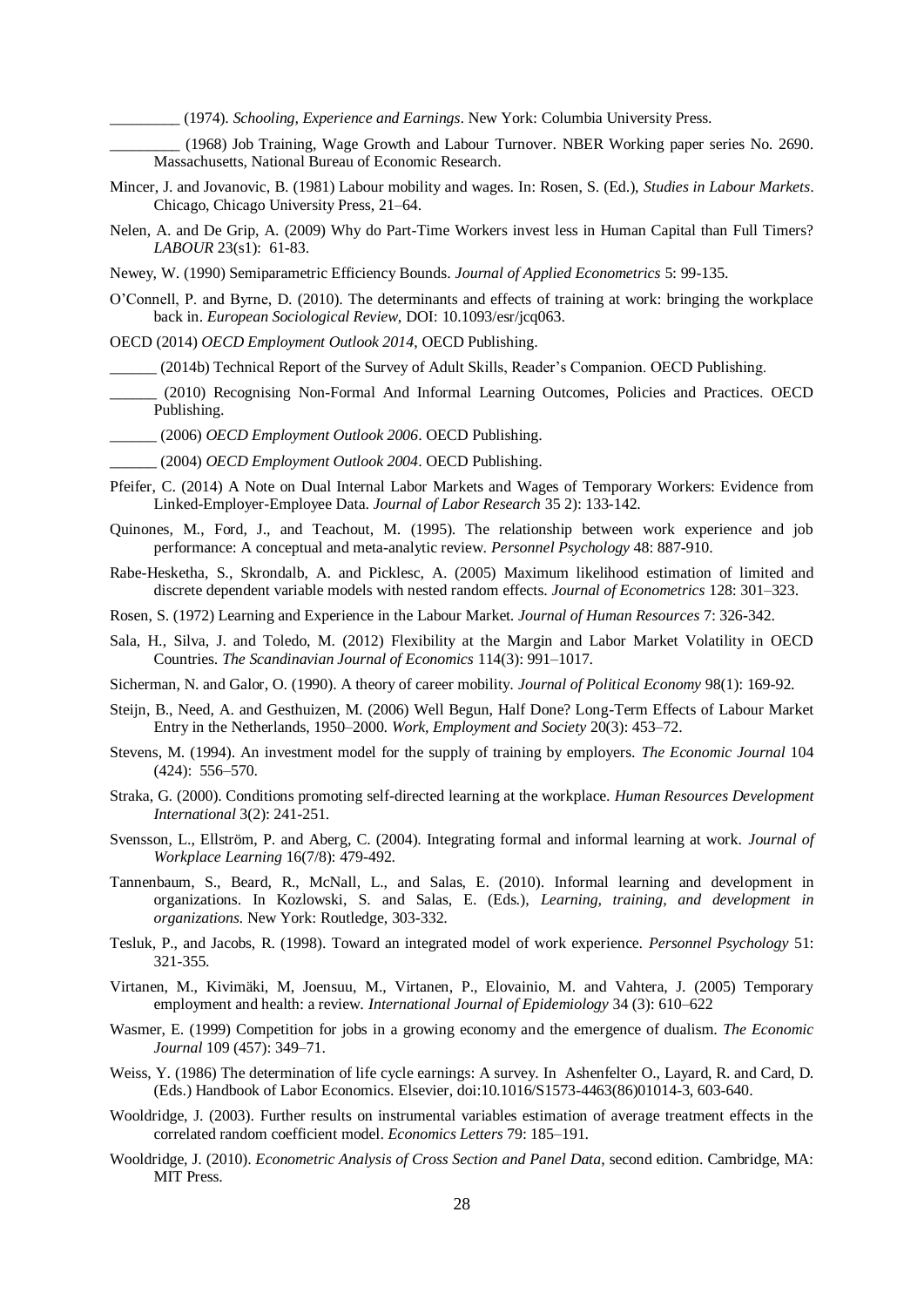| <b>COUNTRY</b>     | TOTAL OBS. | <b>FINAL SAMPLE</b> | $\frac{0}{0}$ | <b>PERMANENT</b> | $\frac{0}{0}$ | $%$ OECD* | <b>TEMP</b> | $\frac{0}{0}$ | $%$ OECD* |
|--------------------|------------|---------------------|---------------|------------------|---------------|-----------|-------------|---------------|-----------|
| 1 Austria          | 2,530      | 1,249               | 4.9           | 1,171            | 93.8          | 90.7      | 78          | 6.2           | 9.3       |
| 2 Belgium          | 2,700      | 1,196               | 4.7           | 1,144            | 95.7          | 92.9      | 52          | 4.3           | 7.1       |
| 3 Canada           | 12,728     | 1,164               | 4.6           | 1,052            | 90.4          | 87.0      | 112         | 9.6           | 13.0      |
| 4 Czech Republic   | 2,769      | 1,176               | 4.6           | 1,013            | 86.1          | 92.6      | 163         | 13.9          | 7.4       |
| 5 Denmark          | 4,560      | 1,743               | 6.9           | 1,634            | 93.7          | 92.2      | 109         | 6.3           | 7.8       |
| 6 Estonia          | 3,464      | 1,577               | 6.2           | 1,434            | 90.9          | 95.3      | 143         | 9.1           | 4.7       |
| 7 Finland          | 2,757      | 1,259               | 5.0           | 1,157            | 91.9          | 87.2      | 102         | 8.1           | 12.8      |
| 8 France           | 3,430      | 1,616               | 6.4           | 1,477            | 91.4          | 85.6      | 139         | 8.6           | 14.4      |
| 9 Germany          | 2,676      | 1,345               | 5.3           | 1,212            | 90.1          | 86.1      | 133         | 9.9           | 13.9      |
| 10 Ireland         | 2,744      | 931                 | 3.7           | 801              | 86.0          | 90.1      | 130         | 14.0          | 9.9       |
| 11 Italy           | 2,235      | 925                 | 3.6           | 835              | 90.3          | 87.1      | 90          | 9.7           | 12.9      |
| 12 Japan           | 2,517      | 1,494               | 5.9           | 1,332            | 89.2          | 91.4      | 162         | 10.8          | 8.6       |
| 13 Korea           | 3,102      | 1,162               | 4.6           | 905              | 77.9          | 78.9      | 257         | 22.1          | 21.1      |
| 14 Netherlands     | 2,546      | 1,168               | 4.6           | 1,032            | 88.4          | 81.4      | 136         | 11.6          | 18.6      |
| 15 Norway          | 2,655      | 1,147               | 4.5           | 1,090            | 95.0          | 93.3      | 57          | 5.0           | 6.7       |
| 16 Poland          | 4,733      | 1,495               | 5.9           | 923              | 61.7          | 72.6      | 572         | 38.3          | 27.4      |
| 17 Slovak Republic | 2,706      | 1,183               | 4.7           | 1,014            | 85.7          | 93.6      | 169         | 14.3          | 6.4       |
| 18 Spain           | 2,964      | 1,061               | 4.2           | 894              | 84.3          | 78.0      | 167         | 15.7          | 22.0      |
| 19 Sweden          | 2,253      | 1,156               | 4.6           | 1,081            | 93.5          | 85.7      | 75          | 6.5           | 14.3      |
| 20 United Kingdom  | 3,737      | 1,319               | 5.2           | 1,172            | 88.9          | 94.1      | 147         | 11.1          | 5.9       |
| Total              | 69,806     | 25,366              | 100           | 22,373           | 88.2          | 87.8      | 2,993       | 11.8          | 12.2      |

**Table 1. Sample description\***

\* Four countries are excluded from our study: Australia, Cyprus, the Russian Federation, and the United States. Australian data were not available due to confidentiality reasons. OECD statistics for Cyprus were not available. Data from the Russian Federation were preliminary and considered by the OECD (2014b) to be not representative of the population. Last, because of the particular characteristics of the US labour market, particularly its very poor employment protection, the distinction between temporary and permanent employment is of much less significance (ILO, 2010). In the PIAAC survey, 58 percent of all workers in the United States stated not having any kind of formal contract, which would leave only 387 non-random observations in our sample. This suggests that temporary contracts in the United States are not comparable to those in other countries.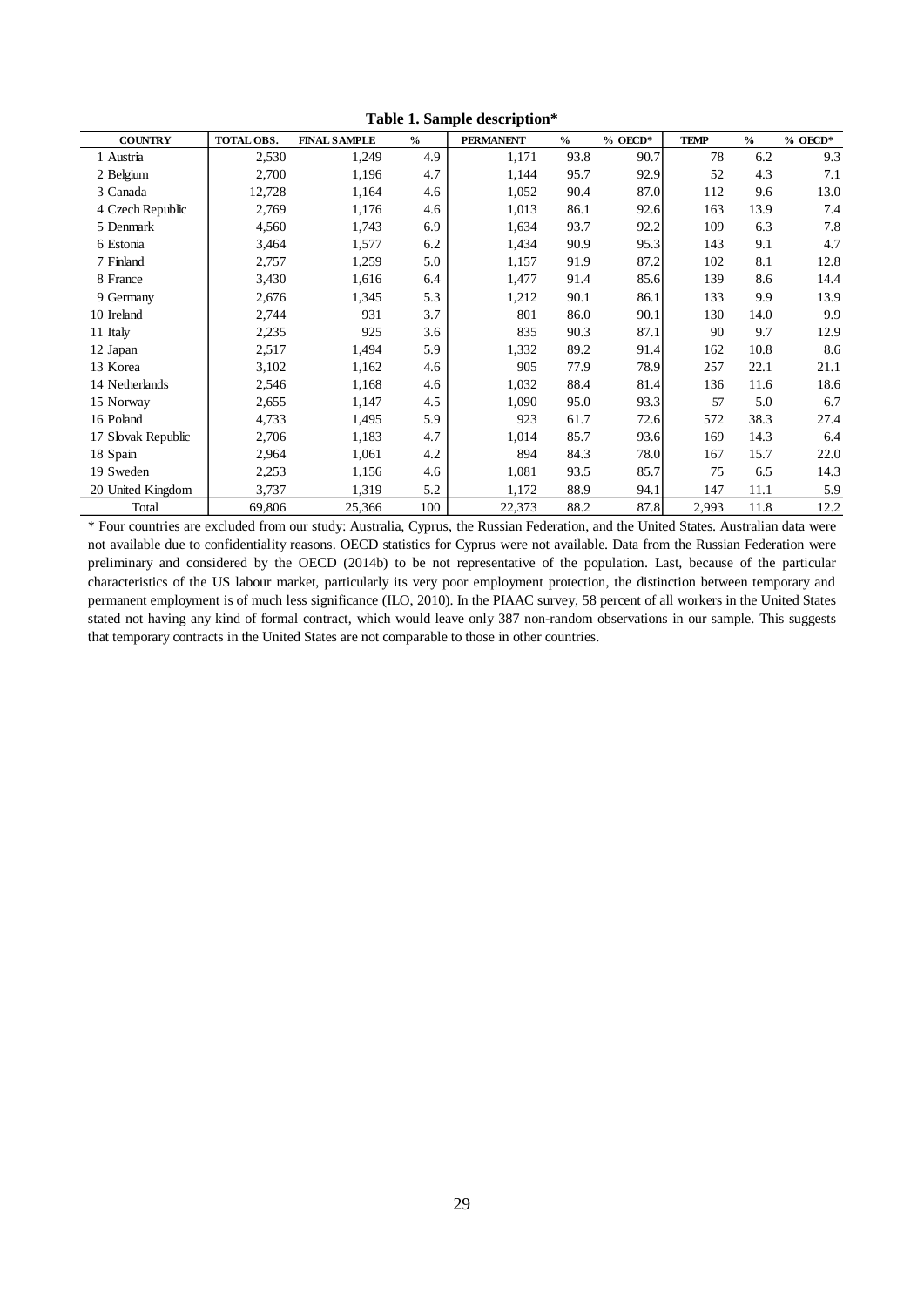| <b>Table 2. Summary statistics</b>                    |                   |           |                  |           |                  |              |
|-------------------------------------------------------|-------------------|-----------|------------------|-----------|------------------|--------------|
| <b>Variable</b>                                       | Permanent         |           | <b>Temporary</b> |           | All              |              |
|                                                       | Std. Dev.<br>Mean |           | Mean             | Std. Dev. | Min              | Max          |
| Informal learning intensity (standarised index)       | $-0.03$           | 0.98      | 0.03             | 1.09      | $-3.39$          | 2.05         |
| Informal learning incidence                           | 0.98              | 0.14      | 0.97             | 0.17      | $\theta$         | 1            |
| Training (participation)*                             | 0.52              | 0.50      | 0.39             | 0.49      | $\overline{0}$   | 1            |
| Age                                                   | 42.08             | $11.11\,$ | 36.04            | 12.83     | 17               | 65           |
| Years of education                                    | 13.30             | 2.89      | 12.93            | 3.09      | 3                | $22\,$       |
| Work experience (years)                               | 21.31             | 11.67     | 14.59            | 12.59     | $\overline{0}$   | 47           |
| Overeducated                                          | 0.23              | 0.42      | 0.30             | 0.46      | $\boldsymbol{0}$ | $\mathbf{1}$ |
| Undereducated                                         | 0.07              | 0.26      | 0.05             | 0.23      | $\overline{0}$   | $\mathbf{1}$ |
| Elaborate learning (standardised index)               | $-0.02$           | 1.00      | $-0.04$          | 1.09      | $-6.89$          | 8.86         |
| Tenure (years)                                        | 11.90             | 10.26     | 4.44             | 7.33      | $\boldsymbol{0}$ | 51           |
| Weekly working hours                                  | 42.52             | 7.28      | 42.58            | 8.37      | 35               | 60           |
| Firm size 1-10                                        | 0.20              | 0.40      | 0.24             | 0.43      | $\boldsymbol{0}$ | $\mathbf{1}$ |
| Firm size 11-50                                       | 0.30              | 0.46      | 0.32             | 0.47      | $\boldsymbol{0}$ | $\mathbf{1}$ |
| Firm size 51 -250                                     | 0.26              | 0.44      | 0.24             | 0.43      | $\boldsymbol{0}$ | $\mathbf{1}$ |
| Firm size 251-1000                                    | 0.14              | 0.35      | 0.12             | 0.33      | $\boldsymbol{0}$ | $\mathbf{1}$ |
| Firm size $>1000$                                     | 0.10              | 0.30      | 0.07             | 0.25      | $\overline{0}$   | $\mathbf{1}$ |
| Occupation                                            |                   |           |                  |           |                  |              |
| Managers                                              | 0.10              | 0.30      | 0.05             | 0.21      | $\boldsymbol{0}$ | $\mathbf{1}$ |
| Professionals                                         | 0.18              | 0.39      | 0.15             | 0.36      | $\boldsymbol{0}$ | $\mathbf{1}$ |
| Technicians                                           | 0.18              | 0.39      | 0.11             | 0.31      | $\theta$         | $\mathbf{1}$ |
| Clerks                                                | 0.07              | 0.25      | 0.08             | 0.27      | $\theta$         | $\mathbf{1}$ |
| Services and sales workers                            | 0.09              | 0.28      | 0.11             | 0.32      | $\boldsymbol{0}$ | $\,1$        |
| Skilled agricultural and fishery workers              | 0.01              | 0.10      | 0.02             | 0.13      | $\boldsymbol{0}$ | $\mathbf{1}$ |
| Craft workers                                         | 0.18              | 0.39      | 0.21             | 0.41      | $\theta$         | $\mathbf{1}$ |
| Operators                                             | 0.13              | 0.34      | 0.17             | 0.37      | $\boldsymbol{0}$ | $\mathbf{1}$ |
| Elementary occupations                                | 0.05              | 0.22      | 0.11             | 0.31      | $\boldsymbol{0}$ | $\mathbf{1}$ |
| Industry                                              |                   |           |                  |           |                  |              |
| Agriculture, forestry and fishing                     | 0.02              | 0.13      | 0.03             | 0.16      | $\boldsymbol{0}$ | $\mathbf{1}$ |
| Manufacturing                                         | 0.30              | 0.46      | 0.30             | 0.46      | $\overline{0}$   | $\mathbf{1}$ |
| Construction                                          | 0.11              | 0.31      | 0.14             | 0.34      | $\boldsymbol{0}$ | 1            |
| Sales, transportation, accomodation and food services | 0.22              | 0.42      | 0.20             | 0.40      | 0                | 1            |
| Information and communication                         | 0.05              | 0.21      | 0.03             | 0.16      | $\boldsymbol{0}$ | 1            |
| Finance                                               | 0.03              | 0.18      | $0.02\,$         | 0.13      | $\boldsymbol{0}$ | 1            |
| Real estate                                           | 0.01              | 0.09      | 0.01             | 0.10      | $\theta$         | 1            |
| Professional, technical and administration services   | 0.08              | 0.26      | 0.09             | 0.29      | $\theta$         | 1            |
| Public administration, education and health           | 0.17              | 0.38      | 0.15             | 0.36      | $\theta$         | 1            |
| Other services                                        | $0.02\,$          | 0.15      | 0.04             | 0.19      | $\theta$         | 1            |
| Observations                                          | 22,373            |           | 2,993            |           | 25,366           |              |
| Selection instrument                                  |                   |           |                  |           |                  |              |
| Unemployment rate (by country and age groups)         | 0.07              | 0.04      | 0.10             | 0.06      | $\boldsymbol{0}$ | 0.57         |
| Unemployment rate (standardised)                      | $-0.07$           | 0.90      | 0.55             | 1.46      | $-1.25$          | 10.63        |
| EPL regular employment (standardised)                 | 0.03              | 0.98      | 0.10             | $0.90\,$  | $-1.88$          | 1.98         |

\* For this particular variable, we have fewer observations (22447), due to lower response rate and the exclusion of respondents who participated in training while unemployed.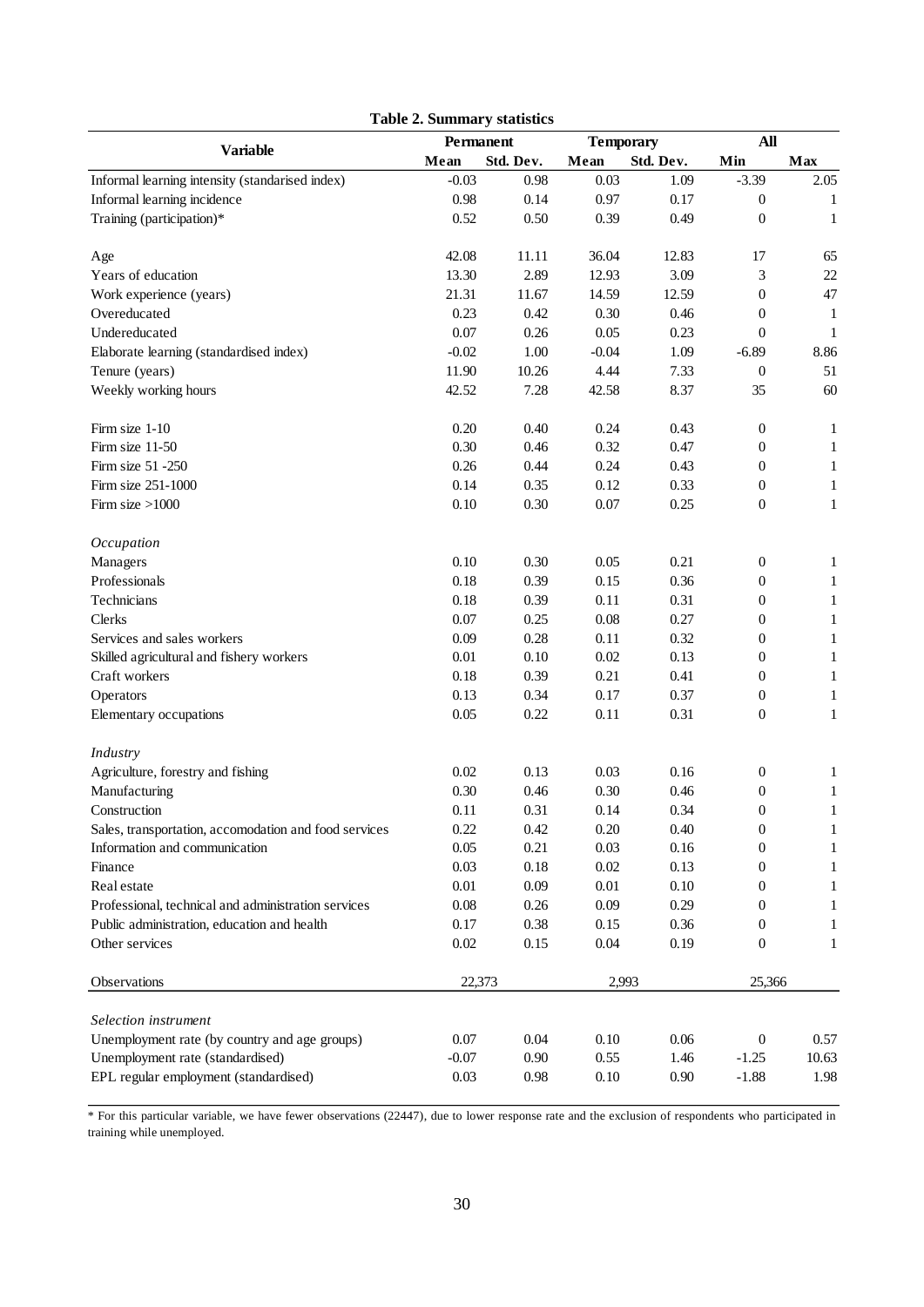|                                     |               | (2)              | (3)              | (4)                   | (5)              |
|-------------------------------------|---------------|------------------|------------------|-----------------------|------------------|
|                                     | (1)           | 2SLS             | $2{\rm SLS}$     | CF-ML                 | CF-ML            |
|                                     | <b>OLS</b>    | (1 instrument)   | (3 instruments)  | (1 instrument)        | (3 instruments)  |
| <b>Informal Learning Equation</b>   |               |                  |                  |                       |                  |
|                                     |               |                  |                  |                       |                  |
| Temporary contract                  | $0.0953***$   | $1.5036***$      | $0.9877***$      | $0.1667***$           | $0.1698***$      |
|                                     | (0.0280)      | (0.3995)         | (0.2753)         | (0.0502)              | (0.0501)         |
| Age                                 | $-0.0271$ *** | 0.0156           | 0.0054           | $-0.0249$ ***         | $-0.0248$ ***    |
|                                     | (0.0050)      | (0.0120)         | (0.0116)         | (0.0049)              | (0.0050)         |
| Age <sup>2</sup>                    | $0.0002***$   | $-0.0003***$     | $-0.0002$        | $0.0002***$           | $0.0002***$      |
|                                     |               |                  |                  |                       |                  |
|                                     | (0.0001)      | (0.0001)         | (0.0001)         | (0.0001)              | (0.0001)         |
| Years of education                  | $0.0155***$   | $0.0204***$      | $0.0193***$      | $0.0156***$           | $0.0156***$      |
|                                     | (0.0033)      | (0.0050)         | (0.0048)         | (0.0034)              | (0.0034)         |
| Overeducated                        | $-0.1045***$  | $-0.1284$ ***    | $-0.1227***$     | $-0.1046$ ***         | $-0.1046$ ***    |
|                                     | (0.0162)      | (0.0202)         | (0.0194)         | (0.0161)              | (0.0161)         |
|                                     | $0.1544***$   | $0.1565***$      | $0.1560***$      | $0.1543***$           | $0.1543***$      |
| Undereducated                       |               |                  |                  |                       |                  |
|                                     | (0.0278)      | (0.0268)         | (0.0267)         | (0.0277)              | (0.0277)         |
| Working hours                       | $0.0068***$   | $0.0075***$      | $0.0074***$      | $0.0067***$           | $0.0067***$      |
|                                     | (0.0012)      | (0.0013)         | (0.0013)         | (0.0012)              | (0.0012)         |
| Tenure                              | $-0.0031$ *** | $0.0063$ **      | 0.0041           | $-0.0031***$          | $-0.0031***$     |
|                                     | (0.0009)      | (0.0030)         | (0.0029)         | (0.0009)              | (0.0009)         |
|                                     | $0.2041***$   |                  |                  |                       |                  |
| Elaborate learning                  |               | $0.2042***$      | $0.2042***$      | $0.2040***$           | $0.2040***$      |
|                                     | (0.0148)      | (0.0149)         | (0.0147)         | (0.0148)              | (0.0148)         |
| _cons                               | $-0.1483$     | $-1.4037***$     | $-0.6646$ ***    | $-0.2095$             | $-0.2125$        |
|                                     | (0.1209)      | (0.3553)         | (0.1691)         | (0.1288)              | (0.1293)         |
| Other controls                      | yes           | yes              | yes              | yes                   | yes              |
|                                     |               |                  |                  |                       |                  |
| Country dummies                     | yes           | yes              | yes              | yes                   | yes              |
| <b>Temporary Contract Equation</b>  |               |                  |                  | AME                   | AME              |
| Unemployment                        |               | $0.0467***$      | $0.0479***$      | $0.0160^\mathrm{***}$ | $0.0239***$      |
|                                     |               |                  |                  |                       |                  |
|                                     |               | (0.0057)         | (0.0075)         | (0.0056)              | (0.0073)         |
| Unemployment *EPL moderate          |               |                  | 0.0016           |                       | $-0.0117$        |
|                                     |               |                  | (0.0083)         |                       | (0.0065)         |
| Unemployment * EPL low              |               |                  | $-0.0713***$     |                       | $-0.0625***$     |
|                                     |               |                  | (0.0135)         |                       | (0.0078)         |
|                                     |               | $-0.0180$ ***    | $-0.0192***$     | $-0.0203***$          | $-0.0213***$     |
| Age                                 |               |                  |                  |                       |                  |
|                                     |               | (0.0019)         | (0.0019)         | (0.0023)              | (0.0019)         |
| Age <sup>2</sup>                    |               | $0.0002***$      | $0.0002***$      | $0.0002***$           | $0.0002***$      |
|                                     |               | (0.0000)         | (0.0000)         | (0.0000)              | (0.0000)         |
| Years of education                  |               | $-0.0035***$     | $-0.0035***$     | $-0.0010$             | $-0.0010$        |
|                                     |               | (0.0009)         | (0.0009)         | (0.0017)              | (0.0017)         |
|                                     |               | $0.0169***$      | $0.0167***$      |                       |                  |
| Overeducated                        |               |                  |                  |                       |                  |
|                                     |               | (0.0048)         | (0.0048)         |                       |                  |
| Undereducated                       |               | $-0.0018$        | $-0.0010$        |                       |                  |
|                                     |               | (0.0068)         | (0.0068)         |                       |                  |
| Working hours                       |               | $-0.0006$        | $-0.0006$        |                       |                  |
|                                     |               | (0.0003)         | (0.0003)         |                       |                  |
|                                     |               | $-0.0067***$     | $-0.0067**$      |                       |                  |
| Tenure                              |               |                  |                  |                       |                  |
|                                     |               | (0.0002)         | (0.0002)         |                       |                  |
| Elaborate learning                  |               | 0.0005           | 0.0005           | 0.0027                | 0.0028           |
|                                     |               | (0.0027)         | (0.0027)         | (0.0023)              | (0.0023)         |
| Other controls                      |               | yes              | yes              | yes                   | yes              |
| Country dummies                     |               |                  |                  |                       |                  |
|                                     |               | yes              | yes              | yes                   | yes              |
| First-stage Tests                   |               | F(49, 25316)     | F(51, 25314)     | Wald chi2(45)         | Wald chi2(47)    |
|                                     |               | $= 58.60$        | $= 56.97$        | $= 2243.9$            | $= 2245.6$       |
| Adj. $R^2$ First-stage              |               | 0.1400           | 0.1413           | 0.1305                | 0.1325           |
| athrho                              |               |                  |                  | $-0.0746$             | $-0.0774***$     |
|                                     |               |                  |                  | (0.0223)              | (0.0219)         |
| lnsigma                             |               |                  |                  | $-0.1033***$          | $-0.1055***$     |
|                                     |               |                  |                  |                       |                  |
|                                     |               |                  |                  | (0.0351)              | (0.0351)         |
| IV Test of endogeneity /            |               | $F(1,19) = 16.0$ | $F(1,19) = 9.47$ | $Chi2(1) = 4.72$      | $Chi2(1) = 5.60$ |
| Wald test of indep. Eqns. (rho = 0) |               | $(p = 0.0008)$   | $(p = 0.0062)$   | $(p = 0.0299)$        | $(p = 0.0179)$   |
| N                                   | 25,366        | 25,366           | 25,366           | 25,366                | 25,366           |
| $R^2$                               | 0.1744        | 0.0798           | 0.1024           |                       |                  |

The informal learning dependent variable is standardised. The standardised unemployment rate is used as an instrument in columns (2) and (4) and columns (3) and (5) add as instruments the interactions of the standardised unemployment rate with two of the three EPL dummies for permanent employment. The term AME denotes average marginal effects. Standard errors clustered at the country level are shown in parentheses.  $^{*}p < 0.10, ^{**}p < 0.05, ^{***}p < 0.01$ .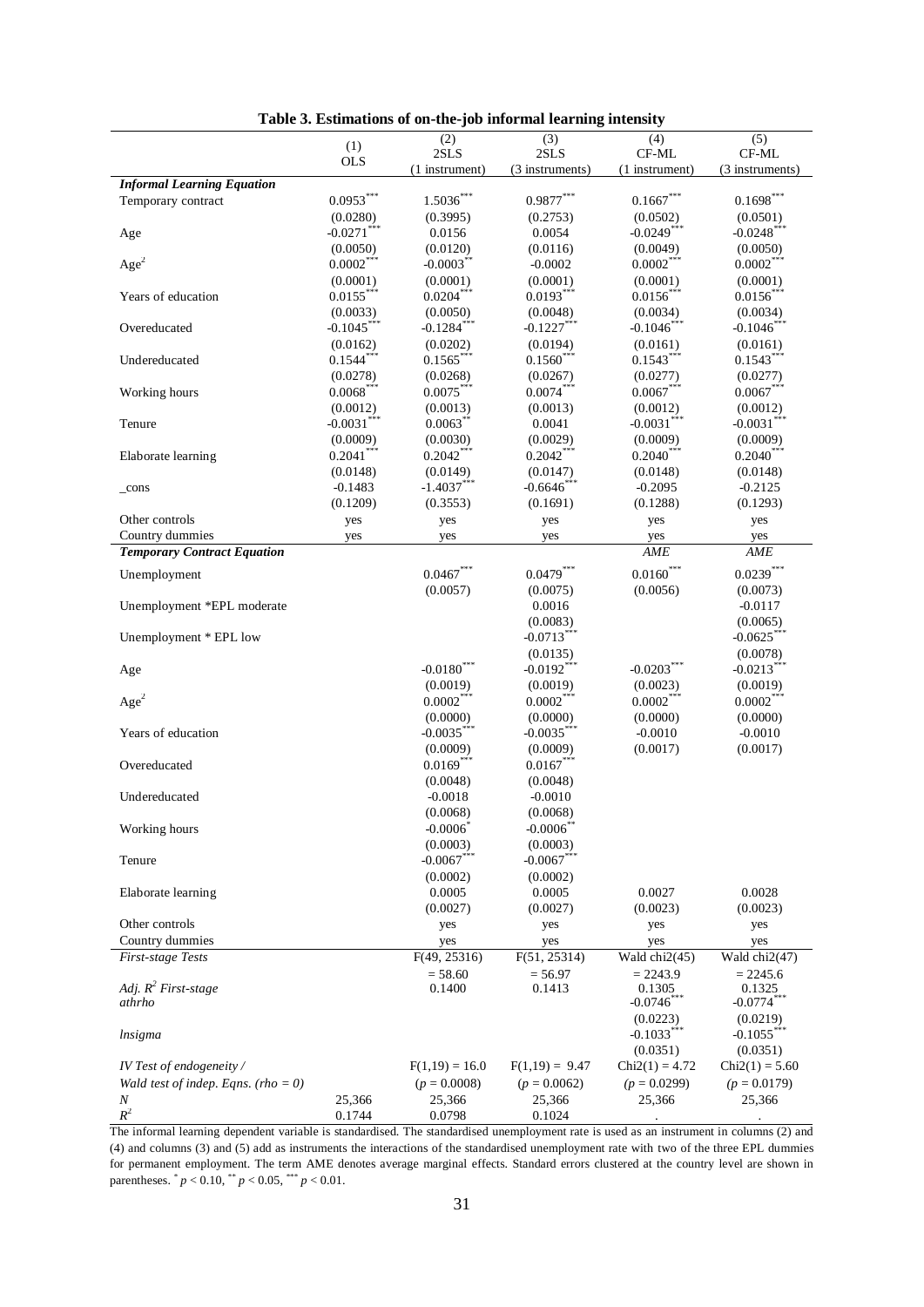| Table 4. Esumations of on-the-job informal learning intensity with neterogeneous employees |                          |                         |                         |                    |
|--------------------------------------------------------------------------------------------|--------------------------|-------------------------|-------------------------|--------------------|
|                                                                                            | (1)                      | Difference              | (2)                     | Difference         |
|                                                                                            | CF-ML                    | Permanent and           | CF-ML                   | Permanent and      |
|                                                                                            | (1 instrument)           | Temporary contract      | (3 instruments)         | Temporary contract |
| ATE                                                                                        | 0.1255                   |                         | $0.1292$ <sup>*</sup>   |                    |
|                                                                                            | (0.0500)                 |                         | (0.0517)                |                    |
| <b>ATT</b>                                                                                 | $0.1822**$               |                         | $0.1856***$             |                    |
|                                                                                            | (0.0489)                 |                         | (0.0505)                |                    |
| Permanent contract * Age                                                                   | $-0.0218$ ***            |                         | $-0.0218***$            |                    |
|                                                                                            | (0.0046)                 | $-0.0047$ **            | (0.0047)                | $-0.0046$ **       |
| Temporary contract * Age                                                                   | $-0.0265$ ***            | (0.0021)                | $-0.0264$ ***           | (0.0020)           |
|                                                                                            |                          |                         |                         |                    |
|                                                                                            | (0.0051)<br>$0.0002***$  |                         | (0.0051)                |                    |
| Permanent contract * Age <sup>2</sup>                                                      |                          |                         | $0.0002***$             |                    |
|                                                                                            | (0.0001)                 |                         | (0.0001)                |                    |
| Temporary contract * Age <sup>2</sup>                                                      | $-0.0000$                |                         | $-0.0000$               |                    |
|                                                                                            | (0.0002)                 |                         | (0.0002)                |                    |
| Permanent contract * Years of education                                                    | $0.0157$ ***             |                         | $0.0157***$             |                    |
|                                                                                            | (0.0032)                 | $-0.0004$               | (0.0032)                | $-0.0003$          |
| Temporary contract * Years of education                                                    | $0.0153***$              | (0.0068)                | $0.0154$ **             | (0.0068)           |
|                                                                                            | (0.0077)                 |                         | (0.0077)                |                    |
| Permanent contract * Overeducated                                                          | $-0.1102$ <sup>***</sup> |                         | $-0.1102$ <sup>*</sup>  |                    |
|                                                                                            | (0.0190)                 | 0.0495                  | (0.0190)                | 0.0495             |
| Temporary contract * Overeducated                                                          | $-0.0606$ ***            | (0.0369)                | $-0.0606$ **            | (0.0369)           |
|                                                                                            | (0.0230)                 |                         | (0.0230)                |                    |
| Permanent contract * Undereducated                                                         | $0.1409***$              |                         | $0.1410***$             |                    |
|                                                                                            |                          |                         |                         |                    |
|                                                                                            | (0.0296)                 | 0.1218                  | (0.0296)                | 0.1242             |
| Temporary contract * Undereducated                                                         | $0.2627***$              | (0.0937)                | $0.2652***$             | (0.0937)           |
|                                                                                            | (0.0864)                 |                         | (0.0864)                |                    |
| Permanent contract * Tenure                                                                | $-0.0024$                |                         | $-0.0023$ <sup>**</sup> |                    |
|                                                                                            | (0.0010)                 | $-0.0059$ <sup>**</sup> | (0.0010)                | $-0.0058$ **       |
| Temporary contract * Tenure                                                                | $-0.0082***$             | (0.0029)                | $-0.0082***$            | (0.0028)           |
|                                                                                            | (0.0031)                 |                         | (0.0031)                |                    |
| Permanent contract * Working hours                                                         | $0.0078***$              |                         | $0.0078***$             |                    |
|                                                                                            | (0.0011)                 |                         | (0.0011)                |                    |
| Temporary contract * Working hours                                                         | 0.0016                   |                         | 0.0016                  |                    |
|                                                                                            | (0.0022)                 |                         | (0.0022)                |                    |
| Permanent contract * Elaborate learning                                                    | $0.2049***$              |                         | $0.2088$ *              |                    |
|                                                                                            | (0.0132)                 | $-0.0048$               | (0.0132)                | $-0.0087$          |
| Temporary contract * Elaborate learning                                                    | $0.2001***$              | (0.0283)                | $0.2001***$             | (0.0290)           |
|                                                                                            |                          |                         |                         |                    |
|                                                                                            | (0.0345)<br>$0.5957**$   |                         | (0.0345)                |                    |
| Temporary contract                                                                         |                          |                         | 0.5993                  |                    |
|                                                                                            | (0.2746)                 |                         | (0.2785)                |                    |
| $_{\rm cons}$                                                                              | $-0.3196$ **             |                         | $-0.3220$ ***           |                    |
|                                                                                            | (0.1098)                 |                         | (0.1105)                |                    |
| Treatment interactions with:                                                               |                          |                         |                         |                    |
| Other controls                                                                             | yes                      |                         | yes                     |                    |
| Country dummies                                                                            | yes                      |                         | yes                     |                    |
| <b>Temporary Contract Equation</b>                                                         | AME                      |                         | AME                     |                    |
| Unemployment                                                                               | $0.0145***$              |                         | $0.0226***$             |                    |
|                                                                                            | (0.0059)                 |                         | (0.0080)                |                    |
|                                                                                            |                          |                         | $-0.0122$ <sup>*</sup>  |                    |
| Unemployment * EPL moderate                                                                |                          |                         |                         |                    |
|                                                                                            |                          |                         | (0.0072)                |                    |
| Unemployment * EPL low                                                                     |                          |                         | $-0.0525$               |                    |
|                                                                                            |                          |                         | (0.0061)                |                    |
| Other controls                                                                             | yes                      |                         | yes                     |                    |
| Country dummies                                                                            | yes                      |                         | yes                     |                    |
| athrho                                                                                     | $-0.0509$ <sup>*</sup>   |                         | $-0.0532$               |                    |
|                                                                                            | (0.0171)                 |                         | (0.0178)                |                    |
| lnsigma                                                                                    | $-0.1072$ *              |                         | $-0.1072$               |                    |
|                                                                                            | (0.0358)                 |                         | (0.0359)                |                    |
| Wald test of indep. Eqns (rho = 0)                                                         | $Chi2(1) = 8.85$         |                         | $Chi2(1) = 8.90$        |                    |
|                                                                                            | $(p = 0.0029)$           |                         | $(p = 0.0028)$          |                    |
| N                                                                                          | 25,366                   |                         | 25,366                  |                    |

The informal learning dependent variable is standardised. The standardised unemployment rate is used as an instrument in column (1), and column (2) adds as instruments the interactions of the standardised unemployment rate with two of the three EPL dummies for permanent employment. The term AME denotes average marginal effects. All the regressions include the same control variables as reported in Table 3. Standard errors clustered at the country level are shown in parentheses.  $p < 0.10$ ,  $\binom{m}{p} < 0.05$ ,  $\binom{m}{p} < 0.01$ .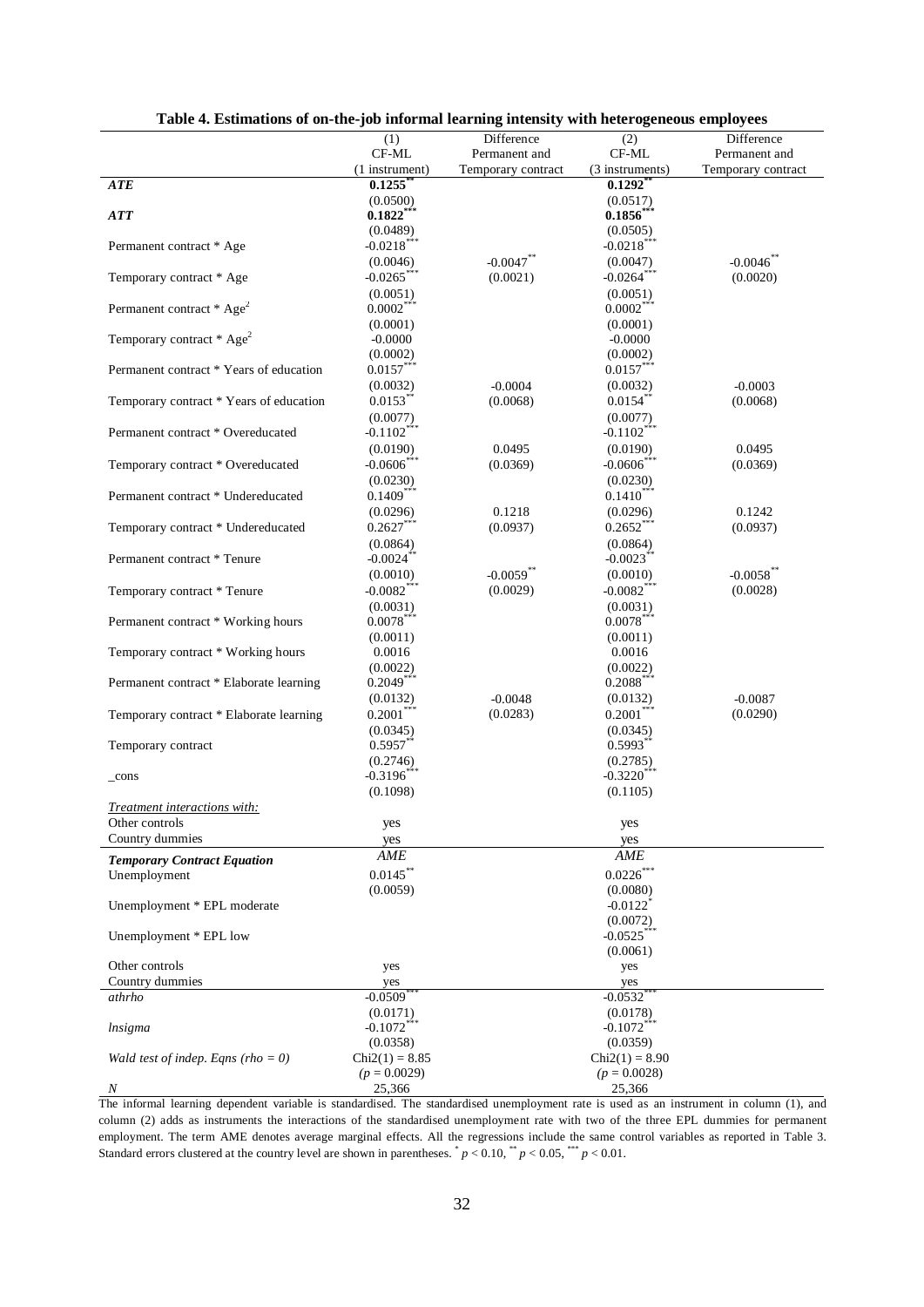#### **Figure 1. Estimated difference in informal learning between temporary and permanent employees over age**



Marginal effects computed based on the full endogenous switching regression model (2) in Table 4. The dotted line shows marginal effects that are significant with 95 percent confidence at a minimum.



**Figure 2. Estimated difference in informal learning between temporary and permanent employees over years of tenure** 

Marginal effects computed based on the full endogenous switching regression model (2) in Table 4. The dotted line shows marginal effects that are significant with 95 percent confidence at a minimum.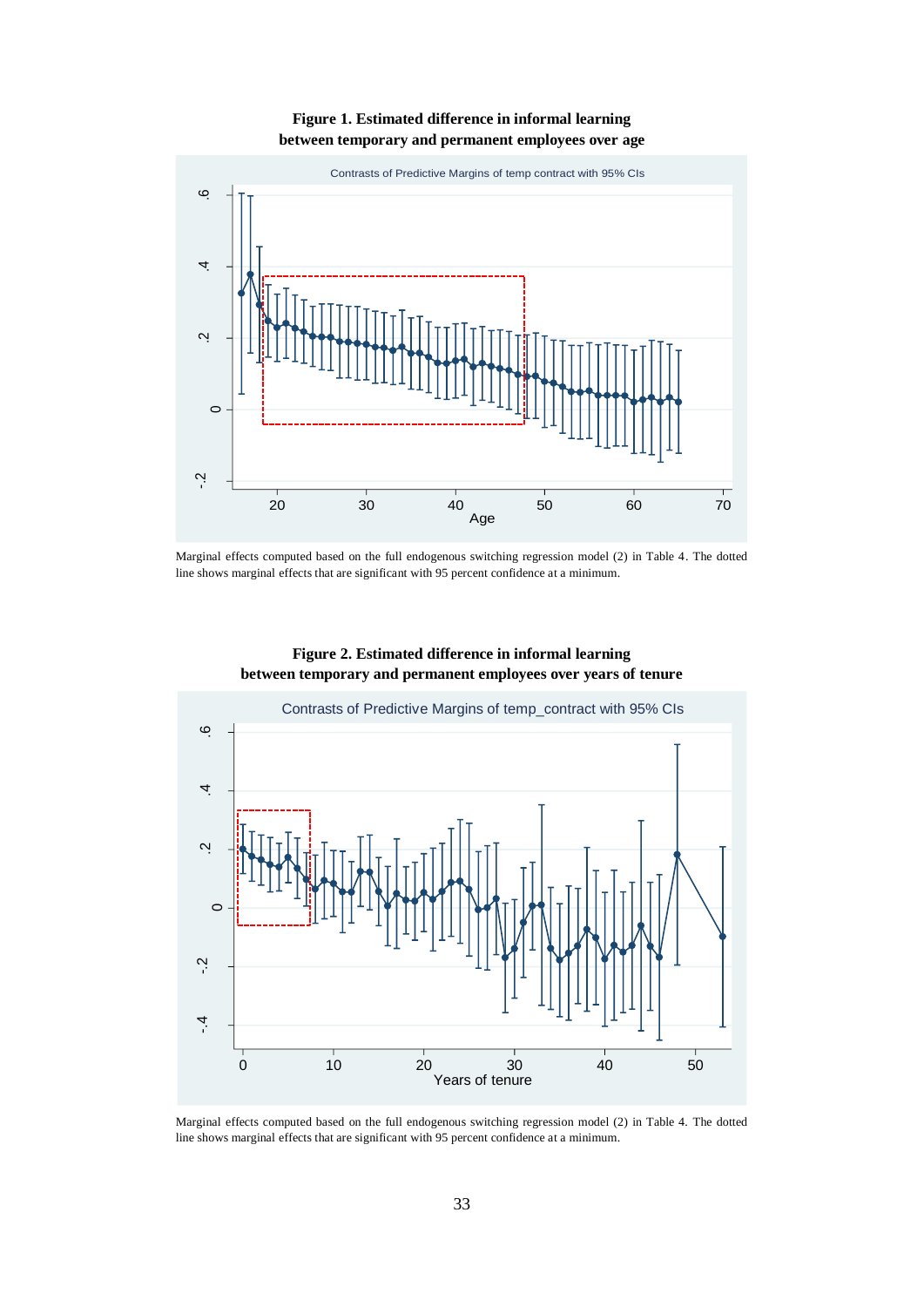|                                               | (1)                                 | (2)                                |
|-----------------------------------------------|-------------------------------------|------------------------------------|
|                                               | CF-ML                               | CF-ML                              |
|                                               | (1 instrument)                      | (3 instruments)                    |
| <b>ATE Temporary Contract</b>                 | 0.1455                              | $0.1497***$                        |
| Permanent contract * High skilled occupations | (0.0514)<br>$0.2194***$             | (0.0507)<br>$0.2195***$            |
|                                               | (0.0181)                            | (0.0180)                           |
| Temporary contract * High skilled occupations | 0.1920                              | $0.1926^{*}$                       |
|                                               | (0.0465)                            | (0.0464)                           |
| Difference                                    | $-0.0274$                           | $-0.0269$                          |
|                                               | (0.0441)                            | (0.0441)                           |
| athrho                                        | $-0.0357$                           | $-0.0383$ <sup>*</sup>             |
|                                               | (0.0214)                            | (0.0206)                           |
| Wald test of indep. Eqns. (rho = 0)           | $Chi2(1) = 3.93$                    | $Chi2(1) = 4.04$                   |
|                                               | $(p = 0.0474)$                      | $(p = 0.0444)$                     |
| Ν                                             | 25,366                              | 25,366                             |
| <b>ATE Temporary Contract</b>                 | 0.1656                              | 0.1695                             |
|                                               | (0.0511)                            | (0.0508)                           |
| Permanent contract * Task discretion          | $0.0794$ **                         | $0.0794$ <sup>**</sup>             |
|                                               | (0.0134)                            | (0.0134)                           |
| Temporary contract * Task discretion          | $0.0809***$                         | $0.0812***$                        |
|                                               | (0.0272)                            | (0.0272)                           |
| Difference                                    | 0.0014                              | 0.0018                             |
| athrho                                        | (0.0299)<br>$-0.0404$ <sup>**</sup> | (0.0298)<br>$-0.0428$ <sup>*</sup> |
|                                               | (0.0200)                            | (0.0192)                           |
| Wald test of indep. Eqns. (rho = 0)           | $Chi2(1) = 4.09$                    | $Chi2(1) = 4.97$                   |
|                                               | $(p = 0.0430)$                      | $(p = 0.0258)$                     |
|                                               | 25,365                              | 25,365                             |
| <b>ATE Temporary Contract</b>                 | 0.1643                              | $0.1680^{\degree}$                 |
|                                               | (0.0552)                            | (0.0547)                           |
| Permanent contract * Complex problems         | $0.3549***$                         | $0.3549***$                        |
|                                               | (0.0164)                            | (0.0164)                           |
| Temporary contract * Complex problems         | $0.3950$ <sup>**</sup>              | $0.3950$ **                        |
|                                               | (0.0574)                            | (0.0573)                           |
| Difference                                    | 0.0402                              | 0.0401                             |
|                                               | (0.0541)                            | (0.0541)                           |
| athrho                                        | $-0.0407$                           | $-0.0431**$                        |
|                                               | (0.0210)                            | (0.0202)                           |
| Wald test of indep. Eqns. (rho = 0)           | $Chi2(1) = 3.96$                    | $Chi2(1) = 4.56$                   |
|                                               | $(p = 0.0466)$                      | $(p = 0.0327)$                     |
| Ν                                             | 25,334                              | 25,334                             |
| <b>ATE Temporary Contract</b>                 | 0.1761                              | $0.1800^{\degree}$                 |
|                                               | (0.0577)                            | (0.0576)                           |
| Permanent contract * Simple problems          | $0.3138***$                         | $0.3138***$                        |
|                                               | (0.0177)<br>$0.3190***$             | (0.0176)<br>$0.3191***$            |
| Temporary contract * Simple problems          | (0.0477)                            |                                    |
| Difference                                    | 0.0051                              | (0.0477)<br>0.0053                 |
|                                               | (0.0476)                            | (0.0476)                           |
| athrho                                        | $-0.0457$ **                        | $-0.0481$ **                       |
|                                               | (0.0223)                            | (0.0216)                           |
| Wald test of indep. Eqns. (rho = 0)           | $Chi2(1) = 4.18$                    | $Chi2(1) = 4.96$                   |
|                                               | $(p = 0.0409)$                      | $(p = 0.0259)$                     |
| Ν                                             | 25,343                              | 25,343                             |
| <b>ATE Temporary Contract</b>                 | 0.1531                              | 0.1565                             |
|                                               | (0.0487)                            | (0.0490)                           |
| Permanent contract * Team work                | 0.2284                              | $0.2284$ **                        |
|                                               | (0.0228)                            | (0.0229)                           |
| Temporary contract * Team work                | 0.2694                              | $0.2693***$                        |
|                                               | (0.0349)                            | (0.0350)                           |
| Difference                                    | 0.0409                              | 0.0408                             |
|                                               | (0.0359)                            | (0.0360)                           |
| athrho                                        | $-0.0388$ **                        | $-0.0410^{**}$                     |
|                                               | (0.0196)                            | (0.0193)                           |
| Wald test of indep. Eqns. (rho = 0)           | $Chi2(1) = 3.92$                    | $Chi2(1) = 4.52$                   |
|                                               | $(p = 0.0478)$                      | $(p = 0.0336)$                     |
| Ν                                             | 25,349                              | 25,349                             |

|  |  |  |  | Table 5. Heterogeneous effects of temporary contracts by various job content characteristics |
|--|--|--|--|----------------------------------------------------------------------------------------------|
|  |  |  |  |                                                                                              |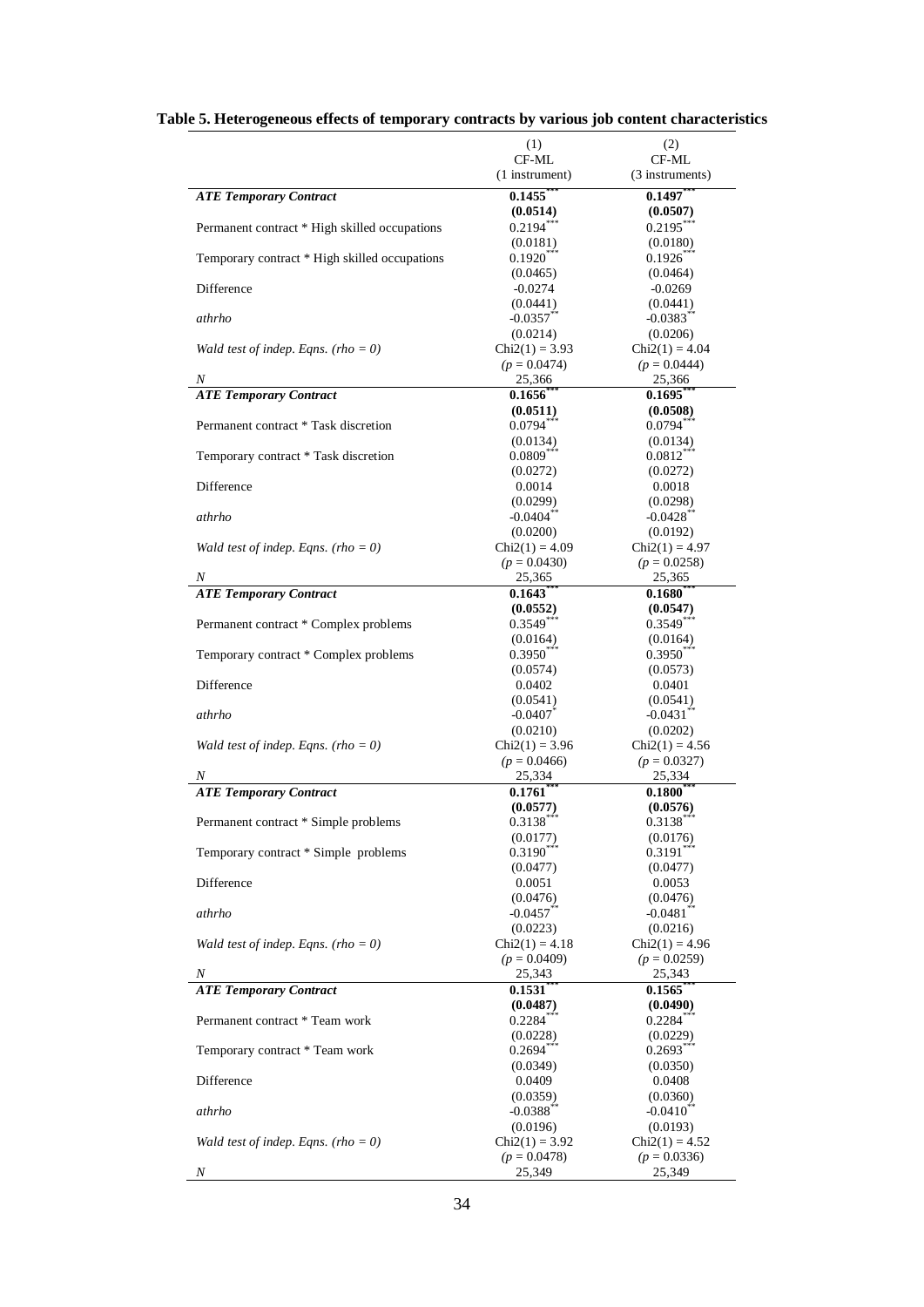| <b>ATE Temporary Contract</b>       | 0.1752                  | 0.1786                   |
|-------------------------------------|-------------------------|--------------------------|
|                                     | (0.0502)                | (0.0503)                 |
| Permanent contract * ICT use        | $0.2035***$             | $0.2035***$              |
|                                     | (0.0209)                | (0.0209)                 |
| Temporary contract * ICT use        | $0.2211***$             | $0.2215***$              |
|                                     | (0.0495)                | (0.0495)                 |
| Difference                          | 0.0176                  | 0.0179                   |
|                                     | (0.0437)                | (0.0438)                 |
| athrho                              | $-0.0414$ <sup>**</sup> | $-0.0436$ **             |
|                                     | (0.0199)                | (0.0194)                 |
| Wald test of indep. Eqns. (rho = 0) | $Chi2(1) = 4.33$        | $Chi2(1) = 5.05$         |
|                                     | $(p = 0.0374)$          | $(p = 0.0246)$           |
| N                                   | 25,366                  | 25,366                   |
|                                     |                         |                          |
| <b>ATE Temporary Contract</b>       | $0.1690***$             | $0.1723***$              |
|                                     | (0.0538)                | (0.0536)                 |
| Permanent contract * Planning tasks | 0.2056                  |                          |
|                                     | (0.0204)                | $0.2056$ ***<br>(0.0204) |
| Temporary contract * Planning tasks |                         | $0.1742***$              |
|                                     | $0.1740***$<br>(0.0337) | (0.0338)                 |
| Difference                          | $-0.0316$               | $-0.0313$                |
|                                     | (0.0274)                | (0.0275)                 |
| athrho                              | $-0.0415**$             | $-0.0436$ <sup>*</sup>   |
|                                     | (0.0204)                | (0.0198)                 |
| Wald test of indep. Eqns. (rho = 0) | $Chi2(1) = 4.13$        | $Chi2(1) = 4.86$         |
|                                     | $(p = 0.0422)$          | $(p = 0.0276)$           |

The informal learning dependent variable is standardised. The standardised unemployment rate is used as an instrument in column (1), and column (2) adds as instruments the interactions of the standardised unemployment rate with two of the three EPL dummies for permanent employment. All the regressions include the same control variables as reported in Table 3. Standard errors clustered at the country level are shown in parentheses.  $^{*}p < 0.10, ^{**}p < 0.05, ^{***}p < 0.01$ .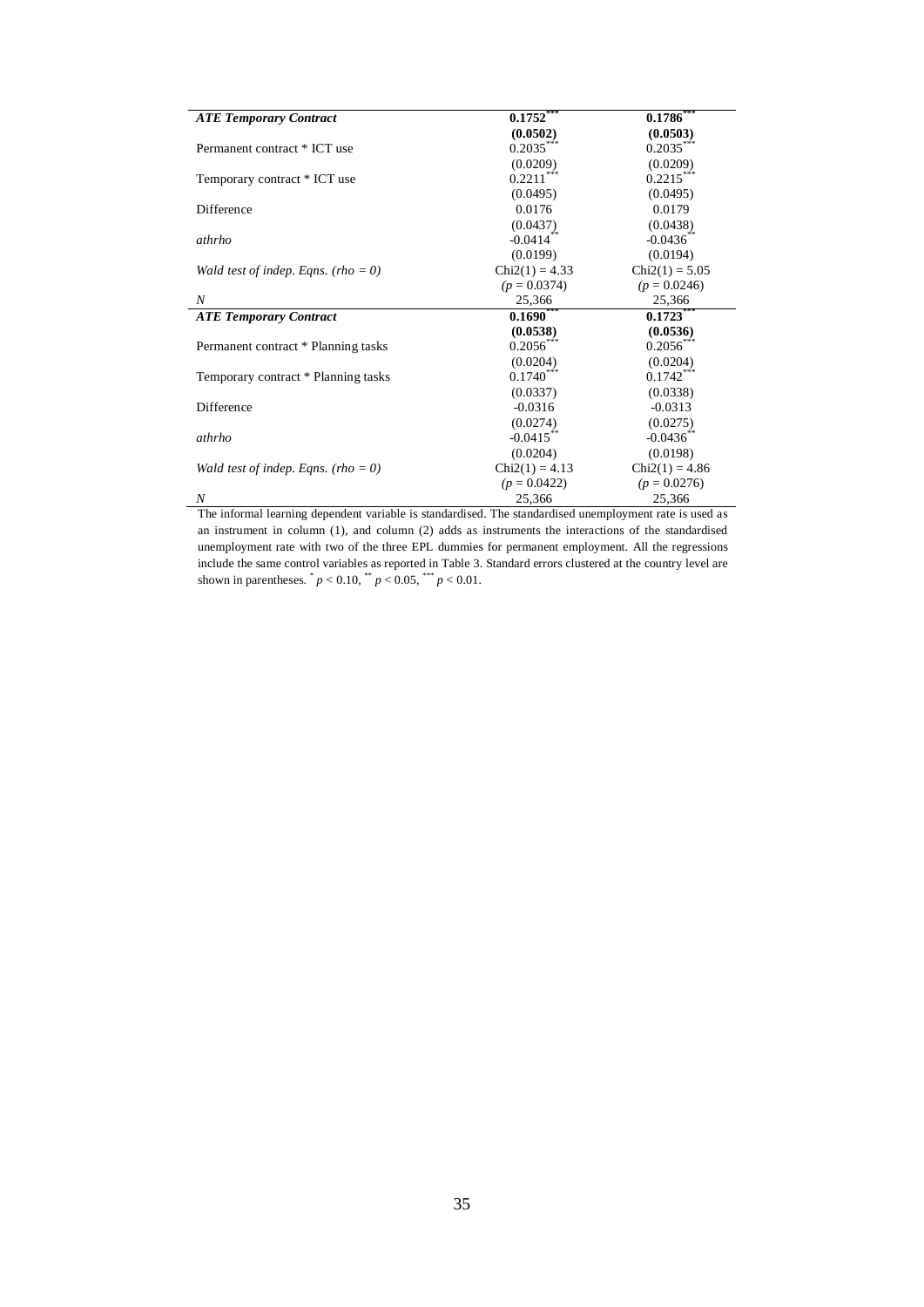|                                     | (1)           | (2)           | (3)              | (4)                     |
|-------------------------------------|---------------|---------------|------------------|-------------------------|
|                                     |               |               | $CF - ML$        | $CF - ML$               |
|                                     | <b>OLS</b>    | Probit        | (1 instrument)   | (3 instruments)         |
| <b>Training Equation</b>            |               | <b>AME</b>    | AME              | AME                     |
| Temporary contract                  | $-0.0619***$  | $-0.0648$ *** | $-0.0751***$     | $-0.0763***$            |
|                                     | (0.0124)      | (0.0133)      | (0.0131)         | (0.0134)                |
| Age                                 | $0.0116***$   | $0.0114***$   | $0.0161***$      | $0.0158***$             |
|                                     | (0.0022)      | (0.0021)      | (0.0038)         | (0.0029)                |
| Age <sup>2</sup>                    | $-0.0002***$  | $-0.0002***$  | $-0.0002***$     | $-0.0002***$            |
|                                     | (0.0000)      | (0.0000)      | (0.0000)         | (0.0000)                |
| Years of education                  | $0.0161***$   | $0.0163***$   | $0.0165***$      | $0.0173***$             |
|                                     | (0.0016)      | (0.0016)      | (0.0016)         | (0.0017)                |
| Overeducated                        | $-0.0168$ **  | $-0.0167**$   | $-0.0180$ **     | $-0.0198$ **            |
|                                     | (0.0078)      | (0.0077)      | (0.0079)         | (0.0082)                |
| Undereducated                       | $0.0293**$    | $0.0280***$   | $0.0278***$      | $0.0284***$             |
|                                     | (0.0110)      | (0.0102)      | (0.0102)         | (0.0104)                |
| Working hours                       | $0.0031***$   | $0.0030***$   | $0.0030***$      | $0.0029***$             |
|                                     | (0.0005)      | (0.0005)      | (0.0005)         | (0.0005)                |
| Tenure                              | $0.0020***$   | $0.0020***$   | $0.0029***$      | $0.0024***$             |
|                                     | (0.000335)    | (0.000326)    | (0.000338)       | (0.000407)              |
| Elaborate learning                  | $0.0356***$   | $0.0378***$   | $0.0377***$      | $0.0382***$             |
|                                     | (0.0039)      | (0.0045)      | (0.0041)         | (0.0042)                |
| _cons                               | $-0.3756$ *** |               |                  |                         |
|                                     | (0.0684)      |               |                  |                         |
| Industry and firm size              |               |               |                  |                         |
| dummies                             | yes           | yes           | yes              | yes                     |
| Country dummies                     | yes           | yes           | yes              | yes                     |
| <b>Temporary Contract Equation</b>  |               |               | AME              | AME                     |
| Unemployment                        |               |               | $0.0131***$      | $0.0186**$              |
|                                     |               |               | (0.0061)         | (0.0087)                |
| Unemployment * EPL moderate         |               |               |                  | $-0.0107$               |
|                                     |               |               |                  | (0.0082)                |
| Unemployment * EPL low              |               |               |                  | $-0.0613***$            |
|                                     |               |               |                  | (0.0073)                |
| Age                                 |               |               | $-0.0218***$     | $-0.0223***$            |
|                                     |               |               | (0.0029)         | (0.0019)                |
| Age <sup>2</sup>                    |               |               | $0.0002***$      | $0.0002***$             |
|                                     |               |               | (0.0000)         | (0.0000)                |
| Years of education                  |               |               | $-0.0025$        | $-0.0006$               |
|                                     |               |               | (0.0017)         | (0.0017)                |
| Elaborate learning                  |               |               | 0.0020           | 0.0015                  |
|                                     |               |               | (0.0131)         | (0.0019)                |
| Other controls                      |               |               | yes              | yes                     |
| Country dummies                     |               |               | yes              | yes                     |
| <b>First-stage Tests</b>            |               |               | Wald $chi2(45)$  | Wald chi2(47)           |
|                                     |               |               | $= 2071.1$       | $= 2102.6$              |
| Adj. R2 First-stage                 |               |               | 0.1230           | 0.1262                  |
| athrho                              |               |               | $-1.2761$        | $-1.2880$ <sup>*</sup>  |
|                                     |               |               | (0.0872)         | (0.3194)                |
| <i>Insigma</i>                      |               |               | $-8.6042$        | $-8.3152$ <sup>**</sup> |
|                                     |               |               | (5.5440)         | (0.9946)                |
| Wald test of indep. eqns. (rho = 0) |               |               | $Chi2(1) = 3.17$ | $Chi2(1) = 3.51$        |
|                                     |               |               | $(p = 0.0750)$   | $(p = 0.0609)$          |
| Ν                                   | 22,447        | 22,447        | 22,447           | 22,447                  |
| $R^2$                               | 0.1895        | 0.1489        |                  |                         |

**Table 6. Estimations of job-related training participation** 

The training participation dependent variable is binary. The standardised unemployment rate is used as an instrument in columns (3) and (4) and column (5) adds as instruments the interactions of the standardised unemployment rate with two of the three EPL dummies for permanent employment. The term AME denotes average marginal effects. Standard errors clustered at the country level are shown in parentheses.  $p < 0.10$ ,  $p_{\text{max}}$  $p < 0.05$ ,  $\stackrel{***}{p} < 0.01$ .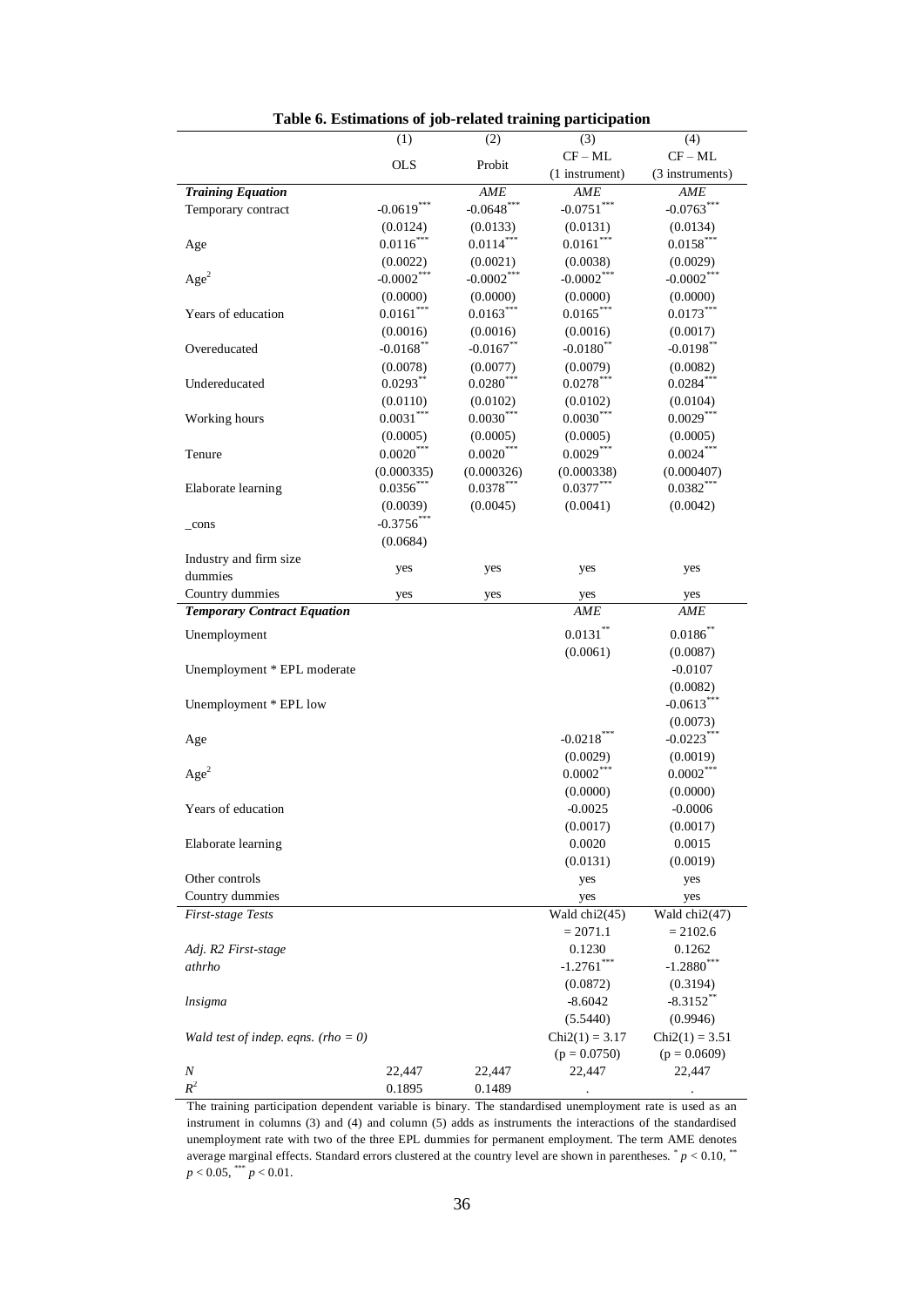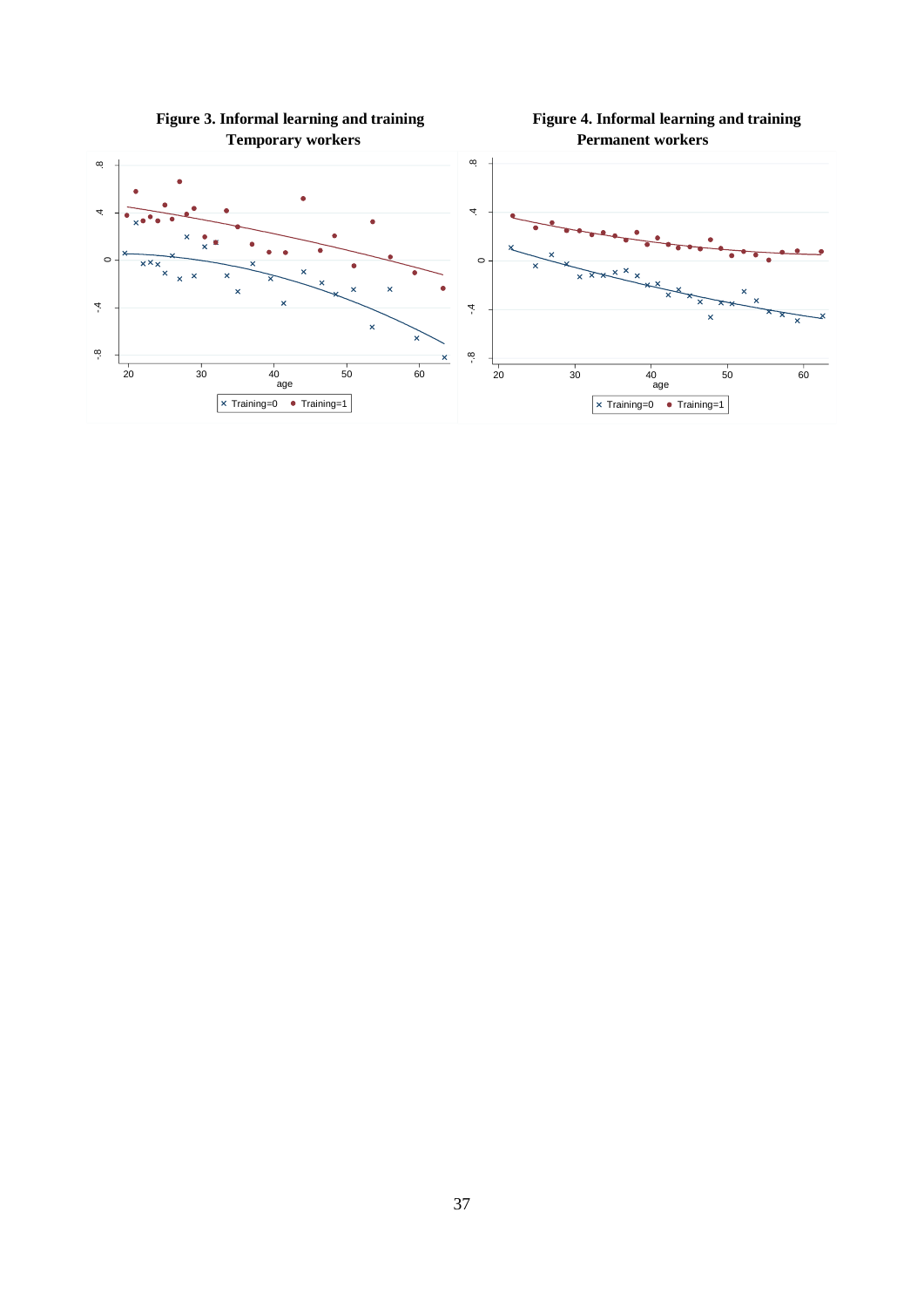|                                     | (1)                      | (2)                       | (3)                       |
|-------------------------------------|--------------------------|---------------------------|---------------------------|
|                                     |                          | CF-ML                     | CF-ML                     |
|                                     | <b>OLS</b>               | (1 instrument)            | (3 instrument)            |
| <b>Informal Learning Equation</b>   |                          |                           |                           |
| Temporary contract                  | $0.1040$ <sup>**</sup>   | $0.1679$ <sup>**</sup>    | $0.1661$ <sup>*</sup>     |
|                                     | (0.0326)                 | (0.0510)                  | (0.0513)                  |
| Training                            | $0.1906***$              | $0.1900***$               | $0.1899***$               |
|                                     | (0.0136)                 | (0.0135)                  | (0.0134)                  |
| Temporary contract*Training         | $-0.0164$                | $-0.0106$                 | $-0.0106$                 |
|                                     |                          |                           |                           |
|                                     | (0.0316)<br>$-0.0282***$ | (0.0303)<br>$-0.0248$ *** | (0.0303)<br>$-0.0249$ *** |
| Age                                 |                          |                           |                           |
|                                     | (0.0057)                 | (0.0055)                  | (0.0055)                  |
| Age <sup>2</sup>                    | $0.0002***$              | 0.0002                    | 0.0002                    |
|                                     | (0.0001)                 | (0.0001)                  | (0.0001)                  |
| Years of education                  | $0.0131***$              | $0.0135***$               | $0.0135$ *                |
|                                     | (0.0028)                 | (0.0030)                  | (0.0030)                  |
| Overeducated                        | $-0.0955***$             | $-0.0955***$              | $-0.0955***$              |
|                                     | (0.0185)                 | (0.0185)                  | (0.0185)                  |
| Undereducated                       | $0.1483***$              | $0.1485$ <sup>***</sup>   | $0.1486$ <sup>***</sup>   |
|                                     | (0.0321)                 | (0.0320)                  | (0.0320)                  |
| Working hours                       | $0.0064***$              | $0.0064***$               | $0.0064***$               |
|                                     | (0.0013)                 | (0.0013)                  | (0.0013)                  |
| Tenure                              | $-0.0032***$             | $-0.0024$ **              | $-0.0024$ **              |
|                                     | (0.0008)                 | (0.0010)                  | (0.0010)                  |
| Elaborate learning                  | $0.1947***$              | $0.1949***$               | $0.1949***$               |
|                                     | (0.0150)                 | (0.0150)                  | (0.0150)                  |
|                                     |                          |                           |                           |
| $_{\rm cons}$                       | $-0.0954$                | $-0.1938$                 | $-0.1928$                 |
|                                     | (0.1233)                 | (0.1302)                  | (0.1309)                  |
| Other controls                      | yes                      | yes                       | yes                       |
| Country dummies                     | yes                      | yes<br>AME                | yes<br>AME                |
| <b>Temporary Contract Equation</b>  |                          |                           |                           |
| Unemployment                        |                          | $0.0118***$               | $0.0190**$                |
|                                     |                          | (0.0058)                  | (0.0093)                  |
| Unemployment * EPL moderate         |                          |                           | $-0.0115$                 |
|                                     |                          |                           | (0.0079)                  |
| Unemployment * EPL low              |                          |                           | $-0.0570***$              |
|                                     |                          |                           | (0.0075)                  |
| athrho                              |                          | $-0.0717$                 | $-0.0710$                 |
|                                     |                          | (0.0225)                  |                           |
|                                     |                          | $-0.1102***$              | (0.0226)<br>$-0.1102***$  |
| lnsigma                             |                          |                           |                           |
|                                     |                          | (0.0361)                  | (0.0361)                  |
| Wald test of indep. Eqns. (rho = 0) |                          | $Chi2(1) = 10.2$          | $Chi2(1) = 9.91$          |
|                                     |                          | $(p = 0.0014)$            | $(p = 0.0016)$            |
| Ν                                   | 22,447                   | 22,447                    | 22,447                    |
| $\boldsymbol{R}^2$                  | 0.1849                   |                           |                           |

The informal learning dependent variable is standardised. The standardised unemployment rate is used as an instrument in column (2) and column (3) adds as instruments the interactions of the standardised unemployment rate with two of three 3 EPL dummies for permanent employment. All the regressions include the same control variables as reported in Table 3. Standard errors clustered at the country level are shown in parentheses.  $p < 0.10$ ,  $p < 0.05$ ,  $p < 0.01$ .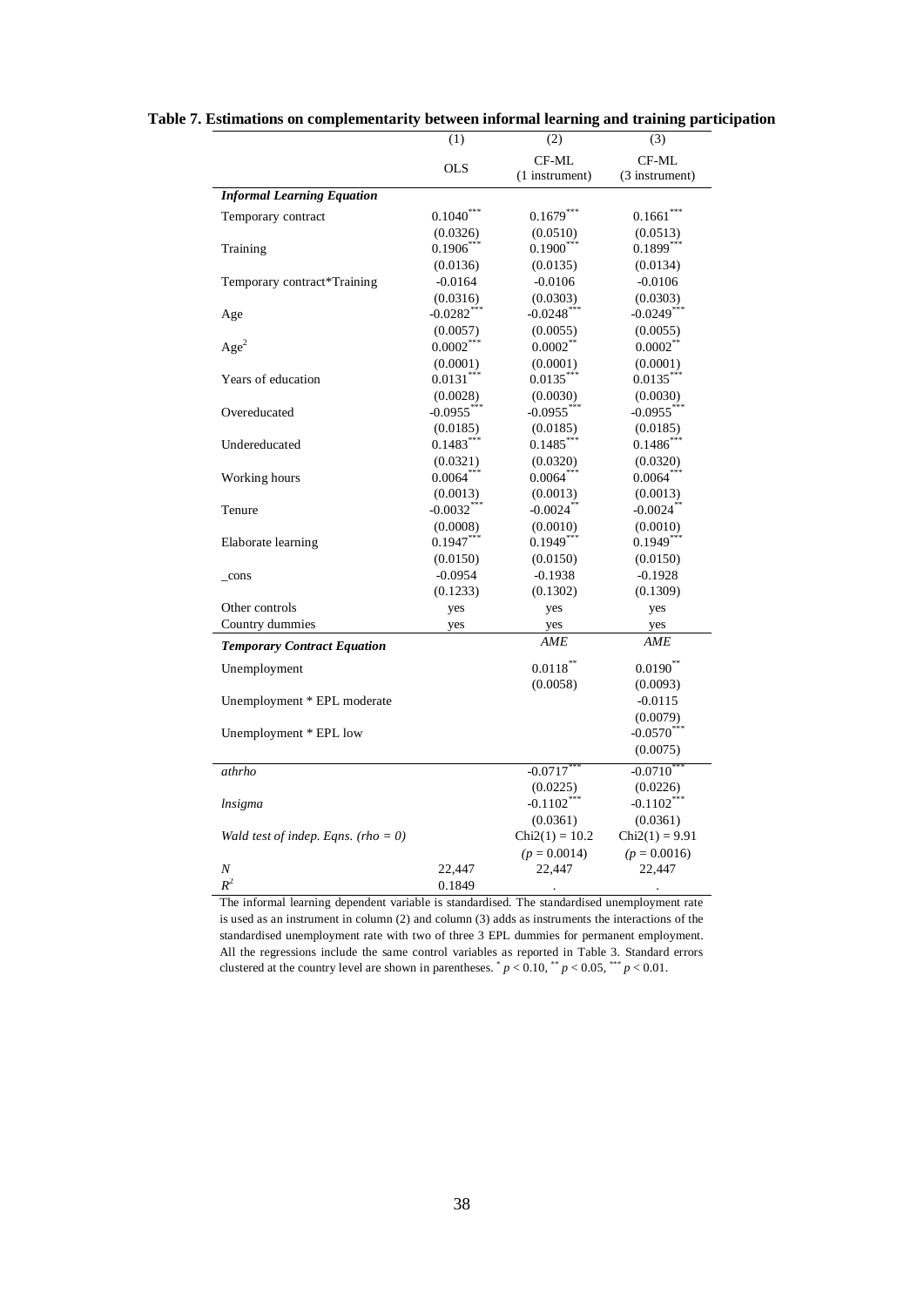#### **APPENDIX**



**Figure A1. Correlation graph between temporary contracts and unemployment rate**

These figures show the correlation between the unemployment rate in 2011 and the share of temporary contracts in 2012, both variables collapsed by the corresponding country and age group. Each point in the graphs is a bin for three observations. The figure on the left uses OECD statistics for the percentage of temporary contracts and the figure on the right is based on our sample data.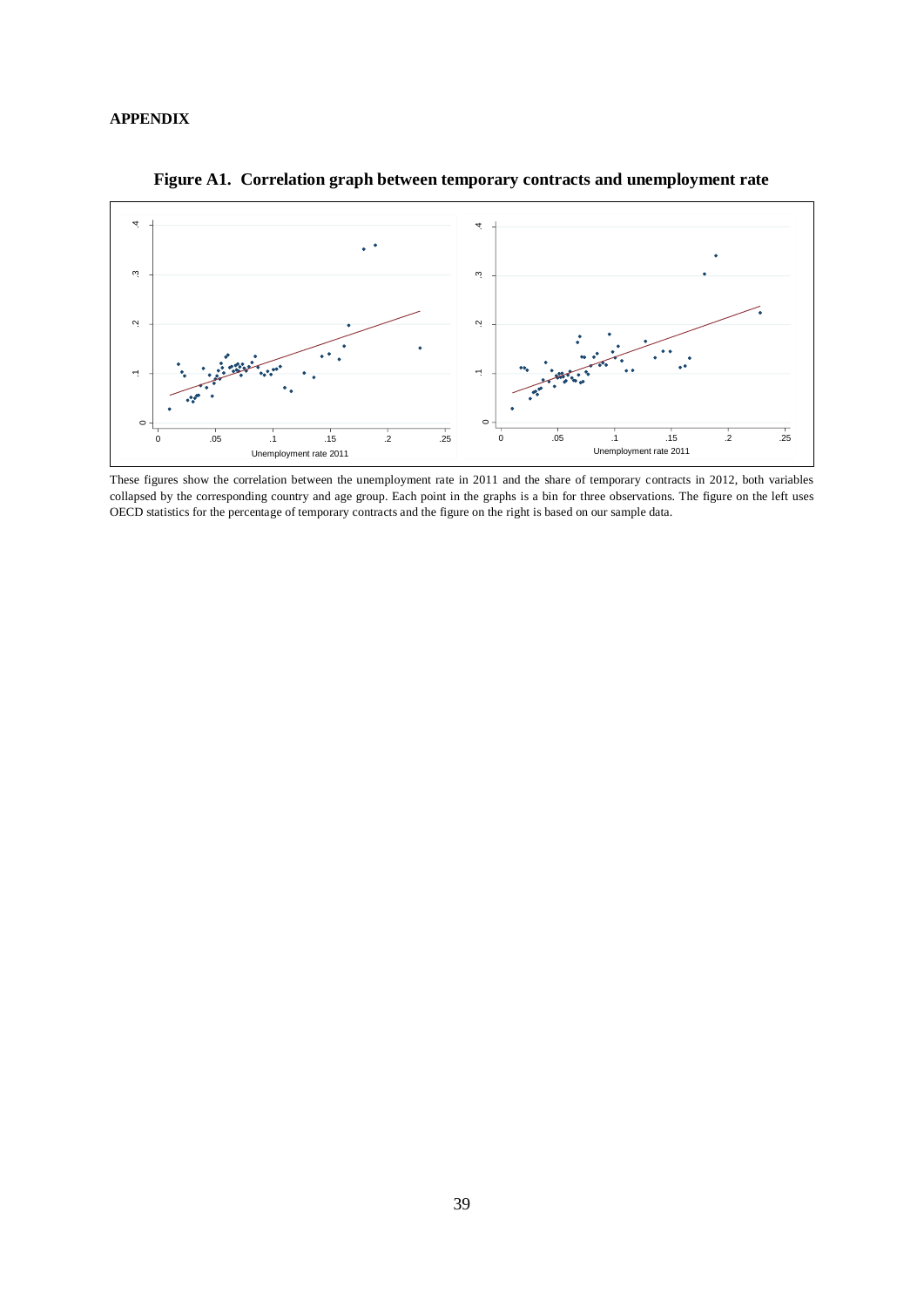| CF - ML regressions                | (1)                      | (2)                      | (3)                      | (4)                      | (5)                      | (6)                               |
|------------------------------------|--------------------------|--------------------------|--------------------------|--------------------------|--------------------------|-----------------------------------|
| <b>Informal Learning Equation</b>  |                          |                          |                          |                          |                          |                                   |
| Temporary contract                 | $0.4368***$              | $0.1370***$              | $0.1475***$              | $0.1541$ **              | $0.1632***$              | $0.1667***$                       |
|                                    | (0.1012)                 | (0.0652)                 | (0.0624)                 | (0.0605)                 | (0.0505)                 | (0.0502)                          |
| Age                                |                          | $-0.0198$ <sup>*</sup>   | $-0.0247$                | $-0.0253$ <sup>*</sup>   | $-0.0247$                | $-0.0249$                         |
|                                    |                          | (0.0051)                 | (0.0050)                 | (0.0050)                 | (0.0049)                 | (0.0050)                          |
| Age <sup>2</sup>                   |                          | 0.0001                   | 0.0001                   | 0.0002                   | 0.0002                   | $0.0002^*$                        |
|                                    |                          | (0.0001)                 | (0.0001)                 | (0.0001)                 | (0.0001)                 | (0.0001)                          |
| Years of education                 |                          | $0.0612***$              | $0.0279***$              | 0.0248                   | $0.0154***$              | 0.0156                            |
|                                    |                          | (0.0045)                 | (0.0038)                 | (0.0037)                 | (0.0032)                 | (0.0034)                          |
| Overeducated                       |                          |                          |                          |                          |                          | $-0.1046$ ***                     |
|                                    |                          |                          |                          |                          |                          |                                   |
| Undereducated                      |                          |                          |                          |                          |                          | (0.0161)<br>$0.1543$ <sup>*</sup> |
|                                    |                          |                          |                          |                          |                          |                                   |
|                                    |                          |                          |                          |                          |                          | (0.0277)                          |
| Working hours                      |                          |                          | $0.0076$ **              | $0.0080***$              | $0.0068^\mathrm{***}$    | 0.0067                            |
|                                    |                          |                          | (0.0013)                 | (0.0013)                 | (0.0012)                 | (0.0012)                          |
| Tenure                             |                          |                          | $-0.0027$                | $-0.0035$ <sup>**</sup>  | $-0.0028$ $^{**}$        | $-0.0031$ $\degree$               |
|                                    |                          |                          | (0.0010)                 | (0.0009)                 | (0.0009)                 | (0.0009)                          |
| Elaborate learning                 |                          |                          |                          |                          | $0.2084^{\degree}$       | 0.2040                            |
|                                    |                          |                          |                          |                          | (0.0150)                 | (0.0148)                          |
| $_{\rm cons}$                      | $0.0399***$              | $-0.0740$                | $-0.2432$ **             | $-0.4289$ ***            | $-0.2484$                | $-0.2095$                         |
|                                    | (0.0038)                 | (0.1153)                 | (0.1203)                 | (0.1294)                 | (0.1277)                 | (0.1288)                          |
|                                    |                          |                          |                          |                          |                          |                                   |
| Occupation dummies                 | no                       | no                       | yes                      | yes                      | yes                      | yes                               |
| Industry and firm size dummies     | no                       | no                       | no                       | yes                      | yes                      | yes                               |
| Country dummies                    | yes                      | yes                      | yes                      | yes                      | yes                      | yes                               |
|                                    |                          |                          |                          |                          |                          |                                   |
|                                    | AME                      | AME                      | AME                      | AME                      | AME                      | AME                               |
| <b>Temporary Contract Equation</b> |                          |                          |                          |                          |                          |                                   |
| Unemployment                       | $0.0624***$              | $0.0161^{\ast\ast\ast}$  | $0.0156***$              | $0.0158^{***}$           | $0.0160***$              | $0.0160***$                       |
|                                    | (0.0054)                 | (0.0056)                 | (0.0054)                 | (0.0056)                 | (0.0056)                 | (0.0056)                          |
| Age                                |                          | $-0.0215$                | $-0.0208$                | $-0.0203$                | $-0.0203$                | $-0.0203$ <sup>*</sup>            |
|                                    |                          | (0.0023)                 | (0.0022)                 | (0.0023)                 | (0.0023)                 | (0.0023)                          |
| Age <sup>2</sup>                   |                          | $0.0002^{\degree}$       | $0.0002$ <sup>*</sup>    | 0.0002                   | 0.0002                   | 0.0002                            |
|                                    |                          | (0.0000)                 | (0.0000)                 | (0.0000)                 | (0.0000)                 | (0.0000)                          |
| Years of education                 |                          | $-0.0033$                | $-0.0007$                | $-0.0008$                | $-0.0009$                | $-0.0010$                         |
|                                    |                          | (0.0017)                 | (0.0019)                 | (0.0017)                 | (0.0017)                 | (0.0017)                          |
| Elaborate learning                 |                          |                          |                          |                          | 0.0027                   | 0.0027                            |
|                                    |                          |                          |                          |                          | (0.0023)                 | (0.0023)                          |
|                                    | no                       | no                       |                          |                          |                          |                                   |
| Occupation dummies                 |                          |                          | yes                      | yes                      | yes                      | yes                               |
| Industry and firm size dummies     | no                       | no                       | no                       | yes                      | yes                      | yes                               |
| Country dummies                    | yes                      | yes                      | yes                      | yes                      | yes                      | yes                               |
| First-stage Wald test              | $Chi2(20) =$             | $Chi2(43) =$             | $Chi2(31) =$             | $Chi2(44) =$             | $Chi2(45) =$             | $Chi2(45) =$                      |
|                                    | 1653.9                   | 2007.2                   | 2142.4                   | 2239.6                   | 2243.9                   | 2243.9                            |
| Adj. $R^2$ First-stage             | 0.0996                   | 0.1136                   | 0.1228                   | 0.1305                   | 0.1305                   | 0.1305                            |
| athrho                             | $-0.1887$                | $-0.0364$ <sup>*</sup>   | $-0.0426$                | $-0.0549$ ***            | $-0.0738***$             | $-0.0746$                         |
|                                    | (0.0264)                 | (0.0217)                 | (0.0204)                 | (0.0202)                 | (0.0254)                 | (0.0223)                          |
| lnsigma                            | $-0.0345$                | $-0.0675$                | $-0.0849$ <sup>*</sup>   | $-0.0869$ <sup>*</sup>   | $-0.1031$                | $-0.1033$ <sup>*</sup>            |
|                                    | (0.0368)                 | (0.0350)                 | (0.0356)                 | (0.0354)                 | (0.0361)                 | (0.0351)                          |
|                                    |                          |                          |                          |                          |                          |                                   |
| Wald test of indep. Eqns (rho $=$  | $Chi2(1) = 51.3$         | $Chi2(1) = 2.83$         | $Chi2(1) = 3.85$         | $Chi2(1) = 4.27$         | $Chi2(1) = 4.83$         | $Chi2(1) = 4.72$                  |
| $\left( 0\right)$<br>N             | $(p = 0.0000)$<br>25,366 | $(p = 0.0925)$<br>25,366 | $(p = 0.0497)$<br>25,366 | $(p = 0.0388)$<br>25,366 | $(p = 0.0280)$<br>25,366 | $(p = 0.0299)$<br>25,366          |

| Table A1. CF-ML estimations of on-the-job informal learning intensity with one instrument |  |  |  |  |  |  |  |  |
|-------------------------------------------------------------------------------------------|--|--|--|--|--|--|--|--|
|-------------------------------------------------------------------------------------------|--|--|--|--|--|--|--|--|

The informal learning dependent variable is standardised. The standardised unemployment rate is used as an instrument in all specifications. The term AME denotes average marginal effects. Specification (6) is our preferred specification, reported as specification (4) in Table 3. Standard errors clustered at the country level are shown in parentheses.  $p < 0.10$ ,  $p < 0.05$ ,  $p < 0.01$ .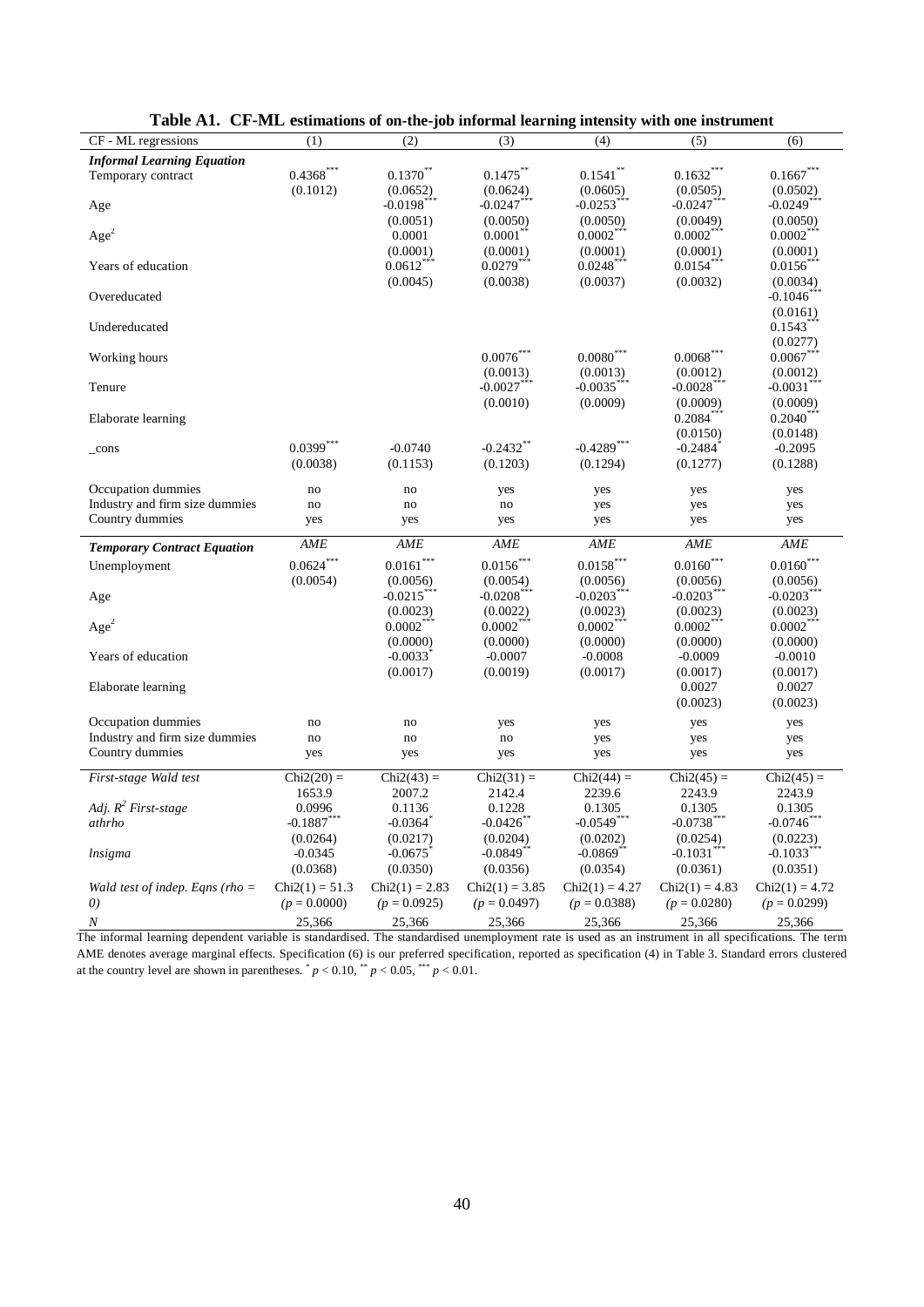| CF - ML regressions                | (1)              | (2)                    | (3)              | (4)                    | (5)                | (6)                   |
|------------------------------------|------------------|------------------------|------------------|------------------------|--------------------|-----------------------|
| <b>Informal Learning Equation</b>  |                  |                        |                  |                        |                    |                       |
| Temporary contract                 | $0.4356***$      | $0.1381$ **            | 0.1484           | $0.1548$ **            | $0.1649***$        | $0.1698***$           |
|                                    | (0.0619)         | (0.0653)               | (0.0623)         | (0.0602)               | (0.0503)           | (0.0501)              |
| Age                                |                  | $-0.0198$ **           | $-0.0247***$     | $-0.0253$              | $-0.0246$          | $-0.0248$ **          |
|                                    |                  | (0.0051)               | (0.0051)         | (0.0050)               | (0.0049)           | (0.0050)              |
| Age <sup>2</sup>                   |                  | 0.0001                 | $0.0001**$       | $0.0002***$            | $0.0002***$        | $0.0002***$           |
|                                    |                  | (0.0001)               | (0.0001)         | (0.0001)               | (0.0001)           | (0.0001)              |
| Years of education                 |                  | 0.0612                 | $0.0279**$       | 0.0248                 | 0.0154             | 0.0156                |
| Overeducated                       |                  | (0.0045)               | (0.0038)         | (0.0037)               | (0.0032)           | (0.0034)<br>$-0.1046$ |
|                                    |                  |                        |                  |                        |                    | (0.0161)              |
| Undereducated                      |                  |                        |                  |                        |                    | 0.1543                |
|                                    |                  |                        |                  |                        |                    | (0.0277)              |
| Working hours                      |                  |                        | $0.0076***$      | $0.0080^\mathrm{***}$  | $0.0068***$        | $0.0067***$           |
|                                    |                  |                        | (0.0013)         | (0.0013)               | (0.0012)           | (0.0012)              |
| Tenure                             |                  |                        | $-0.0027$ **     | $-0.0035$ <sup>*</sup> | $-0.0028$          | $-0.0031$ *           |
|                                    |                  |                        | (0.0010)         | (0.0009)               | (0.0009)           | (0.0009)              |
| Elaborate learning                 |                  |                        |                  |                        | $0.2084***$        | $0.2040***$           |
|                                    |                  |                        |                  |                        | (0.0150)           | (0.0148)              |
| $_{\rm cons}$                      | $0.0400***$      | $-0.0748$              | $-0.2439**$      | $-0.4294***$           | $-0.2505$          | $-0.2126$             |
|                                    | (0.0039)         | (0.1166)               | (0.1216)         | (0.1302)               | (0.1282)           | (0.1293)              |
| Occupation dummies                 | no               | no                     | yes              | yes                    | yes                | yes                   |
| Industry and firm size dummies     | no               | no                     | no               | yes                    | yes                | yes                   |
| Country dummies                    | yes              | yes                    | yes              | yes                    | yes                | yes                   |
| <b>Temporary Contract Equation</b> | AME              | AME                    | AME              | AME                    | <b>AME</b>         | AME                   |
| Unemployment                       | $0.0712***$      | $0.0245***$            | $0.0236***$      | $0.0236^{***}$         | $0.0238***$        | $0.0239***$           |
|                                    | (0.0107)         | (0.0072)               | (0.0070)         | (0.0073)               | (0.0073)           | (0.0073)              |
| Unemployment * EPL moderate        | $-0.0119$        | $-0.0127$              | $-0.0121$        | $-0.0116$              | $-0.0116$          | $-0.0117$             |
|                                    | (0.0129)         | (0.0084)               | (0.0080)         | (0.0078)               | (0.0078)           | (0.0078)              |
| Unemployment * EPL low             | $-0.0387$ **     | $-0.0614***$           | $-0.0612$ ***    | $-0.0623$ **           | $-0.0625***$       | $-0.0625$             |
|                                    | (0.0157)         | (0.0072)               | (0.0064)         | (0.0064)               | (0.0064)           | (0.0064)              |
| Age                                |                  | $-0.0226$ ***          | $-0.0219***$     | $-0.0214***$           | $-0.0214***$       | $-0.0213***$          |
|                                    |                  | (0.0019)               | (0.0018)         | (0.0019)               | (0.0019)           | (0.0019)              |
| Age <sup>2</sup>                   |                  | $0.0002***$            | $0.0002***$      | $0.0002**$             | $0.0002***$        | $0.0002***$           |
|                                    |                  | (0.0000)               | (0.0000)         | (0.0000)               | (0.0000)           | (0.0000)              |
| Years of education                 |                  | $-0.0033$              | $-0.0008$        | $-0.0009$              | $-0.0010$          | $-0.0010$             |
|                                    |                  | (0.0017)               | (0.0019)         | (0.0017)               | (0.0017)           | (0.0017)              |
| Elaborate learning                 |                  |                        |                  |                        | 0.0029<br>(0.0023) | 0.0028<br>(0.0023)    |
|                                    |                  |                        |                  |                        |                    |                       |
| Occupation dummies                 | no               | no                     | yes              | yes                    | yes                | yes                   |
| Industry and firm size dummies     | no               | no                     | no               | yes                    | yes                | yes                   |
| Country dummies                    | yes              | yes                    | yes              | yes                    | yes                | yes                   |
| First-stage Wald test              | $Chi2(22) =$     | $Chi2(25) =$           | $Chi2(33) =$     | $Chi2(46) =$           | $Chi2(47) =$       | $Chi2(47) =$          |
| Adj. $R^2$ First-stage             | 1644.6<br>0.1006 | 2012.2<br>0.1155       | 2145.1<br>0.1247 | 2241.6<br>0.1324       | 2245.6<br>0.1325   | 2245.6<br>0.1325      |
| athrho                             | $-0.1882$ ***    | $-0.0361$ <sup>*</sup> | $-0.0435$ **     | $-0.0567***$           | $-0.0752***$       | $-0.0774***$          |
|                                    | (0.0266)         | (0.0216)               | (0.0202)         | (0.0201)               | (0.0238)           | (0.0219)              |
| <i>Insigma</i>                     | $-0.0345$        | $-0.0675$              | $-0.0848$ **     | $-0.0869$ **           | $-0.1031***$       | $-0.1055***$          |
|                                    | (0.0368)         | (0.0350)               | (0.0356)         | (0.0354)               | (0.0361)           | (0.0361)              |
|                                    |                  |                        |                  |                        |                    |                       |
| Wald test of indep. Eqns (rho $=$  | $Chi2(1) = 50.1$ | $Chi2(1) = 3.03$       | $Chi2(1) = 4.08$ | $Chi2(1) = 4.82$       | $Chi2(1) = 5.53$   | $Chi2(1) = 5.60$      |
| 0)                                 | $(p = 0.0000)$   | $(p = 0.0817)$         | $(p = 0.0434)$   | $(p = 0.0281)$         | $(p = 0.0187)$     | $(p = 0.0179)$        |
| N                                  | 25,366           | 25,366                 | 25,366           | 25,366                 | 25,366             | 25,366                |

**Table A2. CF-ML estimations of on-the-job informal learning intensity with three instruments**

The informal learning dependent variable is standardised. The standardised unemployment rate and its interaction with two of the three EPL dummies for permanent employment are used as instruments in all the specifications. The term AME denotes average marginal effects. Specification (6) is our preferred specification, reported as specification (5) in Table 3. Standard errors clustered at the country level are shown in parentheses.  $\dot{p}$  < 0.10,  $\dot{p}$   $p$  <  $0.05$ ,  $\binom{***}{p}$  < 0.01.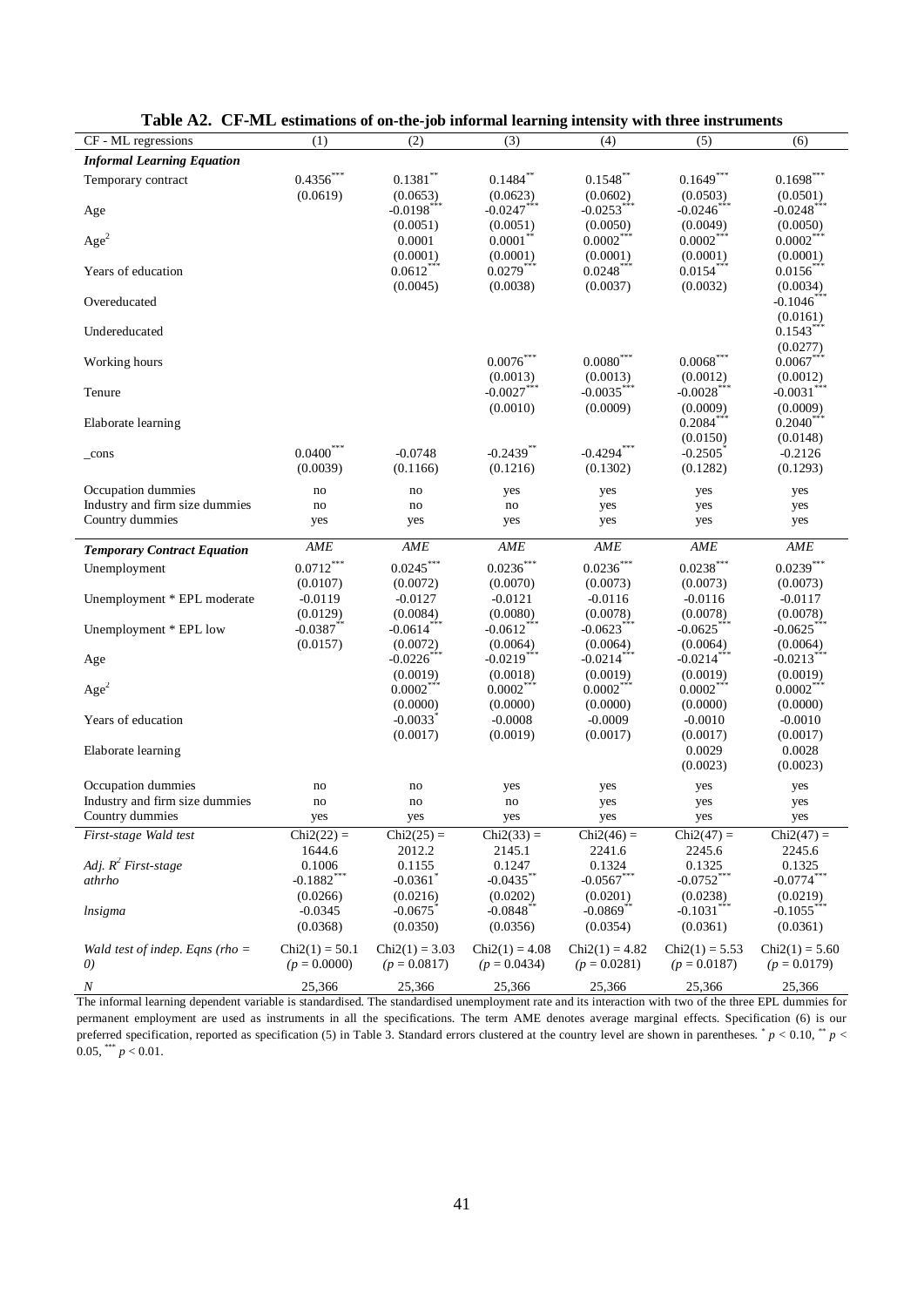|                                       | <b>ATE</b>               | $\rho$                   | Wald test        | <b>ATE</b>      | $\rho$                   | Wald test        |
|---------------------------------------|--------------------------|--------------------------|------------------|-----------------|--------------------------|------------------|
|                                       | (1 instrument)           |                          | $\rho = 0$       | (3 instruments) |                          | $\rho = 0$       |
| (1) Baseline CF-ML results in Table 3 | $0.1667***$              | $-0.0746$                | $Chi2(1) = 4.72$ | $0.1698^{***}$  | $-0.0774$                | $Chi2(1) = 5.60$ |
|                                       | (0.0502)                 | (0.0223)                 | $(p = 0.0299)$   | (0.0501)        | (0.0219)                 | $(p = 0.0179)$   |
| <b>Probit models including</b>        |                          |                          |                  |                 |                          |                  |
| (2) Overeducated and undereducated    | $0.1632^{***}$           | $-0.0408$ **             | $Chi2(1) = 4.75$ | $0.1671***$     | $-0.0432**$              | $Chi2(1) = 5.75$ |
|                                       | (0.0496)                 | (0.0187)                 | $(p = 0.0293)$   | (0.0494)        | (0.0180)                 | $(p = 0.0165)$   |
| (3) Working hours                     | $0.1675***$              | $-0.0434$ <sup>**</sup>  | $Chi2(1) = 5.68$ | $0.1713***$     | $-0.0458***$             | $Chi2(1) = 6.78$ |
|                                       | (0.0484)                 | (0.0182)                 | $(p = 0.0172)$   | (0.0484)        | (0.0176)                 | $(p = 0.0092)$   |
| $(4)$ Tenure                          | $0.2211***$              | $-0.0782$ ***            | $Chi2(1) = 9.99$ | $0.2244***$     | $-0.0804***$             | $Chi2(1) = 10.7$ |
|                                       | (0.0607)                 | (0.0247)                 | $(p = 0.0016)$   | (0.0609)        | (0.0246)                 | $(p = 0.0011)$   |
| (5) Tenure and working hours          | $0.2250***$              | $-0.0806$                | $Chi2(1) = 11.2$ | $0.2285***$     | $-0.0829$ <sup>***</sup> | $Chi2(1) = 11.9$ |
|                                       | (0.0594)                 | (0.0241)                 | $(p = 0.0008)$   | (0.0597)        | (0.0239)                 | $(p = 0.0005)$   |
| (6) Tenure, working hours,            | $0.2236***$              | $-0.0798$ ***            | $Chi2(1) = 10.9$ | $0.2273***$     | $-0.0822$ ***            | $Chi2(1) = 11.7$ |
| overeducated and undereducated        | (0.0595)                 | (0.0242)                 | $(p = 0.0010)$   | (0.0598)        | (0.0240)                 | $(p = 0.0006)$   |
| Probit models excluding               |                          |                          |                  |                 |                          |                  |
| (7) Occupation dummies                | $0.1586\overset{***}{ }$ | $-0.0378$ <sup>*</sup>   | $Chi2(1) = 2.98$ | $0.1629***$     | $-0.0403$ <sup>*</sup>   | $Chi2(1) = 3.69$ |
|                                       | (0.0539)                 | (0.0219)                 | $(p = 0.0844)$   | (0.0534)        | (0.0209)                 | $(p = 0.0546)$   |
| (8) Industry dummies                  | $0.1585***$              | $-0.0384$ <sup>*</sup>   | $Chi2(1) = 4.09$ | $0.1626***$     | $-0.0408$                | $Chi2(1) = 5.05$ |
|                                       | (0.0505)                 | (0.0190)                 | $(p = 0.0430)$   | (0.0503)        | (0.0182)                 | $(p = 0.0246)$   |
| (9) Firm size dummies                 | $0.1628***$              | $-0.0409$ <sup>**</sup>  | $Chi2(1) = 4.34$ | $0.1667***$     | $-0.0429$ <sup>**</sup>  | $Chi2(1) = 5.03$ |
|                                       | (0.0513)                 | (0.0196)                 | $(p = 0.0372)$   | (0.0513)        | (0.0191)                 | $(p = 0.0249)$   |
| (10) Country dummies                  | $0.2134***$              | $-0.0700$ <sup>***</sup> | $Chi2(1) = 13.4$ | $0.2122***$     | $-0.0698$ ***            | $Chi2(1) = 13.7$ |
|                                       | (0.0508)                 | (0.0191)                 | $(p = 0.0002)$   | (0.0491)        | (0.0188)                 | $(p = 0.0002)$   |
| (11) Occupation, industry and         | $0.1567***$              | $-0.0369$ <sup>*</sup>   | $Chi2(1) = 2.84$ | $0.1613***$     | $-0.0394$ <sup>*</sup>   | $Chi2(1) = 3.53$ |
| firm size dummies                     | (0.0550)                 | (0.0219)                 | $(p = 0.0918)$   | (0.0547)        | (0.0209)                 | $(p = 0.0603)$   |
| (12) Occupation, industry, firm size  | $0.2209***$              | $-0.0746$ <sup>***</sup> | $Chi2(1) = 8.15$ | $0.2214***$     | $-0.0743***$             | $Chi2(1) = 8.69$ |
| and country dummies                   | (0.0609)                 | (0.0261)                 | $(p = 0.0043)$   | (0.0584)        | (0.0252)                 | $(p = 0.0032)$   |

**Table A3. Estimations of informal learning intensity under alternative treatment specifications**

The informal learning dependent variable is standardised. All the above estimations are based on the same sample of 25,633 observations. Estimations with one instrument use the standardised unemployment rate and estimations with three instruments add the interactions of the standardised unemployment rate with two of the three EPL dummies for permanent employment. All the regressions include the same control variables as reported in Table 3, the only exception being that mentioned for each robustness check. The outcome model remains the same as reported in Table 3. Standard errors clustered at the country level are shown in parentheses.  $p < 0.10$ ,  $p < 0.05$ ,  $p < 0.01$ .